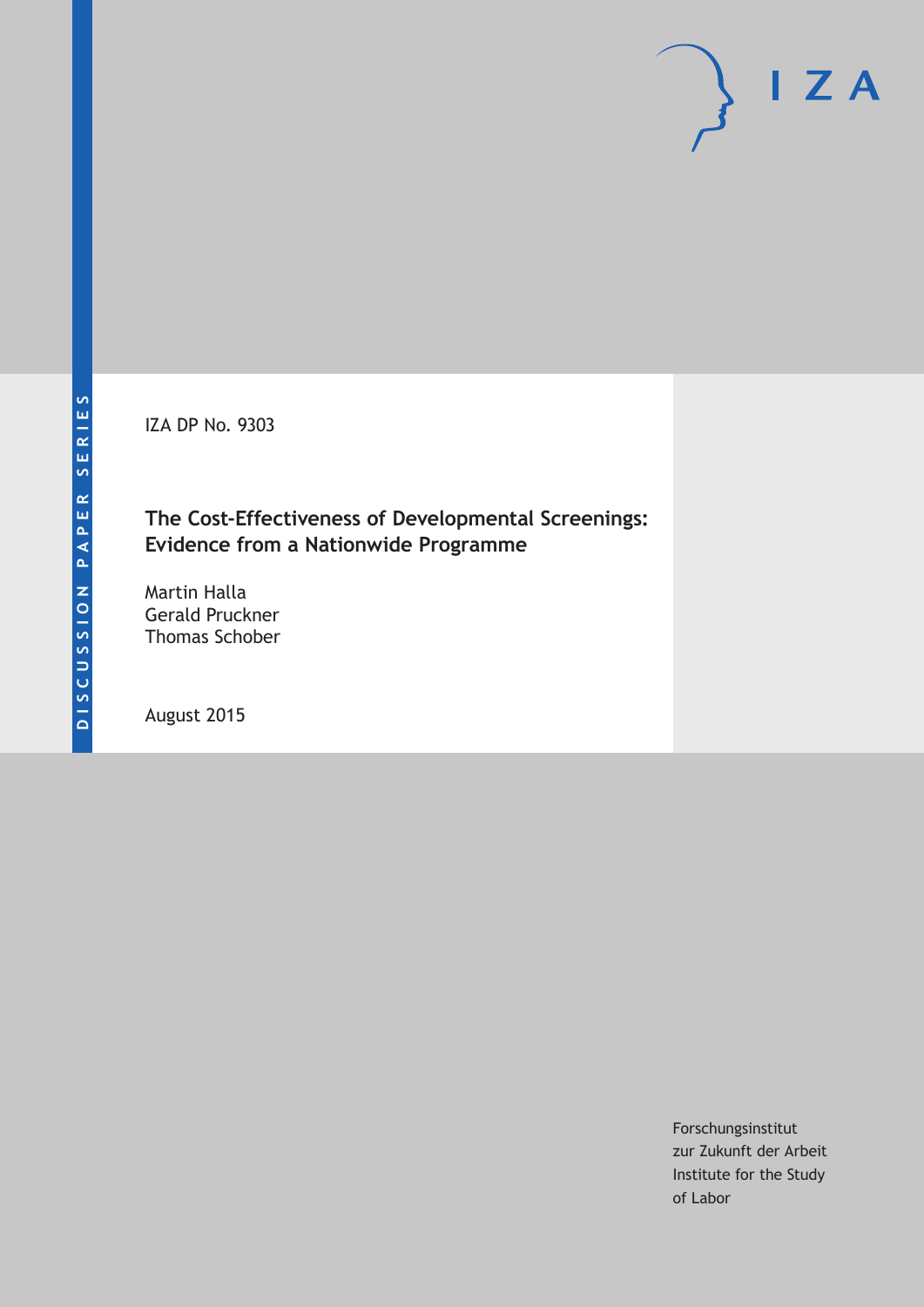# **The Cost-Effectiveness of Developmental Screenings: Evidence from a Nationwide Programme**

# **Martin Halla**

*University of Innsbruck, CDECON and IZA* 

## **Gerald Pruckner**

*CDECON, Johannes Kepler University Linz* 

## **Thomas Schober**

*CDECON,* Johannes Kepler University Linz

Discussion Paper No. 9303 August 2015

IZA

P.O. Box 7240 53072 Bonn Germany

Phone: +49-228-3894-0 Fax: +49-228-3894-180 E-mail: iza@iza.org

Any opinions expressed here are those of the author(s) and not those of IZA. Research published in this series may include views on policy, but the institute itself takes no institutional policy positions. The IZA research network is committed to the IZA Guiding Principles of Research Integrity.

The Institute for the Study of Labor (IZA) in Bonn is a local and virtual international research center and a place of communication between science, politics and business. IZA is an independent nonprofit organization supported by Deutsche Post Foundation. The center is associated with the University of Bonn and offers a stimulating research environment through its international network, workshops and conferences, data service, project support, research visits and doctoral program. IZA engages in (i) original and internationally competitive research in all fields of labor economics, (ii) development of policy concepts, and (iii) dissemination of research results and concepts to the interested public.

IZA Discussion Papers often represent preliminary work and are circulated to encourage discussion. Citation of such a paper should account for its provisional character. A revised version may be available directly from the author.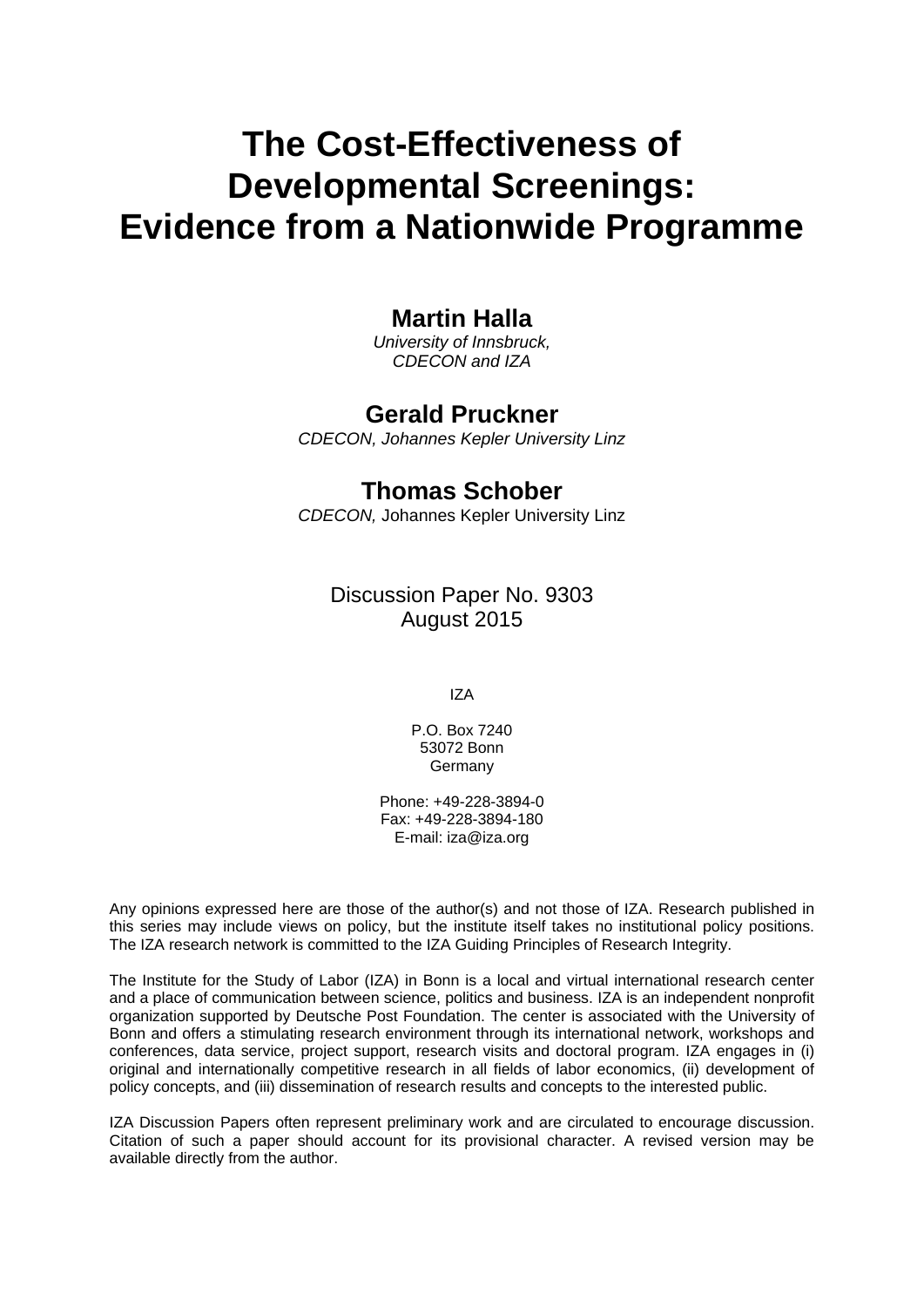IZA Discussion Paper No. 9303 August 2015

# **ABSTRACT**

# **The Cost-Effectiveness of Developmental Screenings: Evidence from a Nationwide Programme\***

Early intervention is considered the optimal response to developmental disorders in children. We evaluate a nationwide developmental screening programme for preschoolers in Austria and the resulting interventions. Identification of treatment effects is determined by a birthday cutoff-based discontinuity in the eligibility for a financial incentive to participate in the screening. Assigned preschoolers are about 14 percentage points more likely to participate in the programme. For participants with high socio-economic status (SES), we find little evidence for interventions and consistently no effect on healthcare costs in the long run. For participants with low SES preschoolers, we find evidence for substantial interventions, but only weak evidence for cost savings in the long run.

JEL Classification: I12, J13, I18, H51, H75

Keywords: early intervention, child development, developmental disorder, developmental screening, healthcare costs

Corresponding author:

 $\overline{\phantom{a}}$ 

Martin Halla University of Innsbruck Department of Public Finance Universitätstraße 15 6020 Innsbruck Austria E-mail: martin.halla@uibk.ac.at

<sup>\*</sup> For helpful discussions and comments we would like to thank the participants of the NRN research seminar 'Labor Economics and the Welfare State' in Vienna, the DEEP Advanced Seminar in Economics at the University of Lausanne, the 2015 Annual Conference of the European Society for Population Economics in Izmir (Turkey), and the IWQW Research Seminar at the University of Erlangen-Nuremberg. The usual disclaimer applies. We gratefully acknowledge financial support from the Austrian Science Fund (FWF) under the National Research Network 'The Austrian Center for Labor Economics and the Analysis of the Welfare State', project no. S10306-G16, and the Christian Doppler Research Association (CDG).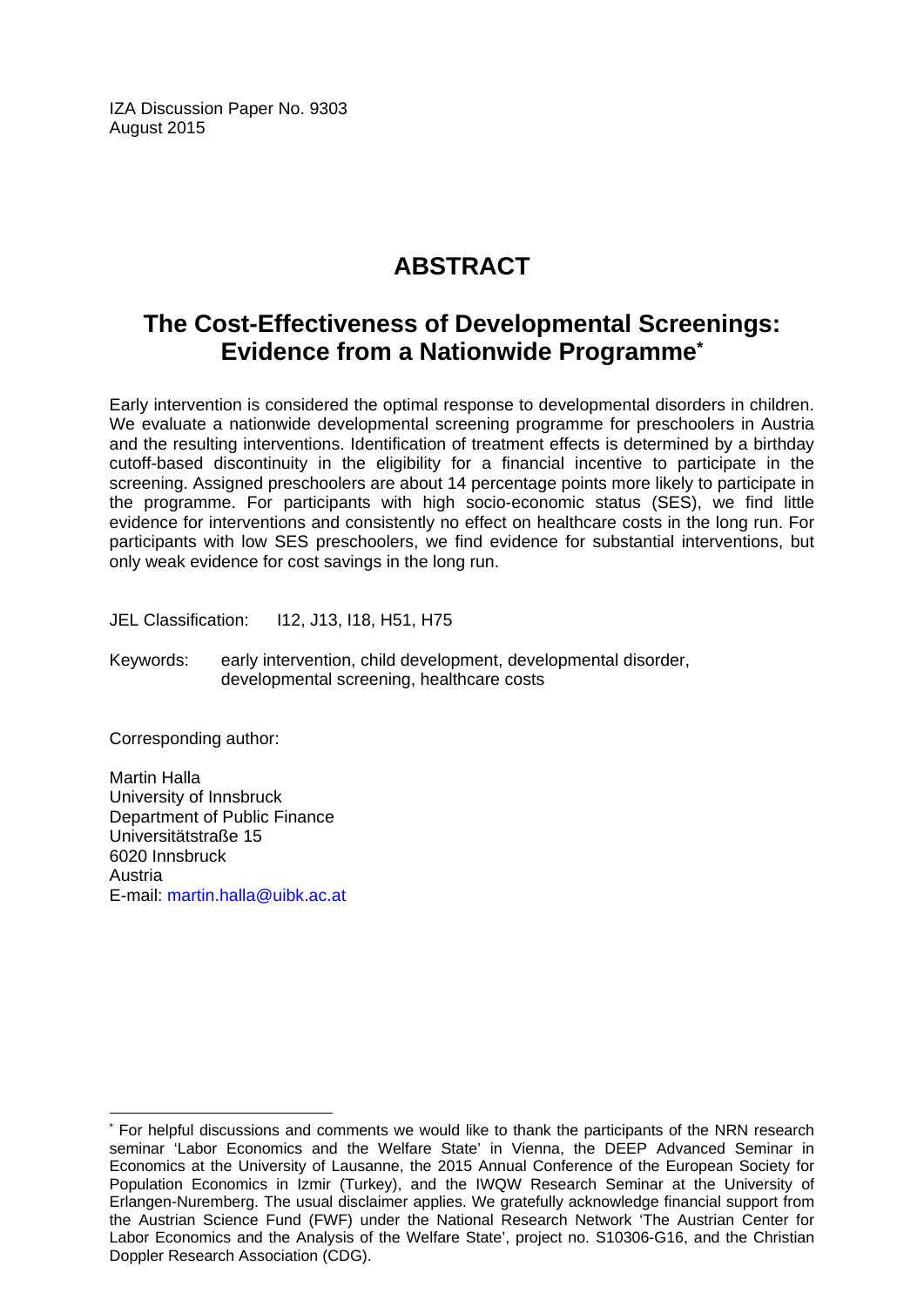### 1 Introduction

A growing body of literature across different academic disciplines traces the origins of life-cycle well-being to the very early stages of life (Currie and Rossin-Slater, 2015). One important aspect is early-life health. A variety of policies, such as prenatal care, family leave, nurse home visiting, or early childhood centre-based interventions, have the potential to improve health conditions at different stages of early childhood. In this study, we are concerned with medical care interventions for preschoolers with respect to developmental disorders. We are particularly interested in the identification of affected preschoolers, a step that predates any diagnosis or treatment.

An estimated 14 percent of all children in the US have some form of developmental disorder (Boyle et al., 2011). There is widespread agreement among medical specialists and policy-makers that early identification of developmental disorders in children is essential for optimal intervention.<sup>1</sup> Developmental disorders, or delayed development, can be caused by specific medical conditions and may indicate an increased risk of other medical complications, as well as emotional and behavioural disorders. Early identification of developmental problems enables further evaluation, diagnosis, and treatment (Chakrabarti and Fombonne, 2001).

Successful intervention improves the well-being of families with affected children. If affected families are predominately from lower socio-economic status (SES), such early intervention can be perceived as socially fair, since it helps to reduce (health) inequalities. The economic efficiency-based argument for early intervention rests on the simple comparison between the costs of intervention (today) and the costs of non-intervention (later). Proponents typically assume that early intervention is more cost-effective than later remediation (Conti and Heckman, 2013).

While these theoretical arguments make a compelling case for early intervention, they do not provide guidance on how to implement intervention. In practice, a crucial point is the identification of developmental disorders that predate any diagnosis or treatment. Typically, developmental screening programs are used. For instance, the American Academy of Pediatrics officially recommends that a standardized developmental screening test should be administered regularly at the ages of 9, 18, and 30 months. $2$  Depending on age, these screening tests inspect the development of motor skills and co-ordination, visual and hearing abilities, communication and language skills, and cognitive abilities.

<sup>&</sup>lt;sup>1</sup>This view is in line with a growing body of literature pointing to the importance of early childhood in building the foundations for lifelong health. David J. Barker (see, for instance, Barker, 1995) developed the argument that the prenatal environment affects health conditions in adulthood, including heart disease and diabetes. Equivalent reasoning is documented in the literature on human capital, in which the substantial benefit from early interventions arises because human capital formation is dynamic in nature (Cunha and Heckman, 2007; Almond and Currie, 2011).

<sup>2</sup>See Council on Children With Disabilities, Section on Developmental Behavioral Pediatrics, Bright Futures Steering Committee and Medical Home Initiatives for Children With Special Needs Project Advisory Committee (2006) and reaffirmation for this policy in American Academy of Pediatrics (2010).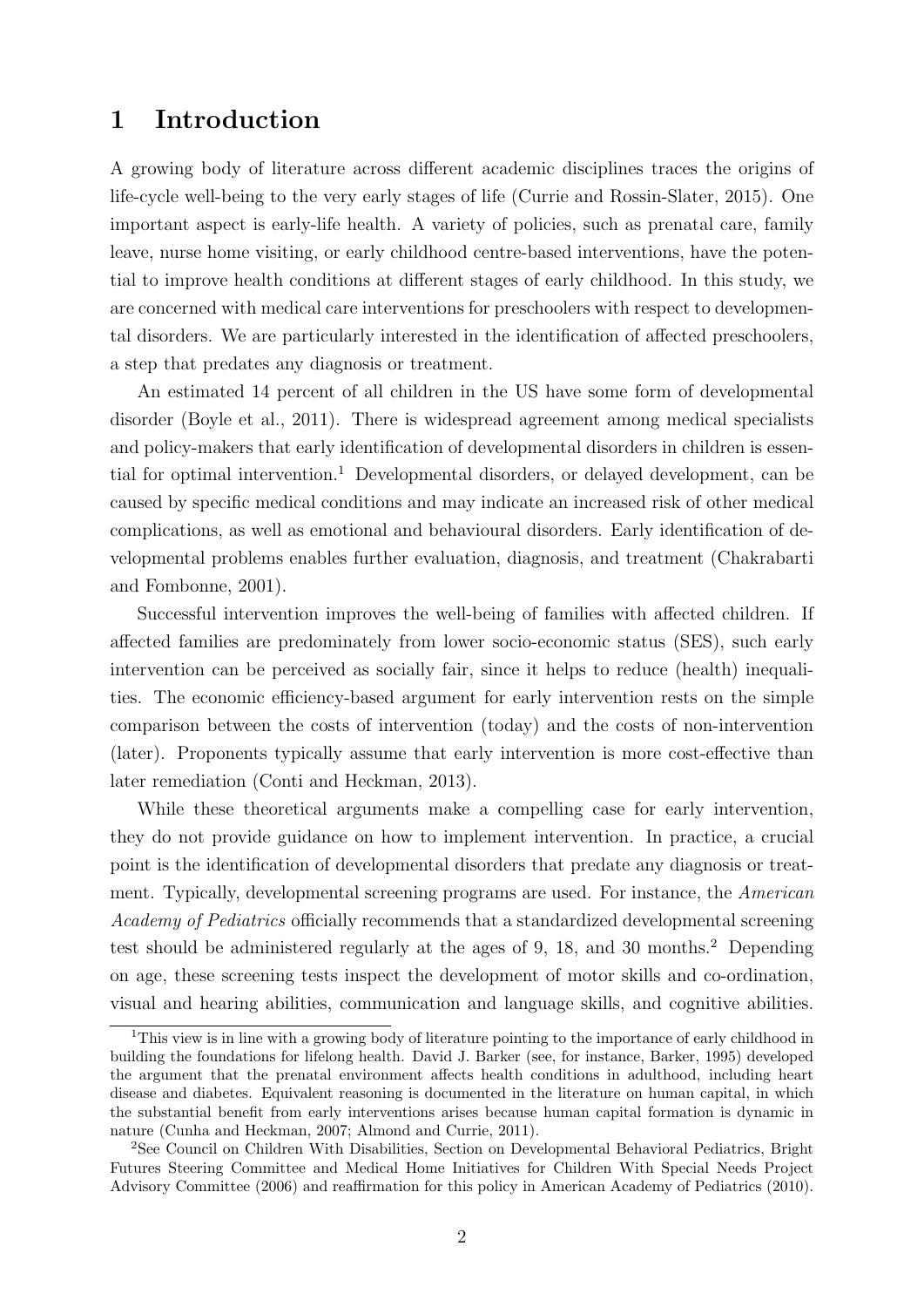Ideally, a screening identifies all developmental disorders in these dimensions and initiates a comprehensive and purposeful response. However, little is known about the (cost-) effectiveness of developmental screenings in practice.

Even if it seems obvious that early intervention is desirable and most likely efficient, the literature has paid insufficient attention to the identification of developmental disorders and associated costs. In this study, we are interested in not only the intervention, but also the screening process that precedes any intervention. Depending on the context, the costs of identifying developmental disorders may vary strongly.

We evaluate a nationwide developmental screening programme of preschoolers and subsequent medical interventions in Austria. Austria is a high-income country with a Bismarckian healthcare system offering a prenatal and early postnatal healthcare programme that is free of charge and fully financially incentivized. In a subsequent developmental screening programme, parents are offered examinations for their children, inter alia, at the ages of 24, 36, and 48 months. Parents may consult any contracted paediatrician or general practitioner (GP) who executes a predefined age-specific developmental screening procedure. This comprises physical examinations, assessment of a child's mental development, and identification of behavioural problems. In case of any abnormal results, the doctor will either schedule a follow-up appointment or refer the child to other professionals. The developmental screening itself and any follow-up appointment are fully covered by statutory health insurance.

In 2000, one provincial government (Upper Austria) introduced a financial incentive to promote developmental screening participation. Irrespective of their household income, families are offered  $\in$  185 if their child participates in all three screenings, including some stipulated vaccinations. The only eligibility criterion is that the child was born on 1 January 2000 or later. We exploit this sharp birthday cutoff-based discontinuity in the eligibility to obtain exogenous variation in participation. We find that assigned preschoolers are – irrespective of their SES – 14 percentage points more likely to be screened.

To assess the cost-effectiveness of this screening programme, we use high-quality administrative data. These provide information on the scope of intervention and long-term healthcare costs. The scope of intervention is quantified by short-run healthcare expenditure for follow-up treatments by the screening doctors and referrals to other specialists. If screening participation increases the likelihood of identifying a disorder, we expect an increase in short-run follow-up expenditure, compared to the counter-factual situation of non-participation. For a programme to be cost-effective, savings in the long run need to exceed the increase in expenditure due to early intervention. We observe the healthcare spending for preschoolers up to 11 years of age. Since we do not observe any direct measures of preschoolers' well-being, we cannot provide a comprehensive welfare-based cost–benefit analysis.

Based on a fuzzy regression discontinuity design, we find that the programme is clearly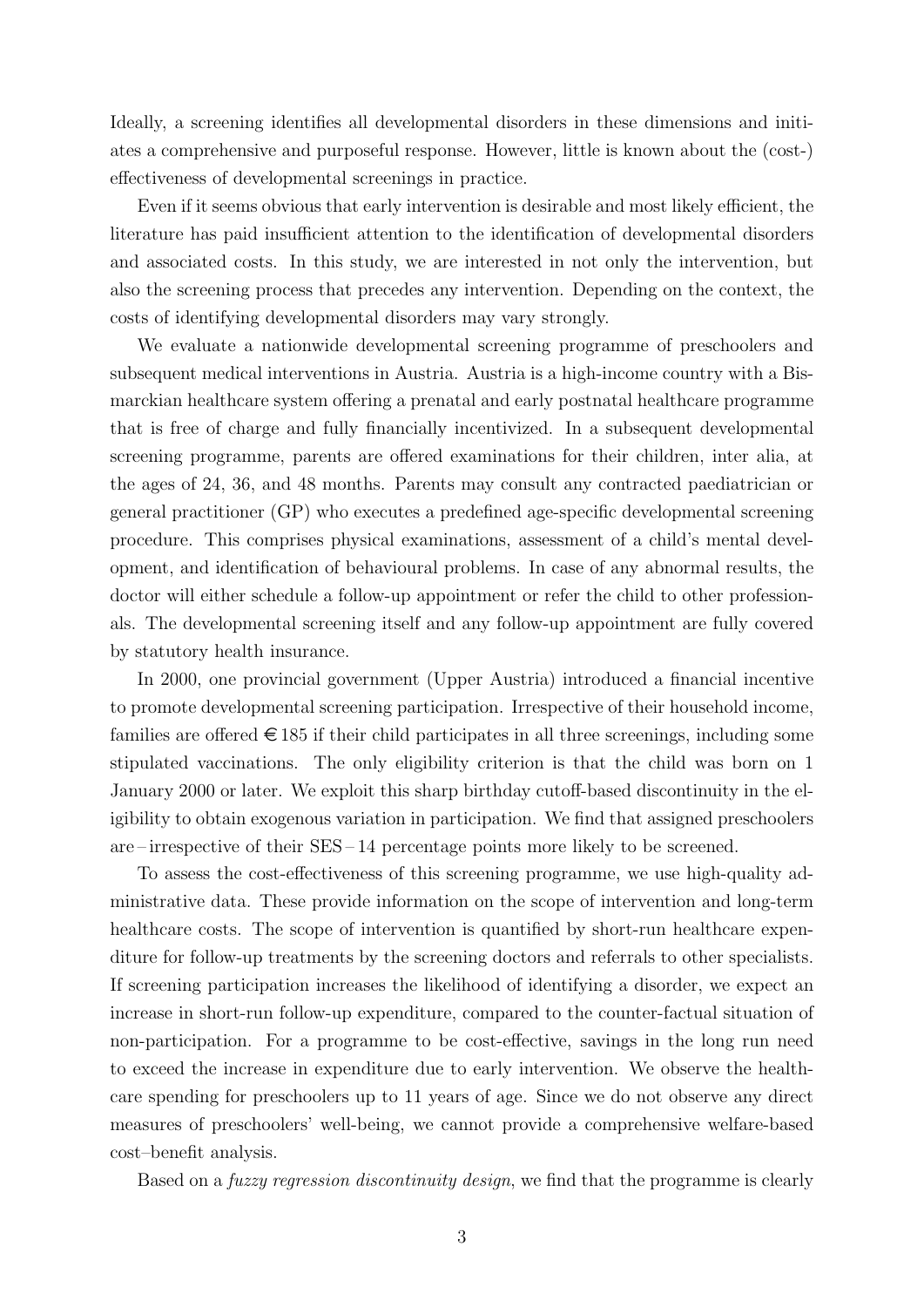not cost-effective for preschoolers with higher SES, who comprise about 75 percent of the total preschooler population. For this group, we obtain a consistent picture with little evidence for interventions (the only exception is follow-up examinations by ophthalmologists), and consequently, no effect on healthcare costs in the long run. For low SES preschoolers, who comprise about 25 percent of the total preschooler population, the interpretation is less clear. While we find clear evidence for interventions with follow-up examinations by several medical specialists, there is only weak evidence for cost savings in the long run. As an alternative interpretation, we consider the increase in healthcare expenditure in the short run not as an intervention addressing developmental disorders, but as supply-induced over-treatment resulting from profit-maximizing screening doctors. An additional estimation analysis focusing on 'referred' follow-up examinations, without any financial benefit for the screening doctors, provides evidence that at least part of the increase in short-run healthcare expenditure is due to justified interventions.

These results have to be interpreted in the context of the Austrian healthcare system. There are financial incentives for health screenings up to the second year of life and participation rates are high (see below). Moreover, parents can always consult medical specialists independently of participation in the programme and free of charge. We consider our results to be representative of a European welfare state, for which we conclude that physician-based developmental screenings for preschoolers should be promoted only among preschoolers with lower SES.

The remainder of this paper is organized as follows. In Section 2, we briefly outline the theoretical determinants of the effectiveness of developmental screening programmes. In Section 3, we summarize the related literature. In Section 4, we present our research design. In Section 5, we present our estimation results along with several robustness checks. In Section 6, we provide an overall assessment of our estimation results. Finally, Section 7 formulates policy recommendations and concludes.

# 2 Theoretical Determinants of Developmental Screening Cost-Effectiveness

From a theoretical point of view, a necessary condition for a cost-effective intervention is that the screening programme identifies any developmental disorders that can be treated. Thus, if the subjects have no or only non-treatable disorders, the intervention is bound to fail  $(Case 1)$ . Similarly, if treatable disorders exist but are not identified, then the intervention would certainly be ineffective  $(Case 2)$ .

Assuming that the screening programme identifies treatable disorders, the outcome in the counter-factual situation is decisive. It is possible that the disorder would have been diagnosed and treated without any screening  $(Case 3)$ . For instance, proactive parents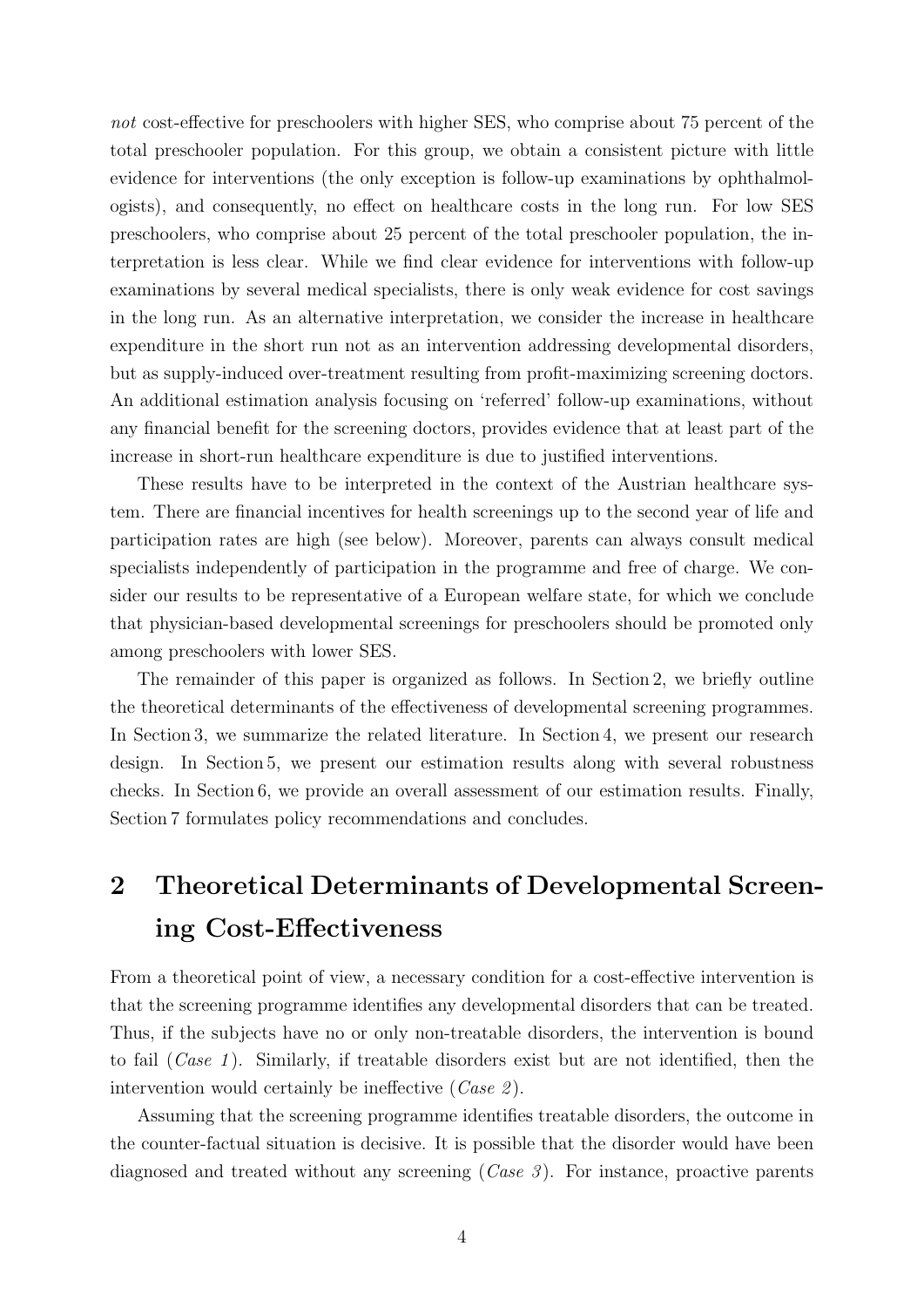could have consulted a paediatrician anyway. In this case, the timing is relevant. If the screening caused an earlier treatment that would have improved the child's well-being and potentially reduced future healthcare costs, then the intervention could be cost-effective. If the screening caused no (or no beneficial) earlier treatment, we would consider it as ineffective; resources would have been wasted on subjects without any disorders. The final case of a potentially effective screening is provided: if disorders would not have been diagnosed in the counter-factual situation without any screening  $(Case 4)$ .

In Cases 3 and 4, in which screening leads to an (earlier) treatment of a disorder, cost-effectiveness would require that long-run costs decreases outweigh the increases in short-term treatment costs, including those for the screening itself. The screening costs should not only cover direct out-of-pocket expenditure, but also incorporate potential harm or considerable discomfort caused by the screening procedure itself, as well as any costs due to false positive outcomes that result in anxiety and/or over-treatment. In addition, costs should account for any follow-up medical examinations that are triggered by the screening. Screening-performing doctors may conduct further examinations or refer preschoolers to specialists for more detailed diagnostic services. The likelihood of further examinations increases with the doctor's level of risk aversion and decreases with his or her expertise and experience. Moreover, depending on the institutional setting, it cannot be ruled out that some further examinations are not justified medically. If screeningperforming doctors financially benefit from further examinations, supply-induced demand may lead to unnecessary follow-up examinations.

Thus, it is ultimately an empirical question whether a certain developmental screening programme is effective. Nonetheless, we can conclude that a developmental screening programme is more likely to be effective,

- if it focuses on subjects who are likely to have easily identifiable and treatable disorders,
- if untreated disorders cause substantial costs for the patient and society,
- if disorders remain most likely undetected for a long time in the counter-factual situation without screening, and
- if screening costs are low.
	- Screening costs are expected to be low if performing doctors are specialized and experienced, and have no financial interest in further examinations.

## 3 Related Literature

Thus far, the literature has not provided rigorous evaluation of physician-based developmental screenings for preschoolers. This is especially surprising given the extensive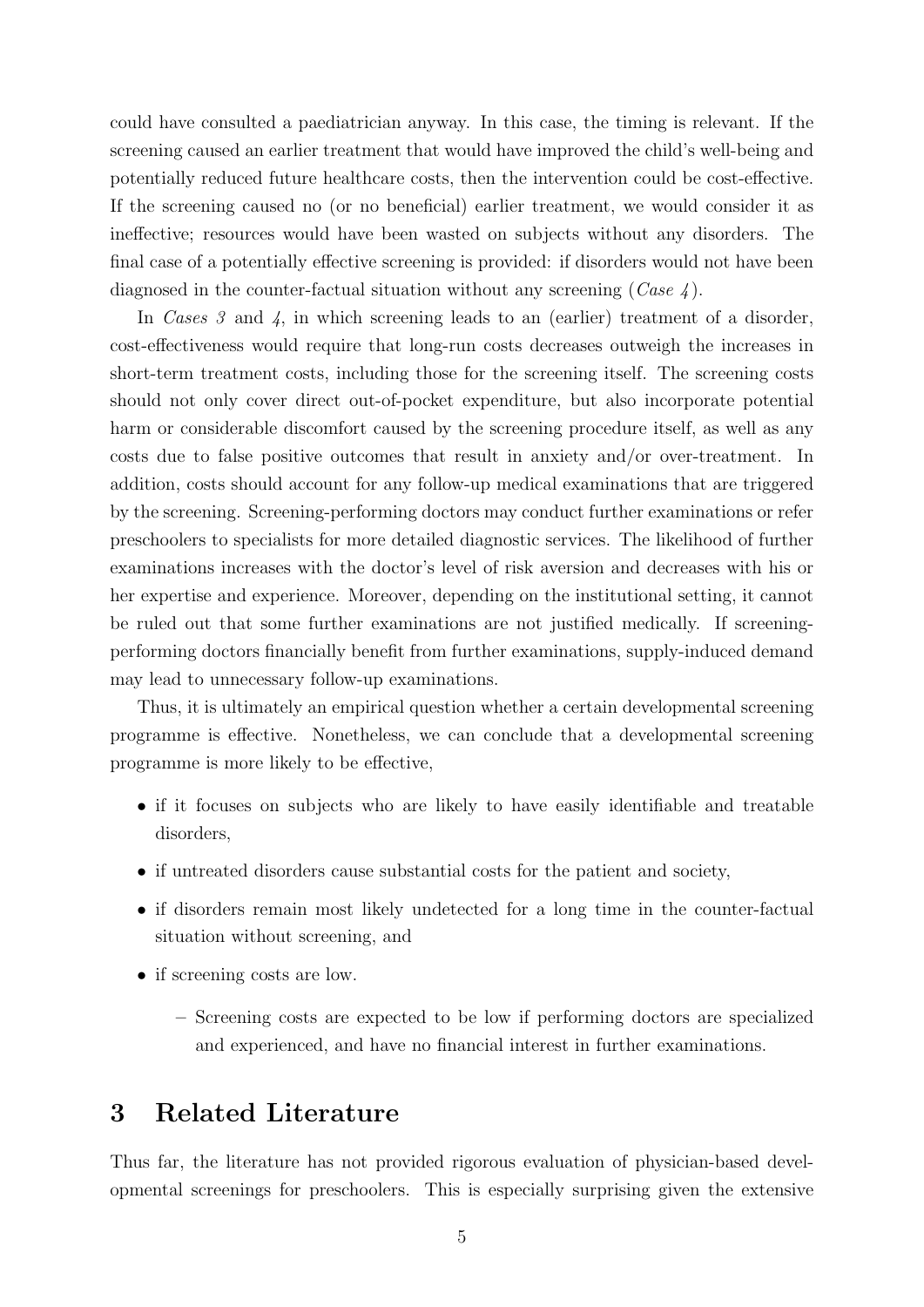recommendations made by professional organizations and government agencies. Moyer and Butler (2004) conduct a systematic review of the literature for any paediatricianbased developmental screening and conclude that methodologically sound randomized controlled trials (RCTs) of developmental screenings do not exist. A more recent systematic review focussing on vision screening (Chou et al., 2011) concludes that no RCT exists that compares the effect of screening with non-screening.<sup>3</sup> Cadman et al. (1987) is the only exception we are aware of. Based on a RCT, the authors evaluate the effectiveness of a screening programme for 4- to 5-year old children, which includes general health interviews, and hearing and vision tests administered by public health nurses. Three years after the screening, they could not detect any effect of the intervention on developmental attainment or school performance.

In contrast to screening activities in the physician's office, there is substantial evidence on the effectiveness of two related types of programmes: home visit programmes and more comprehensive centre-based preschool interventions. Both types of interventions typically focus on children at risk because of low parental income or other adverse social circumstances and often comprise a developmental screening component.

In home visit programmes, trained professionals, such as nurses or para-professionals, provide services for pregnant women and families with young children in their own homes. These programmes aim to improve child health and development, for example, by educating and coaching families in areas of parenting, nutrition, well-child care, immunizations, and appropriate care for illnesses and injuries. Recent meta analyses of RCTs show that home visit programmes in general have beneficial effects on participating families, including cognitive and social child development, prevention of child abuse, and reduction of health problems (Sweet and Appelbaum, 2004; Peacock et al., 2013; Avellar and Supplee, 2013).

Preschool interventions studied in the literature are mostly US programmes that are centre-based interventions focussing on education. Thus, it is hard to disentangle the effect of any developmental screening component. For instance, the Carolina Abecedarian Project consisted of a full-day child care setting in which children participated in a systematic curriculum to enhance the development of skills in cognition, language, and adaptive behaviour, but also received their primary medical care on site (Campbell and Ramey, 1994). A meta analysis by Duncan and Magnuson (2013) shows that this type of preschool intervention improves child outcomes in many dimensions, although the distribution of impact estimates is extremely dispersed. While gains in achievement tests tend to fade over time, beneficial impacts on long-term outcomes, such as educational attain-

<sup>3</sup>Williams et al. (2002) compare more intensive to less intensive screening. They focus on the detection and early treatment of amblyopia. The control group was assigned to a single intensive orthoptic screening at 37 months of age. The treatment group was screened five times (at 8, 12, 18, 25, and 37 months of age). The main result is that amblyopia was significantly less prevalent among the treatment group at the age of 7.5 years.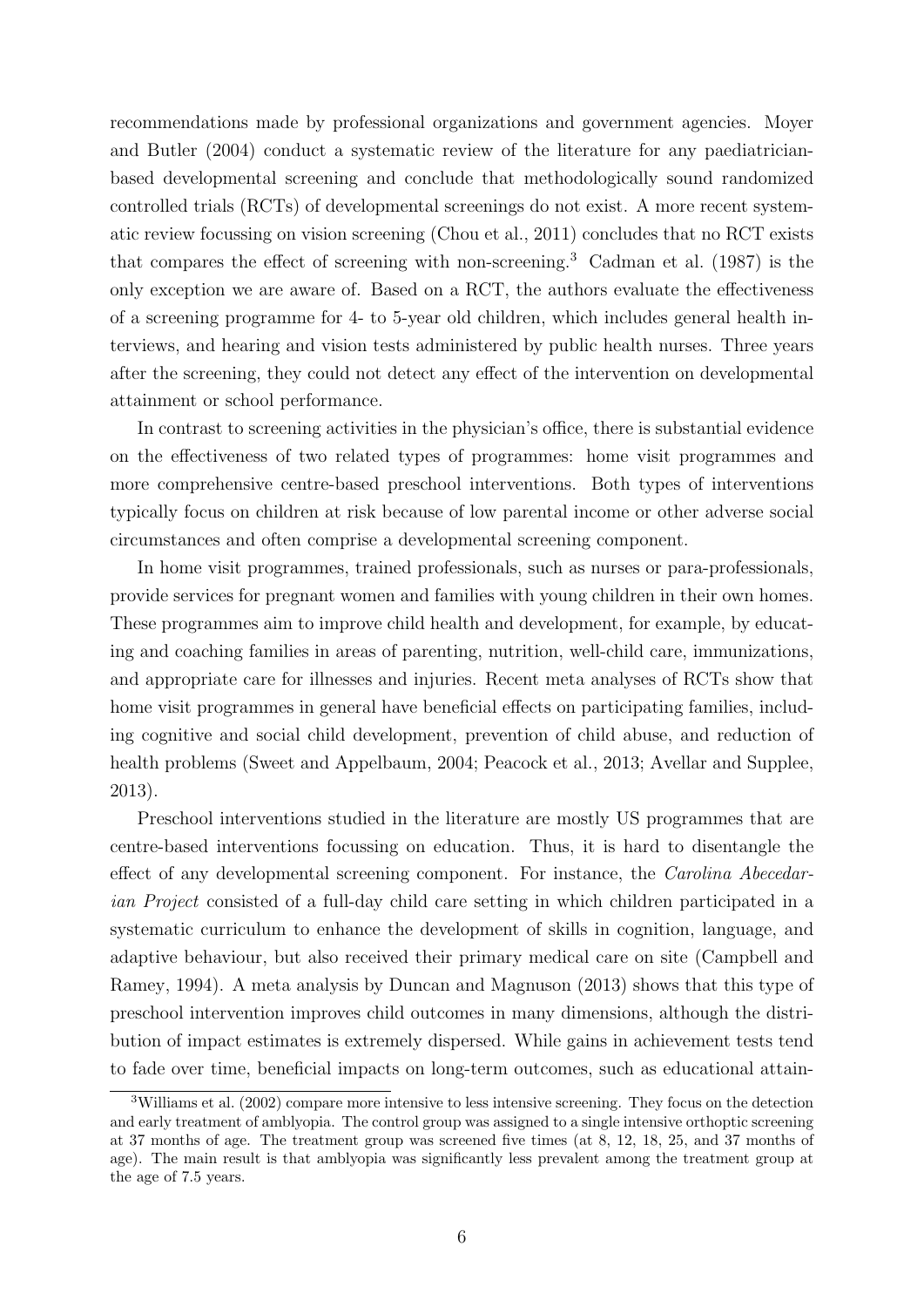ment, teen parenthood, and criminality have been documented. Considering effects on health, Campbell et al. (2014) follow the Carolina Abecedarian Project participants up to their mid-30s and show that the programme significantly promotes adult health. Treated individuals have a lower prevalence of risk factors for cardiovascular and metabolic diseases, which are derived from measurements of blood pressure, cholesterol, and obesity levels. Similarly, Carneiro and Ginja (2014) show that Head Start – the largest federal preschool programme in the US – decreases health problems among children and lowers depression and obesity among adolescents.

### 4 Research Design

In this section, we first describe the institutional background, including the details of the developmental screening programme and the financial incentives for participation in Upper Austria. Then, we present our data sources and estimation strategy, and discuss the identifying assumptions.

#### 4.1 Institutional Background

Austria has a Bismarckian welfare system with almost universal access to high-quality healthcare. Insurance is compulsory and, in general, is linked to employment. Our data cover private-sector employees (about 75 percent of the population) who are, depending on the type and location of the employer, insured with one of nine regional health insurance funds (in German, *Gebietskrankenkassen*).<sup>4</sup> Thus, workers have no choice regarding their healthcare provider or insurance package.

The outpatient healthcare system is funded predominantly by wage-related social security contributions of employers and employees.<sup>5</sup> Health insurance contributions increase proportionally with income up to a ceiling, but are independent of the personal risk of the insured. The health insurance funds cover all healthcare expenditure in the inpatient and outpatient sector, including maternity and the institutionalized mother–child screening programme.

The Organisation for Economic Co-operation and Development (OECD) concludes that the Austrian healthcare system delivers good quality and easily accessible services, albeit at very high costs (Gönenc et al., 2011).<sup>6</sup> The extensive provision of care with

<sup>4</sup>Non-employed individuals are also covered by the regional health insurance funds. Farmers, other self-employed people, civil servants, and employees of the Austrian Railway Company and the mining industry have their own nationwide health insurance institutions. Moreover, there are six companyspecific health insurance funds.

<sup>&</sup>lt;sup>5</sup>The inpatient sector is co-financed by social security contributions and general tax revenues from different federal levels.

<sup>&</sup>lt;sup>6</sup>Both the life expectancy and per capita of total health spending are above the OECD average. Infant mortality is below the OECD average; however, it is significantly higher compared to Scandinavian countries.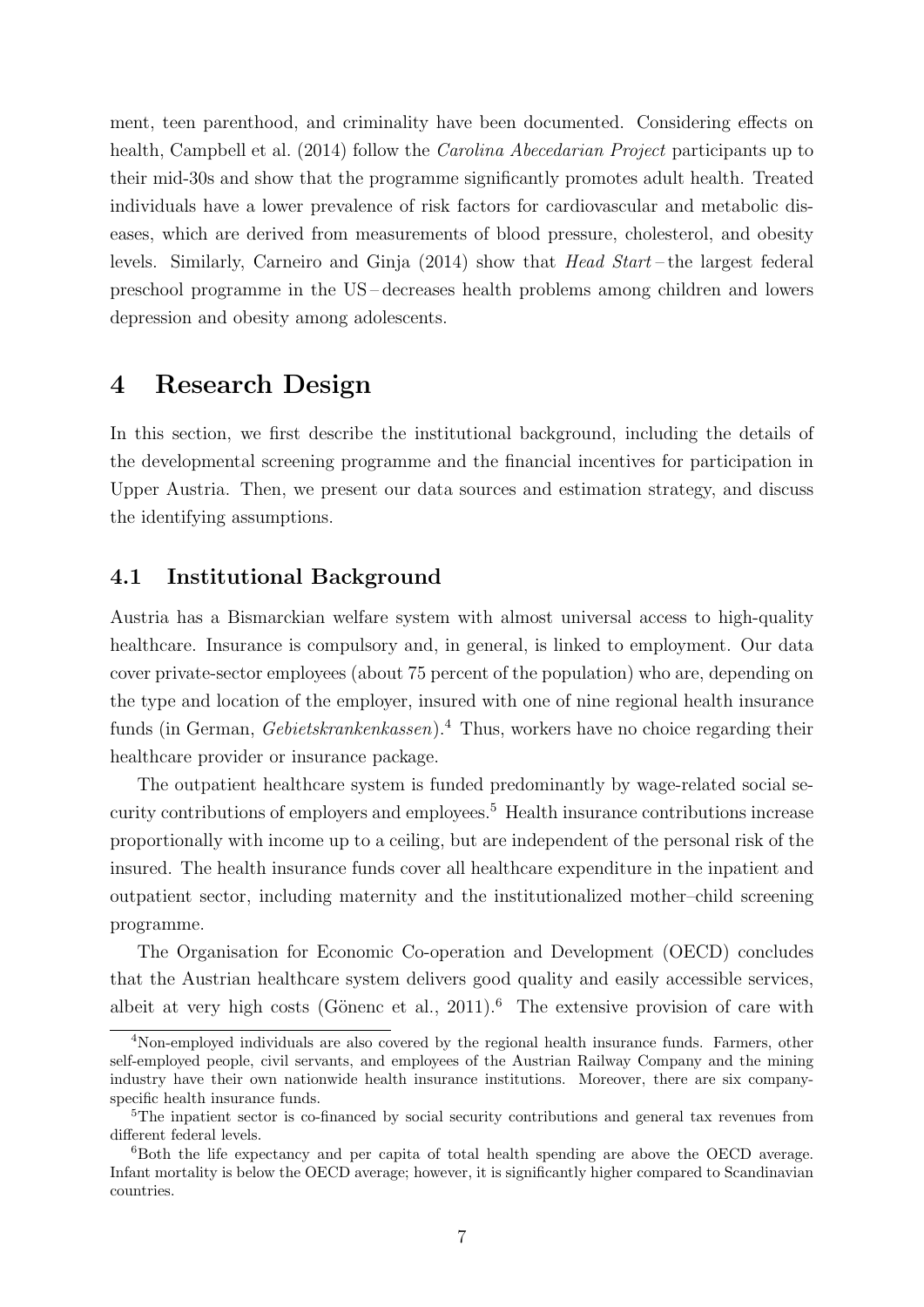wide patient choice among in- and outpatient providers (i.e. there is no strict gatekeeping) combined with fee-for-service remuneration of doctors tends to produce high volumes of services. It is argued that the governance and funding structure is highly fragmented and over-uses expensive inpatient healthcare services. In summary, the system predominantly operates on a supply-driven basis and does not have clear mechanisms to optimize spending on a cost–benefit or cost-effectiveness basis.

#### 4.1.1 Mother-Child-Pass Examination Programme

Public prenatal care has been established in Austria for decades. In 1974, the Austrian Federal Ministry of Health launched the first nationwide prenatal screening programme.<sup>7</sup> This so-called Mother-Child-Pass Examination Programme (MCPEP) consisted initially of four prenatal examinations. Over time, the aim and scope of the MCPEP has expanded substantially. Currently, it is a comprehensive screening programme that monitors the health of expectant mothers and their children over about 70 months. It starts with the first diagnosis of pregnancy (ideally before the 16th week) and lasts until the 5th year of the child's life. In total, it comprises five prenatal examinations, five postnatal examinations of infants (up to 14 months), and three developmental screenings of toddlers and preschoolers (from 24 to 48 months). Table 1 summarizes the timeframe, type, and incentive structure for all examinations. Our focus is on the three developmental screenings (D1 to D3), which we discuss in more detail below. All stipulated examinations are free of charge, even for mothers without social health insurance coverage. Generally, the examinations are provided by resident gynaecologists, paediatricians, and GPs.<sup>8</sup>

As part of the programme, expectant mothers receive the so-called mother-child pass (in German, Mutter-Kind-Pass). This official document issued by the Austrian Federal Ministry of Health is a booklet documenting all examinations and their results. In addition, expectant mothers receive an international certificate of vaccination for their child, and an additional information booklet containing advice on a variety of relevant topics. This documentation is important for mothers, not least owing to the fact that participation in the programme is a prerequisite for receipt of financial payments.

Financial Incentives for Programme Participation Participation in the MCPEP traditionally has been financially incentivized on a federal level. However, the subsidy has never applied to the developmental screening part of the programme (D1, D2, and

<sup>7</sup>At the time this programme was launched, infant mortality was comparably high in Austria. It amounted to 24 deaths of infants under the age of 1 year per 1, 000 live births. This was somewhat above the US figures. Since then, infant mortality rates have declined continuously, and are currently well below the US rates (own calculations based on data from the World Bank).

<sup>8</sup>For risk pregnancies, hospitals provide selected services related to prenatal diagnostics. In general, the first postnatal check-up is conducted in the same hospital immediately after birth. Moreover, in the case of complications, both the mother and child are always referred to the hospital for follow-up examinations that are beyond the scope of the MCPEP.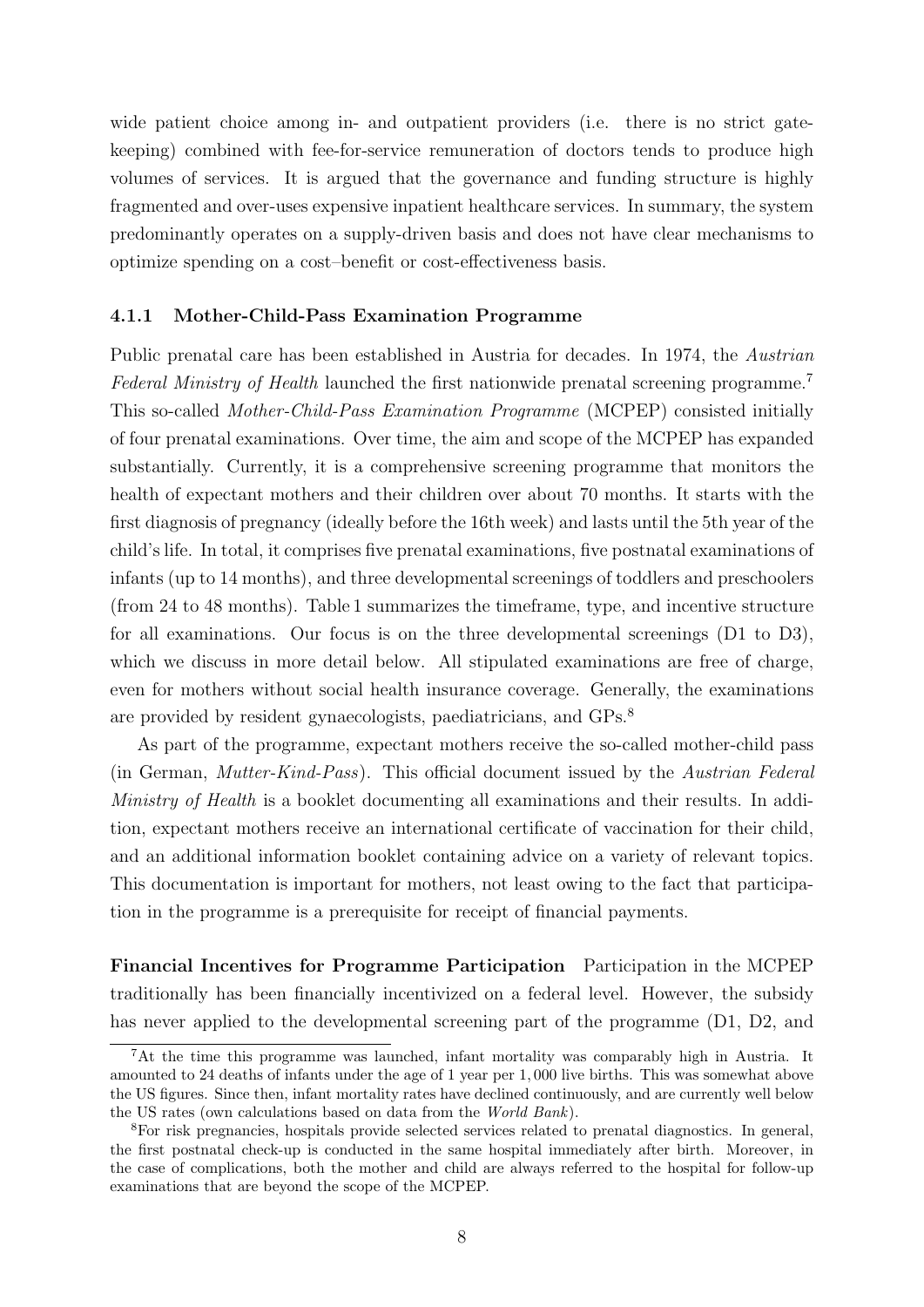D3). Mothers receive financial transfers if they have participated in the five prenatal and five postnatal examinations of infants up to 14 months (see column four of Table 1). The specific regulations have varied over time. For our empirical analysis, the period from 1997 through 2001 is mostly relevant, when each eligible mother who participated in the five prenatal and five postnatal examinations of infants up to 14 months received a one-time payment of  $\in$  145.

#### 4.1.2 Developmental Screening Programme

Although the development screening part of the MCPEP (D1, D2, and D3) has never been incentivized on a federal level, the Upper Austrian provincial government introduced a so-called mother–child (MC) subsidy (in German Mutter-Kind-Zuschuss) for all children born on 1 January 2000 or later.<sup>9</sup> Eligible mothers received  $\in$  185 if they participated in all three developmental screening examinations (D1, D2, and D3), including vaccinations. This regulation was enacted by the Upper Austrian government in November 2001. All mothers, irrespective of their household income, were eligible. The application had to be filed within 1 year after the 5th birthday of the child.

In our empirical analysis, we exploit this sharp discontinuity in eligibility by date of birth for the Upper Austrian MC subsidy. This creates a clear distinction between treated and control units. Mothers whose children were born before 1 January 2000 had no financial incentive to participate in D1, D2, and D3. By contrast, mothers whose children were born on 1 January 2000 or later (henceforth, 'assigned mothers') received  $\epsilon$  185. As we show below, assigned mothers are 14 percentage points more likely to participate in D1 to  $D3<sup>10</sup>$  Under very weak identifying assumptions (see below), this allows us to evaluate the effect of these preschool examinations on the subsequent health outcomes up to preadolescence.

In the examinations D1 to D3, the child's development is examined at the ages of about 24, 36, and 48 months. The examinations have a preventative character that promotes early detection and timely treatment of health risks. The examinations include an anamnesis that covers potential behavioural disorders, previous diseases, and the speech and language development of the child. In a physical examination, the doctor tests the child's ears and eyes and examines his or her teeth and organs. Furthermore, the child's

<sup>9</sup>Upper Austria is one of nine provinces in Austria. It comprises about one sixth of the Austrian population and workforce. It was the only federal state that offered a financial incentive.

<sup>&</sup>lt;sup>10</sup>In support of the federal incentive, the Upper Austrian government offered another  $\epsilon$  185 to mothers whose children were born after 1 January 2000 if they participated in the five prenatal and five postnatal examinations of infants up to 14 months. Given that this regulation was not enacted before November 2001, it has no impact on the evaluation of the developmental screenings. Since the age of the youngest child in our estimation sample was 19 months, he or she was too old for the mother to react to this incentive. The only potential confounding factor is an income effect. Children born after 1 January 2000 who participated in all stipulated examinations (without their mothers knowing that financial incentives would be introduced in the future) received ex post  $\in$  185. We consider this amount to be too low to affect child health or children's volume of healthcare expenditure.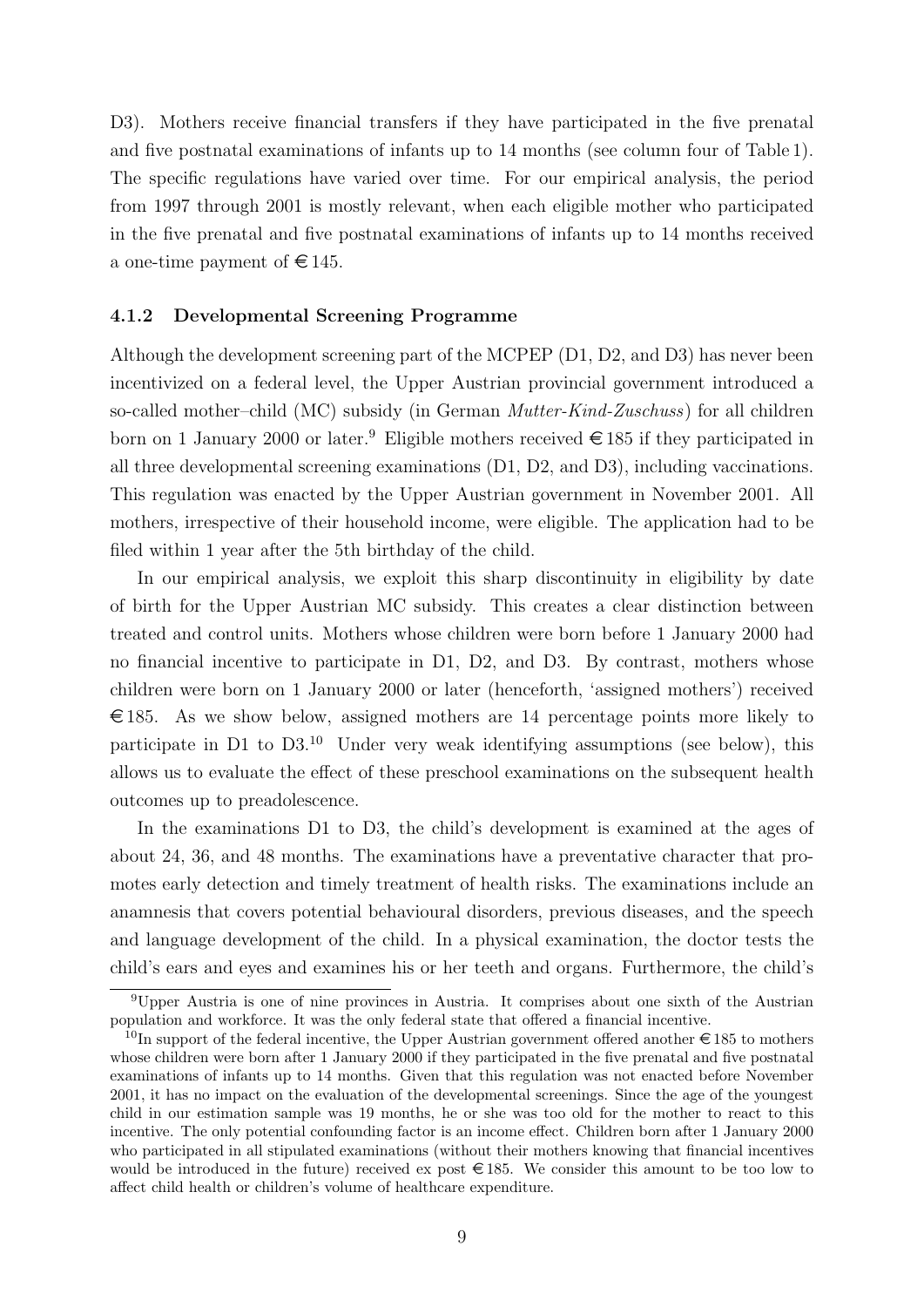weight, height, and head circumference are recorded and motor skills, nutritional status, and mental development are assessed. Furthermore, a comprehensive eye and vision examination is scheduled for D1, and measurements of blood pressure are scheduled for D2 and D3.

Parents can freely choose either a contracted paediatrician or a GP to conduct the screening. It turns out that parents, irrespective of their SES, predominantly choose paediatricians, who perform about two thirds of all screenings. Ophthalmologists carry out the eye examination part of the screenings. For D1 to D3, physicians receive a fixed payment of  $\epsilon$  21.8 per examination during the entire study period. This payment is worthwhile for the screening doctor given the reimbursement for a general consultation in the outpatient sector, which in 2011, for example, was  $\epsilon$  20.6 on average.

#### 4.2 Data

In our empirical analysis, we use administrative data from the Upper Austrian Health Insurance Fund. It covers the sub-population of all private sector employees and their dependants in the province of Upper Austria. These data include, among others, detailed information on healthcare service utilization in the outpatient sector (i.e. medical attendance and drug use) and some inpatient sector information (e.g. number of days of hospitalization). Thus, we observe participation in the examinations stipulated by the MCPEP, but also any other single-doctor visit and each drug prescription, together with the exact date of service utilization. Furthermore, we can trace the screening doctors' referral behaviour. It must be noted, however, that the Austrian outpatient sector does not impose a strict gate-keeping system. Even if health insurance funds strongly recommend a formal referral of a GP for any consultation of a medical specialist, each patient is allowed to visit one specialist per quarter in each medical field without written referral by the family doctor. $^{11}$ 

We focus on children born between September 1999 and April 2000. We observe healthcare costs for all children up to 10.5 years of age. The latest year available in our dataset is 2011 and all expenditure is measured in 2011 euros. We complement these data with information from the *Austrian Birth Register*. This includes detailed information about the birth (for instance, gestational length and birth weight) and socio-economic information about the mother. We use this information to generate covariates for our regression analysis and to explore heterogeneous treatment effects in different sub-samples of the population.

<sup>&</sup>lt;sup>11</sup>The consultation of radiologists and utilization of laboratory services are excluded from this regulation.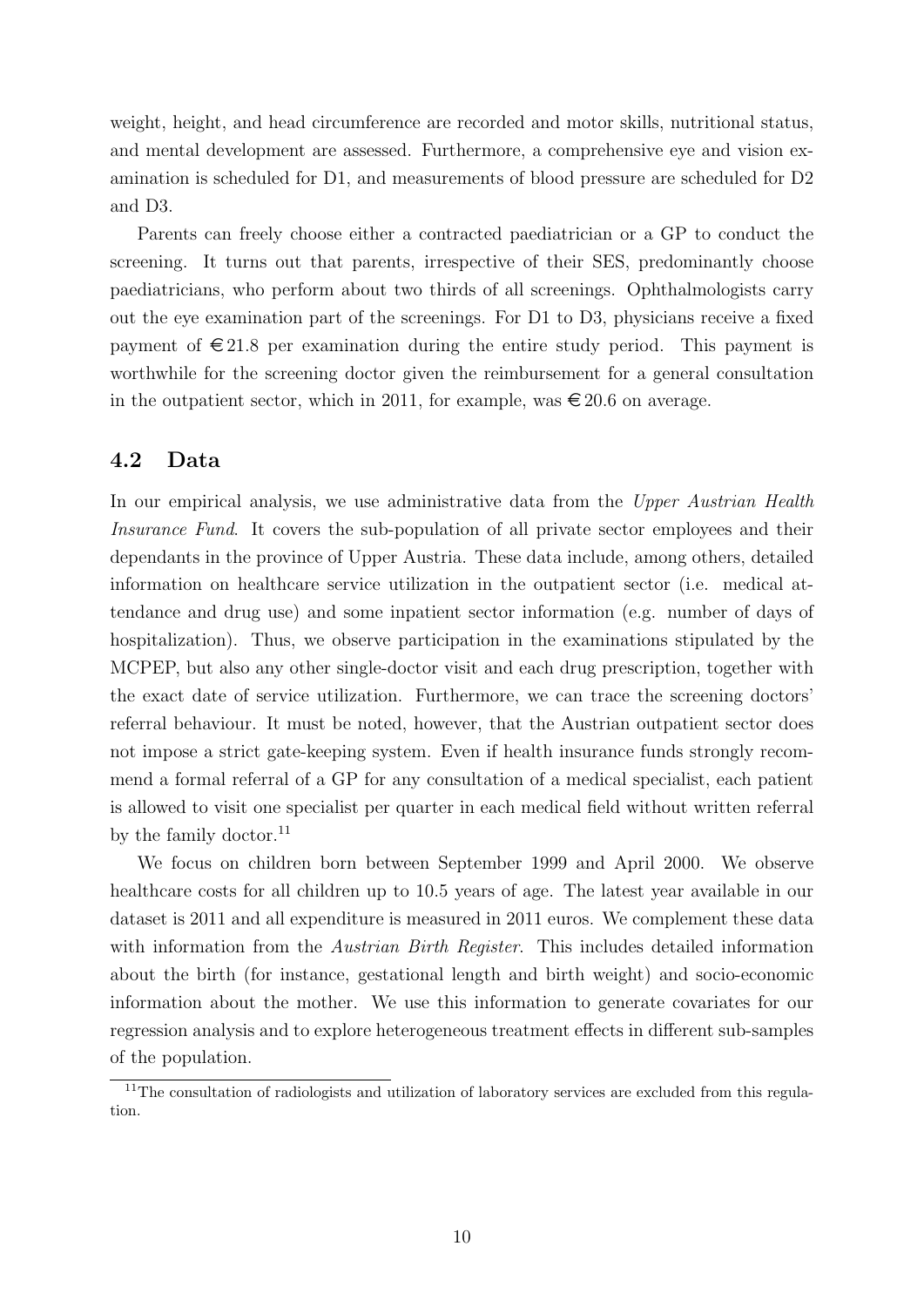#### 4.3 Estimation Strategy

Our estimation strategy exploits variation in the probability of developmental screening participation of preschooler i resulting from the birthdate  $B_i$  cutoff-based discontinuity in the eligibility for a financial incentive for participation. In other words, children born shortly before the cutoff  $(B_i < c)$  are less likely to be screened compared to children born shortly after the cutoff  $(B_i > c)$ . Since the probability of participation does not jump from zero to one at this birthday cutoff, this represents a fuzzy regression discontinuity design (RDD). The design can be translated into a *two-stage least square* setup, in which the birthday cutoff serves as an instrumental variable for treatment status.

In the first-stage equation, the dependent variable is the treatment status  $S_i$ . In our main specification, we define a binary indicator  $S_i^3$ , which is equal to one if preschooler i participated in all three developmental screening examinations (D1, D2, and D3). The explanatory variable of primary interest is the instrumental variable  $T_i$ , which is equal to one if preschooler i is born after 1 January 2000, and zero otherwise  $(T_i = 1$  if  $B_i > c)$ :

$$
S_i^3 = \alpha_0 + \alpha_1 T_i + \alpha_2 (B_i - c) + \alpha_3 (B_i - c) \times T_i + A \mathbf{X}_i + \epsilon_i.
$$
 (1)

Furthermore, we allow for a different linear monthly trend in participation before and after the birthday cutoff  $((B_i - c), (B_i - c) \times T_i)$  and control for a set of covariates  $(X_i)$ , including information on the preschooler's parity, gestational length, birth weight, legitimacy of birth, and the mother's age, citizenship, and educational attainment. All covariates are measured at the time of birth. The parameter of primary interest is  $\alpha_1$ , which gives us the change in the likelihood of participation in the whole developmental screening programme, depending on the eligibility for the financial incentive.

In the second-stage equation, we regress our respective outcome variable  $O_i$  on the predicted  $\hat{S}_i^3$  screening participation from the first stage:

$$
O_i = \beta_0 + \beta_1 \hat{S}_i^3 + \beta_2 (B_i - c) + \beta_3 (B_i - c) \times T_i + B \mathbf{X}_i + \mu_i.
$$
 (2)

To evaluate the cost-effectiveness of the developmental screening programme, we examine two outcome dimensions. First, to assess the scope of intervention, we examine subsequent days of hospitalization and short-run healthcare expenditure for follow-up treatments by the screening doctors or other medical specialists, and for medication. We aggregate different categories of expenditure (e.g. for different types of resident medical specialists) over the age range from 18 to 54 months of children's lives. Second, we measure healthcare expenditure in the long run, defined as the age range from 6 to 10.5 years of children's lives.<sup>12</sup> The upper age limit of 10.5 years results from the fact that

<sup>&</sup>lt;sup>12</sup>We exclude from the analysis children with extremely high expenditure for medication (above the 99.5 percentile in short- or long-term expenditure).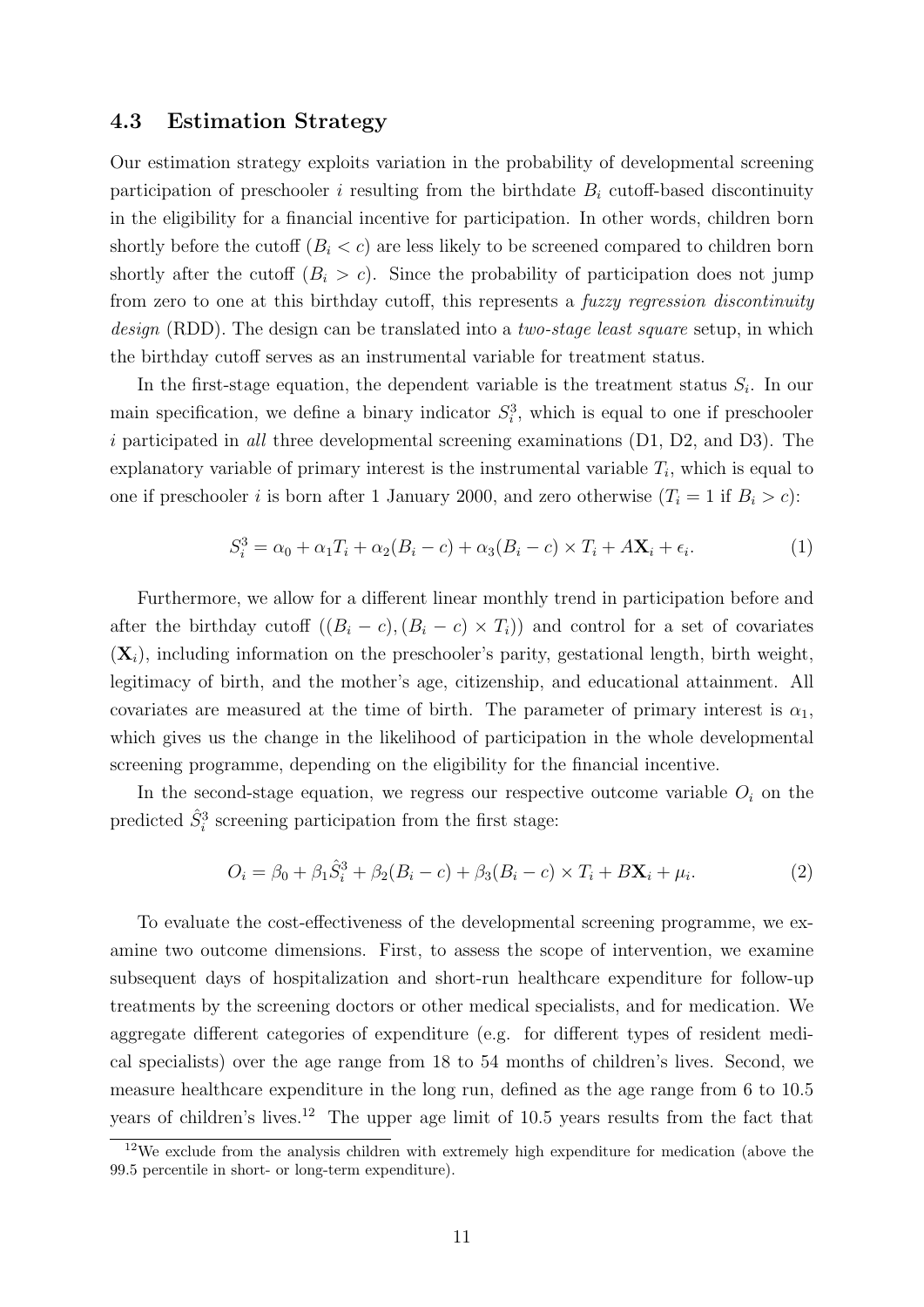the latest year available in our data is 2011. The lower age limit of 6 years is chosen against the background that we conceptually attempt to capture healthcare costs that do not comprise expenditure for intervention triggered by the screening. Given that the last screening exam, D3, takes place at the age of 4 years, we are confident that our measurements for long-run healthcare costs can be interpreted meaningfully as outcomes of screening participation (i.e. we implicitly assume that medical interventions do not last longer than 2 years.

In our main specification, we use data covering 4 months before and 4 months after the birthday cutoff date. Thus, we include all preschoolers born between September 1, 1999 and May 1, 2000. This results in a sample size of 4, 788 observations.<sup>13</sup>

**Identifying Assumptions** Three conditions need to hold for  $\hat{\beta}_1$  to be informative about the effects of screening participation. First, the eligibility for the financial incentive  $T_i$  must predict participation in the screening. This condition is testable. Figure 1 shows the first-stage relationship. Using birthdate, it plots the average share of preschoolers who have undergone all three screening examinations (referring to the binary treatment variable  $S_i^3$  in our main specification). As expected, we observe a distinctive jump in the participation rate at the cutoff that can be attributed to the eligibility for the financial incentive. In other words, the probability of treatment is significantly higher for all eligible preschoolers. We show below that this condition also holds in a regression framework. Second, families do not precisely manipulate their children's dates of birth around the eligibility cutoff. This is the key identifying assumption behind any RDD. Since the Upper Austrian government enacted the financial incentive in retrospect on November 12, 2001, this assumption holds by definition. Accordingly, Figure 2 shows that the average number of births per day do not vary around the cutoff date.<sup>14</sup>

Third, eligibility must not be correlated with any outcome-determining factor. We start by examining some observable characteristics. Figure 3 shows that parity, legitimacy, mother's citizenship, and mother's educational attainment do not change discontinuously around the cutoff. The same holds true for any other predetermined characteristics we observe. Thus, we again have no reason to expect a correlation between eligibility and any unobserved outcome-determining factor (included in  $\mu_i$ ).

To check the robustness of our estimation procedure, we estimate two alternative specifications. First, we estimate (as described above) equations (1) and (2) covering the 4 months before and 4 months after the cutoff. Second, we pool information from the previous turn of the year to account for any unobserved characteristics that follow a seasonal

<sup>&</sup>lt;sup>13</sup>Our estimation results are not sensitive to the choice of the window width. Estimations based on a larger window (6 months) are very comparable to those obtained by the main specification.

<sup>&</sup>lt;sup>14</sup>More formally, the density-based test suggested by McCrary (2008) confirms this. We cannot reject the hypothesis that there is a shift in the discontinuity at the birthday cutoff: test statistic  $= 0.023$ , standard error  $= 0.102$  (bin size  $= 1$ , default bandwidth calculation, bandwidth  $= 47.670$ ).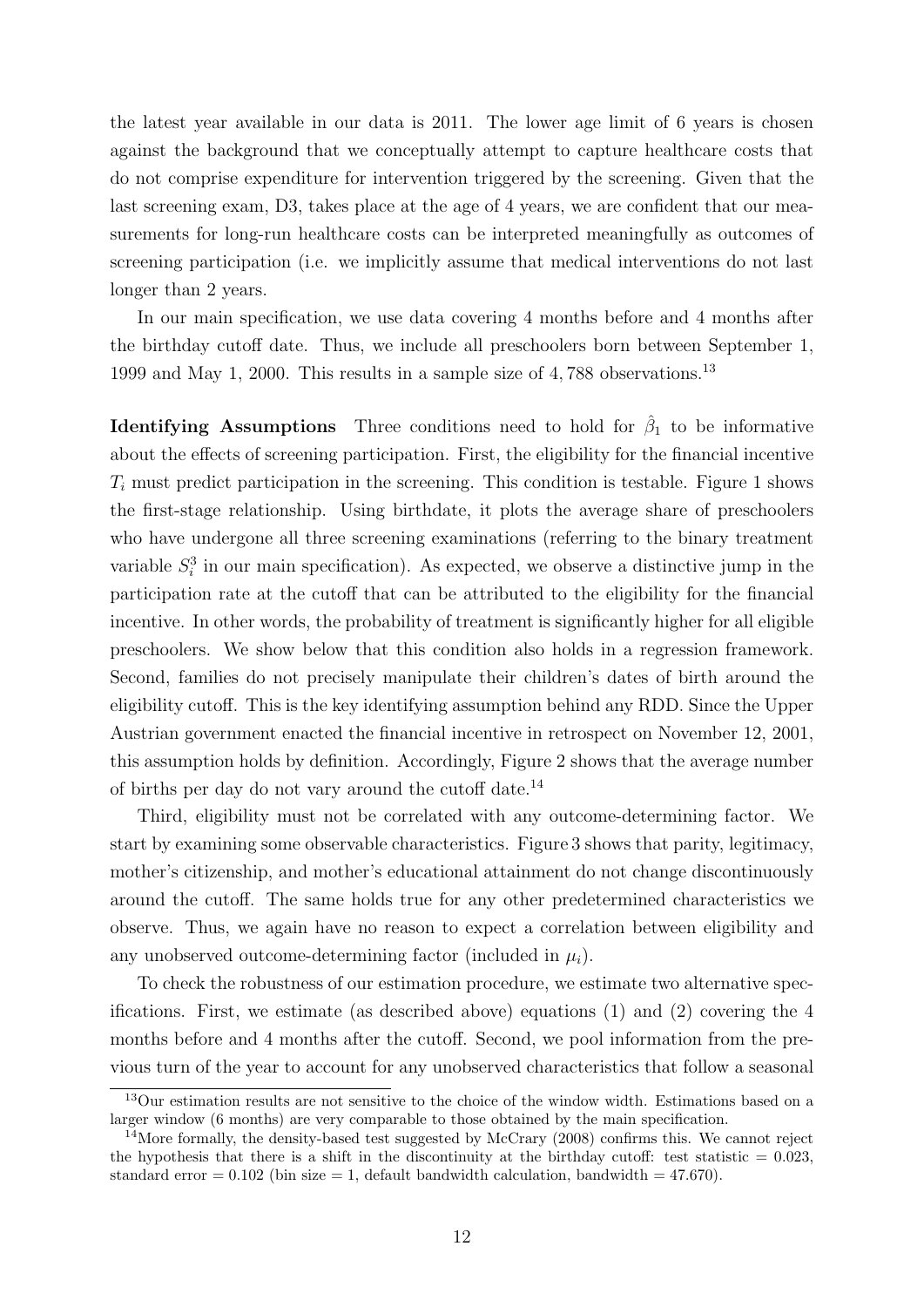pattern.<sup>15</sup> Thus, we use information on all births between September 1998 through April 1999, and September 1999 through April 2000, resulting in 9, 516 observations. Now, we can include a series of binary indicators  $M_{i,j}$  that capture the calendar month j of the child's birth to control for month fixed effects:

$$
S_i^3 = \gamma_0 + \gamma_1 T_i + \sum_{j=2}^8 \gamma_j M_{i,j} + \gamma_9 P_i + \Gamma \mathbf{X}_i + \eta_i.
$$
 (3)

$$
O_i = \delta_0 + \delta_1 \hat{S}_i^3 + \sum_{j=2}^8 \delta_j M_{i,j} + \delta_9 P_i + \Delta \mathbf{X}_i + \nu_i.
$$
 (4)

In addition, the binary variable  $P_i$  captures whether the preschooler i was born between September 1998 and April 1999 or between September 1999 and April 2000.

Moreover, we replicate all estimations with alternative treatment measurements. First, we define a binary indicator  $S_i^{2,3}$  $i^{2,3}$  equal to one if the preschooler has participated in at least two of the screening examinations. Second, we define  $S_i^{abs}$  (where  $S_i^{abs} \in \{0, 1, 2, 3\}$ ), capturing the absolute number of screening examinations in which the preschooler has participated.

### 5 Estimation Results

We present our estimation results in three steps. First, we discuss the effects of the eligibility for financial incentives on screening participation. Second, we examine the effects of participation on the scope of intervention. Third, we consider the effect of participation on long-run healthcare costs. We conclude this section with an overall assessment of our results.

#### 5.1 Effect of Financial Incentives on Participation

The regression results summarized in Table 2 fully confirm the results suggested by Figure 1. Across all specifications, we find that the probability of treatment is significantly higher for eligible preschoolers (i.e. all children born on 1 January 2000 or later). Columns (1) to (3) are based on specification (1), which allows for different linear trends before and after the cutoff date. The coefficients indicate that the eligibility for the financial incentive  $(T<sub>i</sub>)$  increases the likelihood of participating in all three examinations by 14.7 percentage points, the probability of participation in two or more examinations by 16.4 percentage points, and the absolute number of performed exams by 0.38. Columns (4) to (6) are

<sup>&</sup>lt;sup>15</sup>There is some evidence in the US that children born at different times of the year are born to mothers with significantly different characteristics (Buckles and Hungerman, 2013). In fact, seasonality in unobserved characteristics would only constitute a threat to our identification if unobserved outcomedetermining factors varied discontinuously near the cutoff (December versus January).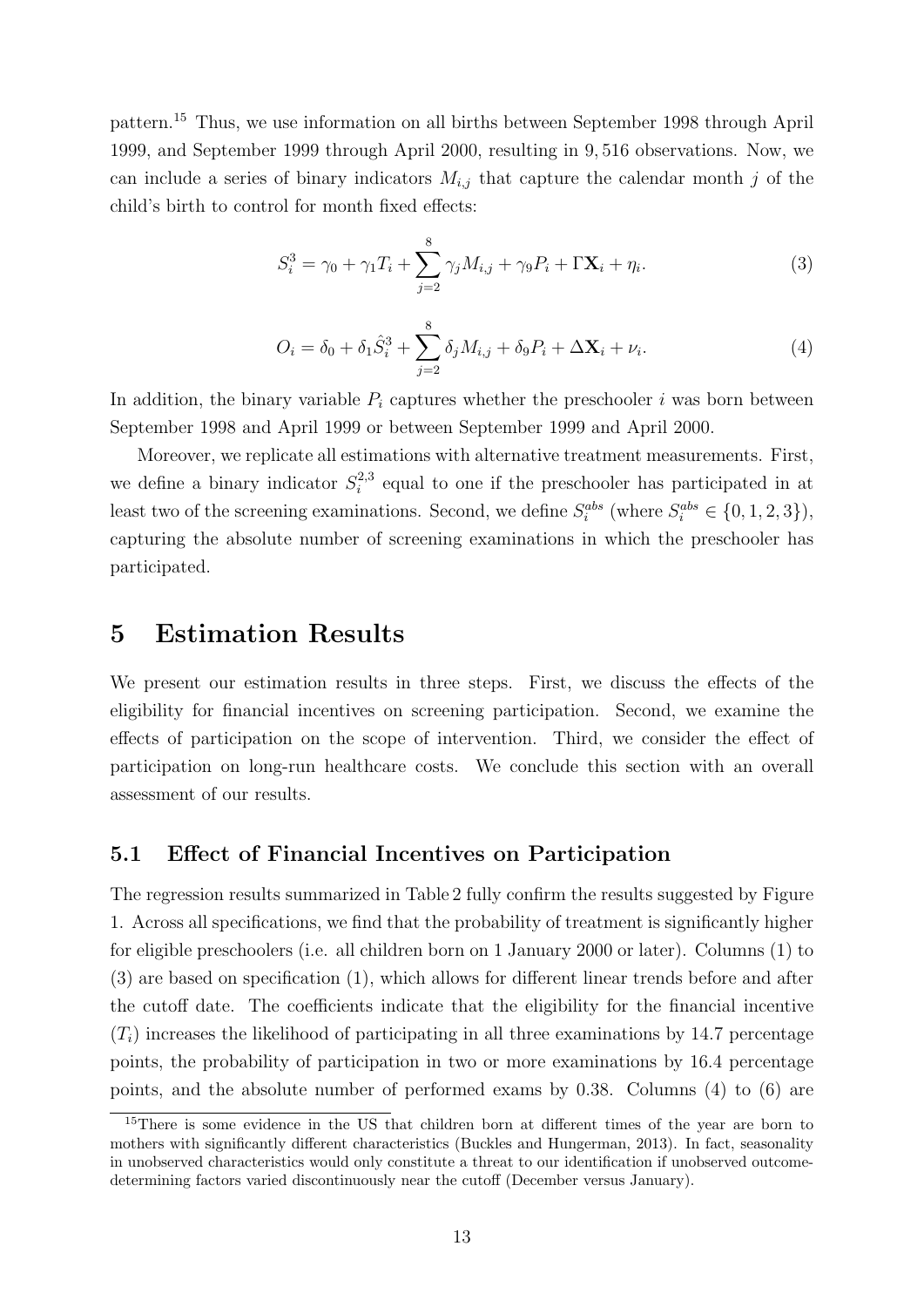based on specification (3), which uses observations from children born 1 year earlier to control for birth month fixed effects. The estimated coefficients are very comparable and amount to 14.5 and 14.0 percentage points, respectively, and 0.36 additional screenings. Since the estimated effects are highly statistically significant in all six specifications (with large F statistics), we can abstract from weak instrumental variable problems (Staiger and Stock, 1997). Notably, all estimated coefficients remain basically unchanged if we drop all further covariates.<sup>16</sup> This supports the presumption that our instrumental variable  $T_i$ is as good as randomly assigned.

To study whether families with different characteristics react differently to the financial incentive, we stratify our sample by different important dimensions measured at the time of birth. Most importantly, we use information on mother's educational attainment to proxy for the familiy's SES. We distinguish between low SES preschoolers (the mother has compulsory schooling or less, 25 percent) and higher SES preschoolers (mother has any degree higher than compulsory schooling, 75 percent). Further dimensions of sample splits are the mother's country of birth (Austria vs. foreign country), legitimacy of birth (mother is married vs. unmarried), and parity (first birth vs. higher order birth). Table 3 summarizes basic descriptive statistics and estimation results based on the month fixedeffects specification (3) using  $S_i^3$  as a dependent variable. With one exception, we find very comparable effects of the financial incentive on screening participation between 13 and 16 percentage points. The respective F-statistics are at least 18. Foreign-born mothers are the only group that reacted to a lesser extent. Among them, eligible preschoolers were only 7.1 percentage points more likely to participate. A lack of language proficiency and institutional knowledge are plausible explanations for this finding. Since this estimated effect is only marginally significant and the resulting F-statistic is quite low, we do not consider second-stage results for this particular sample split.

#### 5.2 Effect of Participation on Scope of Intervention

Our estimation results of the effect of the developmental screening on the scope of the intervention are summarized in Table 4.<sup>17</sup> The outcome variables are aggregated over children's age period from 18 to 54 months and capture the costs for follow-up treatment excluding direct costs of the developmental screening. We present results for the overall sample, and for the two sub-samples of low and high SES preschoolers. It turns out that this is the only sample split providing heterogeneous second-stage results.<sup>18</sup> In the upper panel, we summarize the estimated effects on broad categories of healthcare

<sup>&</sup>lt;sup>16</sup>The estimated coefficients of these simple ordinary least square regressions are as follows: (1) 0.145, (2) 0.159, (3) 0.371, (4) 0.149, (5) 0.145, (6) 0.373.

<sup>&</sup>lt;sup>17</sup>We focus on second-stage estimation results based on the month fixed-effects specification (see equations  $(3)$  and  $(4)$ ). Results based on the linear trends specification (see equations  $(1)$  and  $(2)$ ) are very comparable and detailed estimation output is available upon request.

<sup>18</sup>Detailed estimation output for the other sub-samples is available upon request.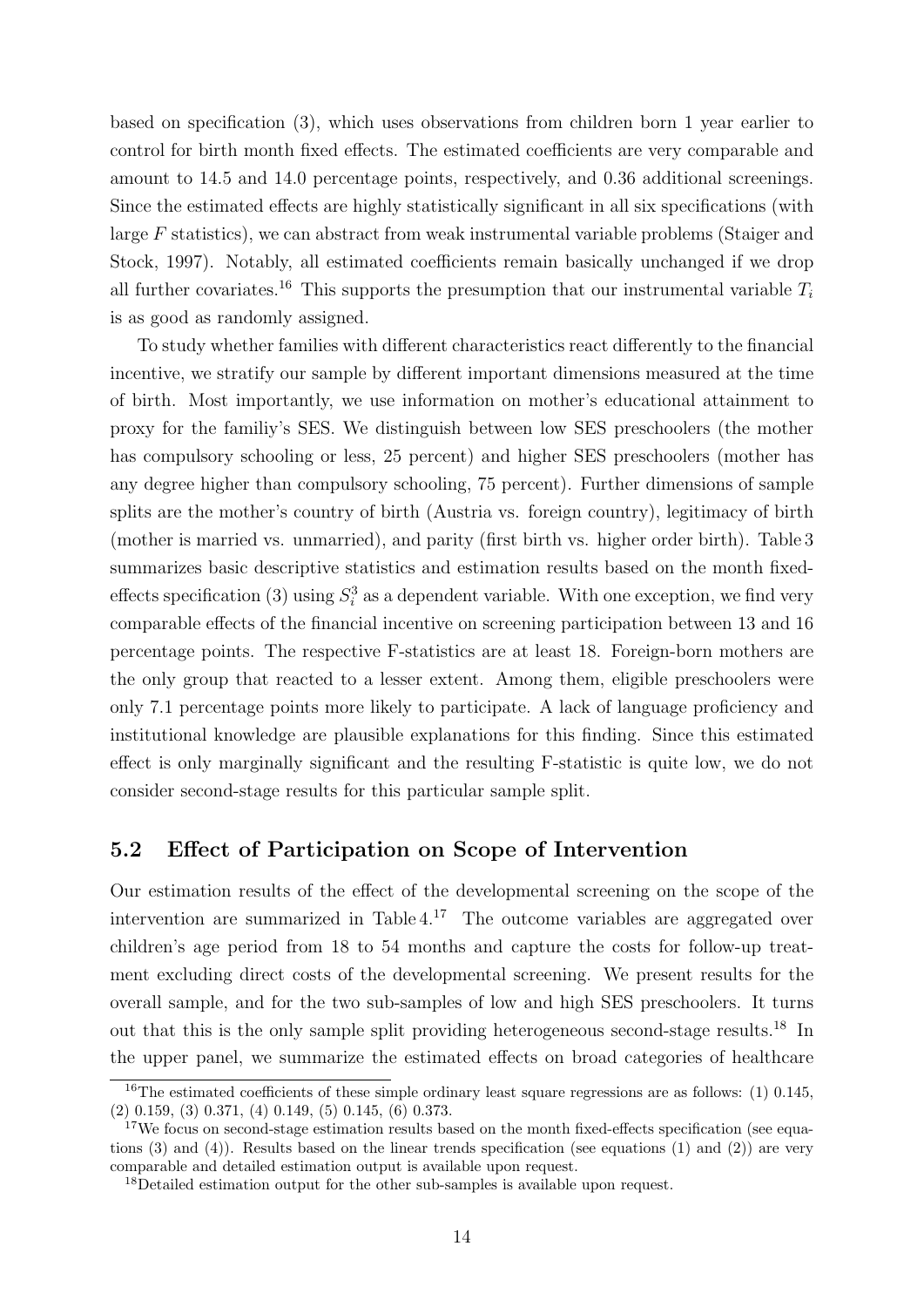expenditure: outpatient medical care, medication, and days in hospital. The lower panel provides results for expenditure for healthcare services at GPs and different types of resident medical specialists. For the overall sample, we list the reduced-form estimate (the intention-to-treat effect, ITT) and the second-stage estimate (the local average treatment effect, LATE). For the two sub-samples, we focus on the LATE. In each case, we list the sample mean of the respective outcome variable.

The first three columns show for the overall sample that screening participation does not trigger a statistically significant increase in aggregate follow-up expenditure for medical attendance in the outpatient sector. However, the disaggregated analysis (in the lower panel) reveals significantly positive effects on follow-up treatments provided by paediatricians and ophthalmologists. Paediatricians and ophthalmologists charge  $\epsilon$  79.9 and  $\epsilon$  20.7, respectively, for additional medical treatment following the developmental screening procedure, which correspond to approximately 80 percent and more than 100 percent, respectively, of the average expenditure. The statistically insignificant coefficients of expenditure for other medical specialists indicate that screening participation does not trigger follow-up referrals to doctors in other medical fields. A first conclusion to be drawn from these short-term estimation results is that participation in developmental screening causes subsequent medical treatment of preschoolers at the paediatrician and ophthalmologist.<sup>19</sup> The insignificant (negative) effect on GPs' subsequent medical services indicates that doctors in this group do not conduct their own additional treatment. If at all, follow-up costs borne by this group of doctors arise exclusively from subsequent referrals to paediatricians and ophthalmologists.

The remainder of the table summarizes the results for preschoolers with low and higher SES separately. This comparison reveals that the effects of screening on interventions are driven mainly by low SES preschoolers. Expenditure for outpatient medical care increases by as much as  $\epsilon$  405.5 (+133 percent) in this group. The disaggregated analysis reveals significant effects for paediatricians ( $\in$  239.2) and ear-nose-and-throat (ENT) specialists  $(\in \{37.5\})$ . A weakly statistically significant effect is observed for radiologists. We conclude that screening doctors diagnose developmental disorders in low SES preschoolers, which leads to substantial further medical treatment. In addition, there is a weakly statistically significant effect on hospitalization; however, we find no significant effect on the consumption of medical drugs.

By comparison, the only significant increase in follow-up expenditure for high SES preschoolers is for ophthalmologists. Participation in developmental screening triggers additional expenditure for ophthalmologists in the amount of  $\in 25$ . Furthermore, participation in developmental screening is estimated to reduce expenditure for medical drugs by  $\epsilon$  71.4. A potential explanation is that families with higher SES may reduce or even

<sup>&</sup>lt;sup>19</sup>The ITT estimates are qualitatively identical to the LATE results. However, the coefficients are substantially lower due to imperfect compliance.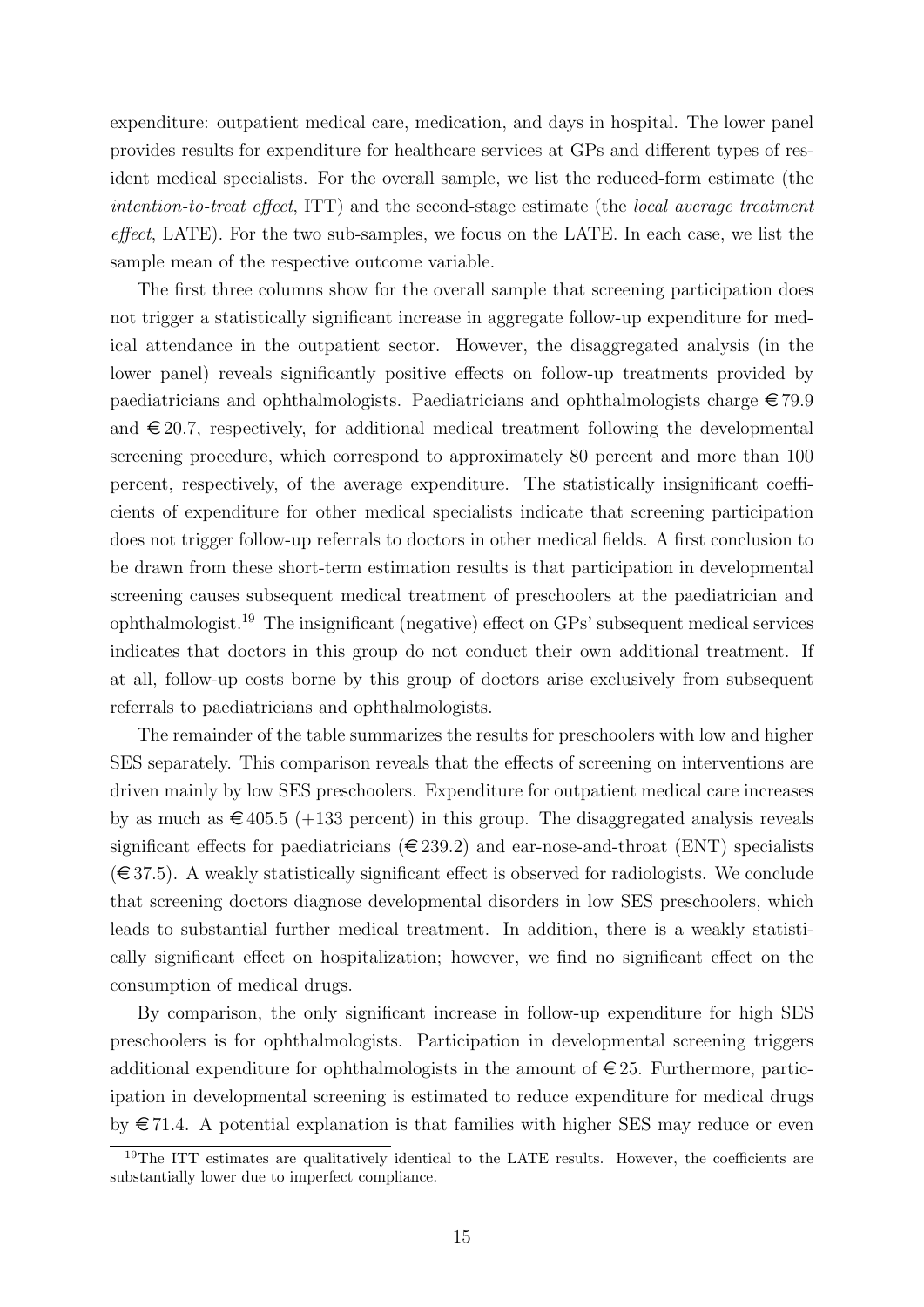stop unnecessary medication for their children as a consequence of doctor's consultation during the screening exam.<sup>20</sup>

#### 5.3 Effect of Participation on Long-run Healthcare Costs

Our estimation results of the effect of developmental screening on long-run healthcare costs are summarized in Table 5. The different expenditure categories are the sum over the period when children are between 6 and 10.5 years of age. Column (3) shows that on average, developmental screening participation has no impact on long-term healthcare costs for the full sample. This holds true for the inpatient and outpatient sector. As a result, it can be concluded that the increase in follow-up expenditure for services provided by paediatricians and ophthalmologists cannot be compensated by a reduction in longterm diagnostic and/or therapeutic services. The separate analysis for preschoolers from low and higher SES preschoolers broadly supports this conclusion based on the full sample.

The case of high SES preschoolers is quite clear. Given that we find little evidence for subsequent medical interventions, with the exception of expenditure for ophthalmologists, we cannot expect substantial cost savings in the long run. This expectation is consistently supported by our regression results summarized in column (7). The effects on expenditure in the outpatient sector (in the aggregate and, to a lesser extent, for the different medical specialists) are estimated quite precisely and suggest a zero effect. While the effects on medication and hospitalization are estimated less precisely, they do not indicate cost savings in the long run either.

The case of low SES preschoolers is harder to assess. First, since we observe significant interventions, there is at least a potential for future cost savings. Indeed, with few exceptions, we observe negative point estimates in column (5), albeit with large standard errors. The only marginally significant effect is a reduction in the expenditure for GPs. Participation is estimated to reduce long-run expenditure for GP treatment by  $\in$  173.5, or about 83 percent. Both alternative specifications confirm these long-run results and suggest for low SES preschoolers at the 10 percent level a significantly negative effect of screening participation on GP expenditure in the long run, whereas the effects on all other outcomes remain statistically insignificant.<sup>21</sup> While it is clear that these savings in the long run cannot compensate for the increase in expenditure due to the intervention in the short run, the result provides at least some evidence for cost saving effects of the screening programme in low SES preschoolers.

 $^{20}$ In the Web Appendix, we summarize estimation results for the models using the two alternative specifications of the treatment variable. See Table A.1 for the specification using participation in two or more screenings  $(S_i^{2,3})$  and Table A.2 for the specification using the absolute number of screenings  $(S_i^{abs})$ . Both alternative specifications provide qualitatively identical and quantitatively very comparable results.

<sup>&</sup>lt;sup>21</sup>Detailed estimation output summarized in the Web Appendix shows that participation in two or more screenings (see Table A.3) reduces long-term GP expenditure by  $\in$  126.5, and one additional screening reduces the same expenditure category by  $\in$  49.1. In both alternative specifications, the t-statistic is marginally high compared to the baseline scenario.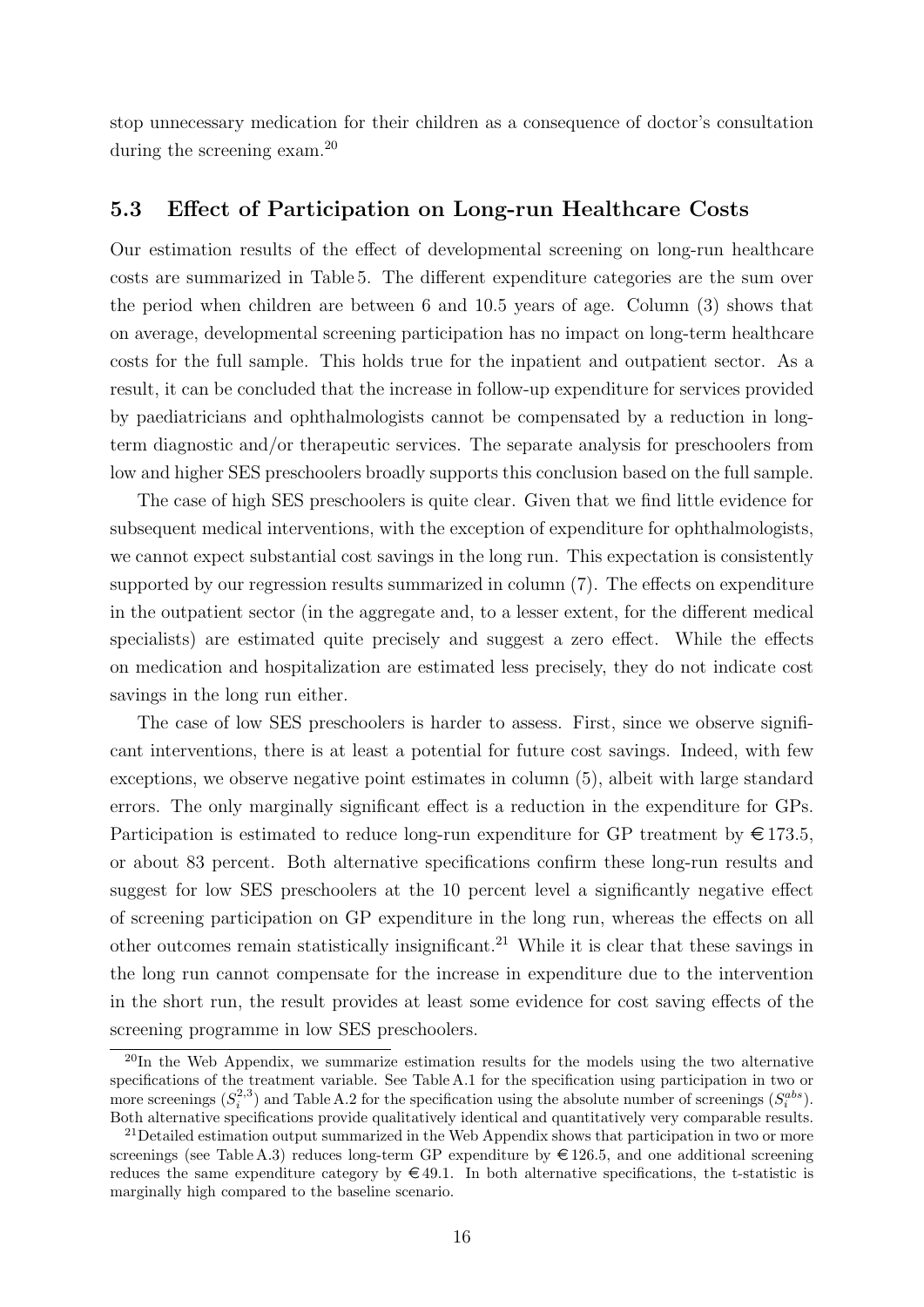## 6 Discussion

For high SES preschoolers, we find a consistent picture with little evidence for interventions and consistently no effect on healthcare costs in the long run. There are two equally plausible explanations for this finding, with the same broad conclusion. First, very few high SES preschoolers have developmental disorders that would require an intervention. Alternatively, developmental disorders among high SES preschoolers are also identified in the counter-factual situation without screening participation. In this case, observant parents identify disorders themselves and consult medical specialists proactively. Furthermore, it may occur that these parents regularly consult a paediatrician irrespective of any screening programme, and the doctor identifies a developmental disorder during these consultations. In either case, we conclude that the developmental screenings are not cost-effective for this group.

The results for low SES preschoolers are harder to assess. We find clear evidence for interventions, but only weak evidence for cost savings in the long run. We see two competing interpretations for this estimation result. First, screening doctors identify developmental disorders in a significant share of low SES preschoolers. However, the subsequent intervention does not dampen future healthcare costs. Nevertheless, the treated preschoolers may still benefit from the intervention. An alternative explanation refers to supply-induced or at least supply-determined follow-up healthcare services. In other words, screening doctors do *not* identify developmental disorders, but recommend additional diagnostic and therapeutic services to raise their income. The fact that the increase in follow-up treatment almost exclusively occurs in low SES preschoolers might indicate that the lower is the parents' level of health literacy, the more successful are physicians' efforts to sell additional unnecessary healthcare services. To distinguish between these two explanations, we provide a further empirical analysis.

Supply inducement Follow-up treatments are provided by either the screening doctor him- or herself or another resident doctor. In the latter case, we can distinguish between cases in which parents consulted the non-screening doctor, first, owing to a referral by the screening (or any other) doctor, and second, due to their own initiative. This distinction is useful, since a referring doctor does not receive financial reward for his or her referral.<sup>22</sup> Thus, 'referred' interventions cannot represent any form of supply inducement and it seems safe to assume that the medical indication is the main reason for referring a preschooler. In other words, if we find an effect of screening participation on follow-up expenditure borne by referrals, we can unequivocally interpret this as true interventions.<sup>23</sup>

Following this logic, we reperform our regression analysis on the effects of participa-

<sup>22</sup>We abstract here from network effects between the referring and receiving doctors.

<sup>23</sup>By contrast, from a zero effect, we cannot conclude that increases in follow-up expenditure are due to supply inducement.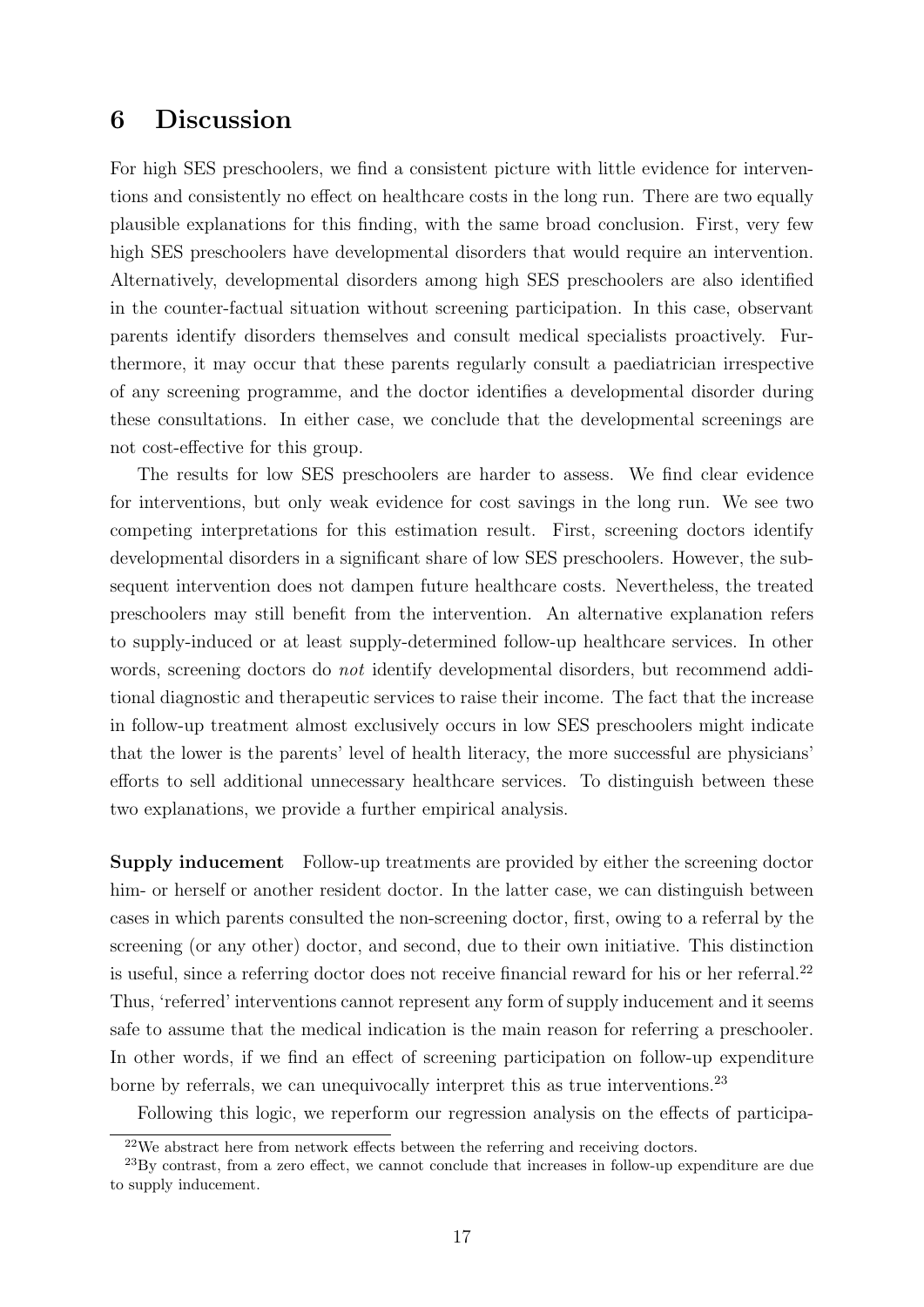tion on the scope of intervention (from Table 4) based on a new dependent variable that captures only follow-up expenditure due to 'referred' interventions. The new results are summarized in Table 6. A comparison of the respective means in the first column of these two tables shows which proportion of total spending on the respective medical specialists is triggered by referrals from other doctors. $^{24}$ 

The estimation coefficients in Table 6 indicate that participation has a significant  $(t$ statistics are about 1.7) and positive impact on 'referred interventions' to ENT specialists and radiologists. As before, these effects are driven mainly by the group of low SES preschoolers. For this group, participation leads to a fourfold and fivefold increase in medically justified expenditure for ENT and radiological services, respectively. This is in support of our interpretation that screening doctors identify developmental disorders in low SES preschoolers and provide/initiate an intervention.<sup>25</sup>

## 7 Conclusions

We evaluated the cost-effectiveness of a nationwide physician-based developmental screening programme for preschoolers comprising examinations at the ages of 24, 36, and 48 months. Identification was based on a fuzzy regression discontinuity design that exploited a sharp birthday cutoff-based discontinuity in the eligibility for a financial incentive for programme participation. Families with low and higher SES responded equally to this incentive, and eligible children were 14 percentage points more likely to be screened.

For high SES preschoolers we found a consistent picture with little evidence for interventions and consistently no effect on healthcare costs in the long run. Thus, high SES preschoolers have either little to no developmental disorders, or they also receive a treatment in the counter-factual situation without screening participation. For low SES preschoolers, we found clear evidence for interventions, but only weak evidence for cost savings in the long run. Thus, low SES preschoolers have identifiable developmental disorders. However, long-run cost savings in the healthcare system cannot compensate for the expenditure for the interventions.

We conclude that this physician-based developmental screening programme for preschoolers is in general not cost-effective in the observed time horizon, as it is unable to reduce long-term healthcare costs significantly. This holds particularly true for preschoolers with high SES. For this group, which comprises about 75 percent of the total preschooler pop-

<sup>&</sup>lt;sup>24</sup>In the case of the paediatrician, this proportion is very low  $(4.8/100.3=0.05)$ , while for ophthalmologists  $(0.29)$  and ENT specialists  $(0.43)$ , it is substantial, and for laboratories  $(0.93)$  and radiologists (0.94), it comprises the vast majority.

 $25$ The coefficients for paediatricians are economically and statistically insignificant. This suggests that GPs do not refer screened children to paediatricians for further interventions. The comparison with the highly significant effect for paediatricians in Table 4 (see column 5) indicates that screening paediatricians create their own revenues. In the absence of information on preschoolers' health status, we cannot evaluate whether these revenues are owing to justified interventions or are supply-induced.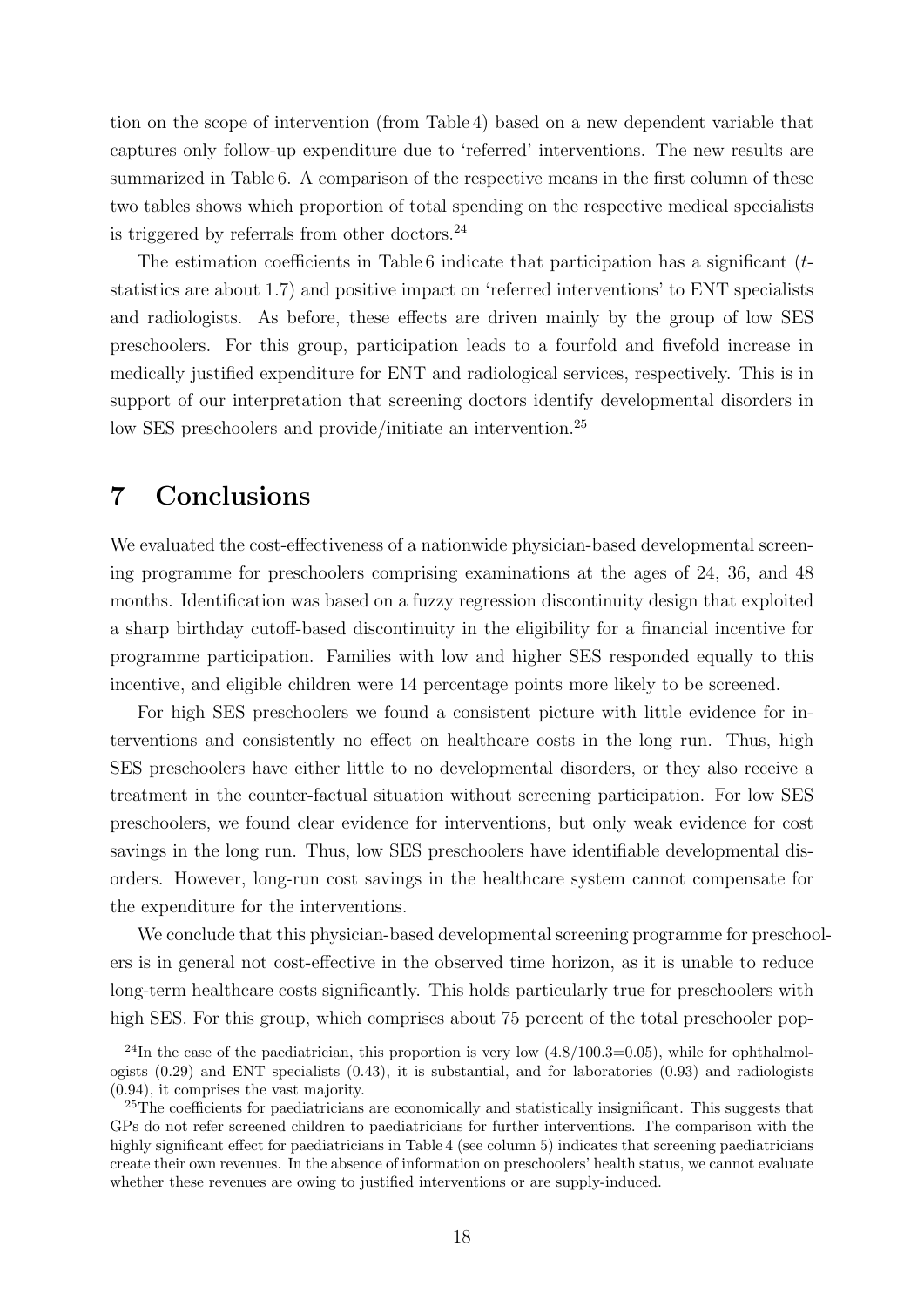ulation, we consider the programme to be clearly ineffective, since it does not even lead to substantial interventions. The case of low SES preschoolers, who comprise about 25 percent of the total preschooler population, is less clear. We cannot conclude that the programme is ineffective for this group. Since we find substantial interventions, the treatment may generate benefits for children without leaving any trace in long-term healthcare expenditure. Unlike screening programmes for adults, which focus on early detection and treatment of life-threatening and expensive diseases, developmental screening examinations for children focus on identifying and reducing developmental deficits at an early stage of childhood. An early intervention with respect to these deficits can be expected to improve also the conditions for their human capital development, and may not necessarily dampen future healthcare costs.

Our results suggest that a promising way to improve the accuracy and effectiveness of developmental screenings for preschoolers would be to focus – at least in comparable institutional settings – on subjects with a higher likelihood of otherwise untreated developmental disorders, such as low SES preschoolers. These programmes should be accompanied by comprehensive evaluation, which includes direct health outcomes and other important developmental indicators focusing on human capital and social skills.<sup>26</sup> To continue or implement these programmes, and to justify their substantial costs, evidence is needed that shows beneficial effects on other outcome dimensions beyond healthcare spending. Ideally, such evaluations would show that the programme – while not reducing healthcare costs – may help to improve the starting conditions of underprivileged children as a prerequisite for healthy and professionally successful lives.

Finally, measures and guidelines that help to rule out supply-induced follow-up treatment are desirable. In particular, less educated parents with probable low health literacy may be more affected directly by supply-induced demand for paediatricians. Managed care techniques, including binding treatment pathways and reviewing processes for the medical necessity of specific services, could help to limit the amount of supply-determined healthcare services and to improve the quality of care.

<sup>&</sup>lt;sup>26</sup>For Austria, at the moment, these additional outcome dimensions cannot be analysed owing to data restrictions.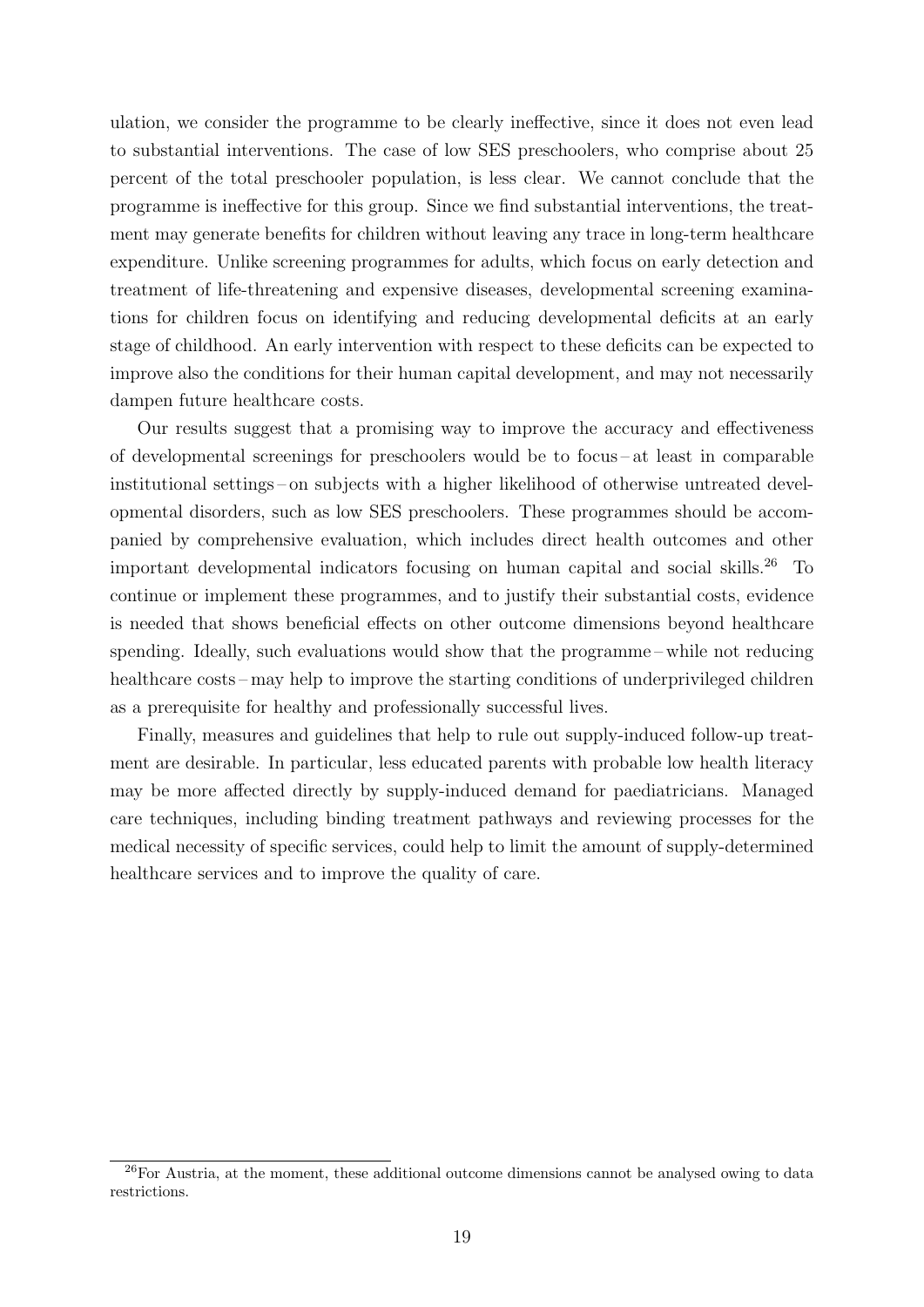## References

- Almond, Douglas and Janet Currie (2011), Human Capital Development before Age Five, in O.Ashenfelter and D.Card, eds, 'Handbook of Labor Economics', Vol. 4b, Elsevier, pp. 1315–1486.
- American Academy of Pediatrics (2010), 'Reaffirmation of Policy Statement: Identifying Infants and Young Children With Developmental Disorders in the Medical Home: An Algorithm for Developmental Surveillance and Screening', Pediatrics 125(2), e444– e445.
- Avellar, Sarah A. and Lauren H. Supplee (2013), 'Effectiveness of Home Visiting in Improving Child Health and Reducing Child Maltreatment', Pediatrics 132(Supplement 2), S90–S99.
- Barker, David J. (1995), 'Fetal Origins of Coronary Heart Disease', British Medical Journal 311, 171–174.
- Boyle, Coleen A., Sheree Boulet, Laura A. Schieve, Robin A. Cohen, Stephen J. Blumberg, Marshalyn Yeargin-Allsopp, Susanna Visser and Michael D. Kogan (2011), 'Trends in the Prevalence of Developmental Disabilities in US Children, 1997–2008', Pediatrics  $127(6)$ , 1034–1042.
- Buckles, Kasey S. and Daniel M. Hungerman (2013), 'Season of Birth and Later Outcomes: Old Questions, New Answers', Review of Economics and Statistics 95(3), 711–724.
- Cadman, David, Larry W. Chambers, Stephen D. Walter, Ruth Ferguson, Nancy Johnston and Jane McNamee (1987), 'Evaluation of Public Health Preschool Child Developmental Screening: The Process and Outcomes of a Community Program', American Journal of Public Health  $77(1)$ , 45-51.
- Campbell, Frances A. and Craig T. Ramey (1994), 'Effects of Early Intervention on Intellectual and Academic Achievement: a Follow-Up Study of Children from Low-Income Families', Child Development 65(2), 684–698.
- Campbell, Frances, Gabriella Conti, James J. Heckman, Seong Hyeok Moon, Rodrigo Pinto, Elizabeth Pungello and Yi Pan (2014), 'Early Childhood Investments Substantially Boost Adult Health', Science 343(6178), 1478–1485.
- Carneiro, Pedro and Rita Ginja (2014), 'Long Term Impacts of Compensatory Preschool on Health and Behavior: Evidence from Head Start', American Economic Journal: Economic Policy  $6(4)$ , 1–42.
- Chakrabarti, Suniti and Eric Fombonne (2001), 'Pervasive Developmental Disorders in Preschool Children', Journal of the American Medical Association 285(24), 3093–3099.
- Chou, Roger, Tracy Dana and Christina Bougatsos (2011), 'Screening for Visual Impairment in Children Ages 1–5 Years: Update for the USPSTF', Pediatrics 127(2), 2010– 0264.
- Conti, Gabriella and James J. Heckman (2013), 'The Developmental Approach to Child and Adult Health', Pediatrics 131(Supplement 2), S133–S141.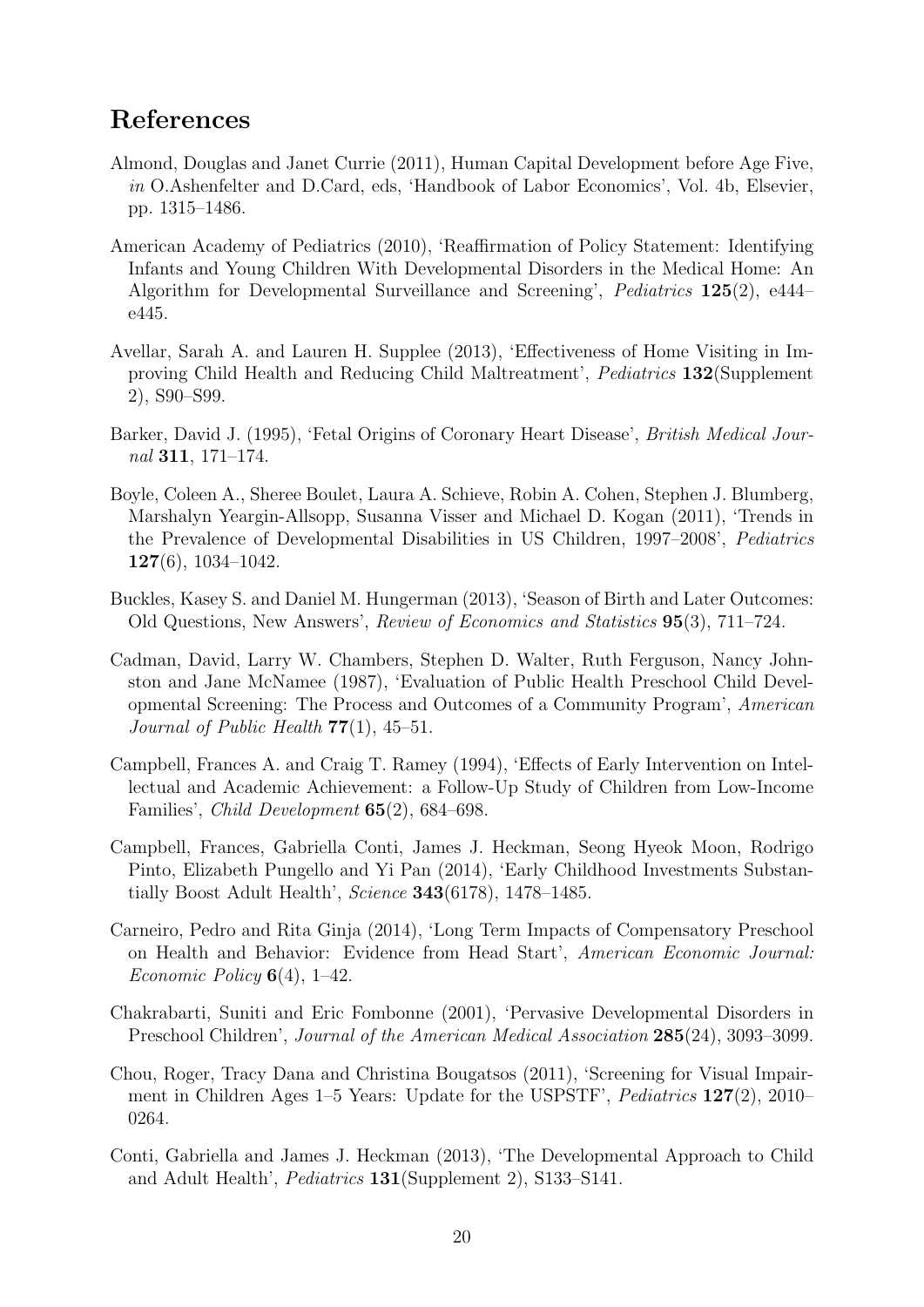- Council on Children With Disabilities, Section on Developmental Behavioral Pediatrics, Bright Futures Steering Committee and Medical Home Initiatives for Children With Special Needs Project Advisory Committee (2006), 'Identifying Infants and Young Children With Developmental Disorders in the Medical Home: An Algorithm for Developmental Surveillance and Screening', Pediatrics 118(1), 405–420.
- Cunha, Flavio and James Heckman (2007), 'The Technology of Skill Formation', American Economic Review  $97(2)$ , 31-47.
- Currie, Jante and Maya Rossin-Slater (2015), 'Early-life Origins of Lifecycle Wellbeing: Research and Policy Implications', *Journal of Policy Analysis and Management* 34(1), 208–242.
- Duncan, Greg J. and Katherine Magnuson (2013), 'Investing in Preschool Programs', Journal of Economic Perspectives 27(2), 109–132.
- Gönenc, R., Maria M. Hofmarcher and Andreas Wörgötter (2011), Reforming Austria's Highly Regarded but Costly Health System, OECD Economics Department Working Papers 895, OECD, France.
- McCrary, Justin (2008), 'Manipulation of the Running Variable in the Regression Discontinuity Design: A Density Test', Journal of Econometrics 142(2), 698–714.
- Moyer, Virginia A. and Margaret Butler (2004), 'Gaps in the Evidence for Well-Child Care: A Challenge to Our Profession', Pediatrics 114(6), 1511–1521.
- Peacock, Shelley, Stephanie Konrad, Erin Watson, Darren Nickel and Nazeem Muhajarine (2013), 'Effectiveness of Home Visiting Programs on Child Outcomes: A Systematic Review', BMC Public Health 13(1), 17–30.
- Staiger, Douglas and James H. Stock (1997), 'Instrumental Variables Regression with Weak Instruments', Econometrica 65(3), 557–586.
- Sweet, Monica A. and Mark I. Appelbaum (2004), 'Is Home Visiting an Effective Strategy? A Meta-Analytic Review of Home Visiting Programs for Families with Young Children', Child Development 75(5), 1435–1456.
- Williams, Cathy, Kate Northstone, Richard A. Harrad, John M. Sparrow and Ian Harvey (2002), 'Amblyopia Treatment Outcomes After Screening Before or At Age 3 Years: Follow Up from Randomised Trial', British Medical Journal 324(7353), 1549–1551.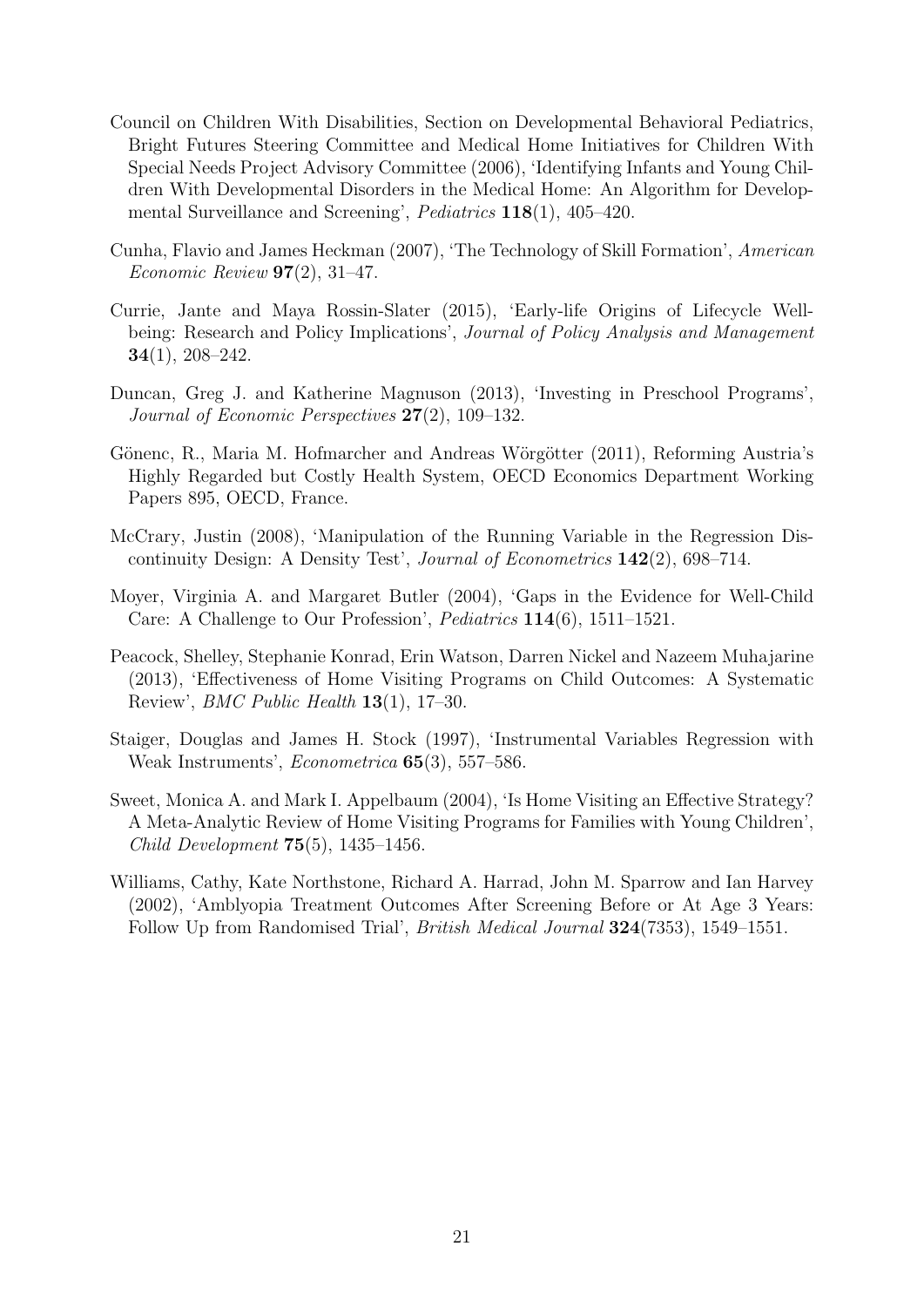# 8 Tables and Figures





Figure 2: Number of Births per Day

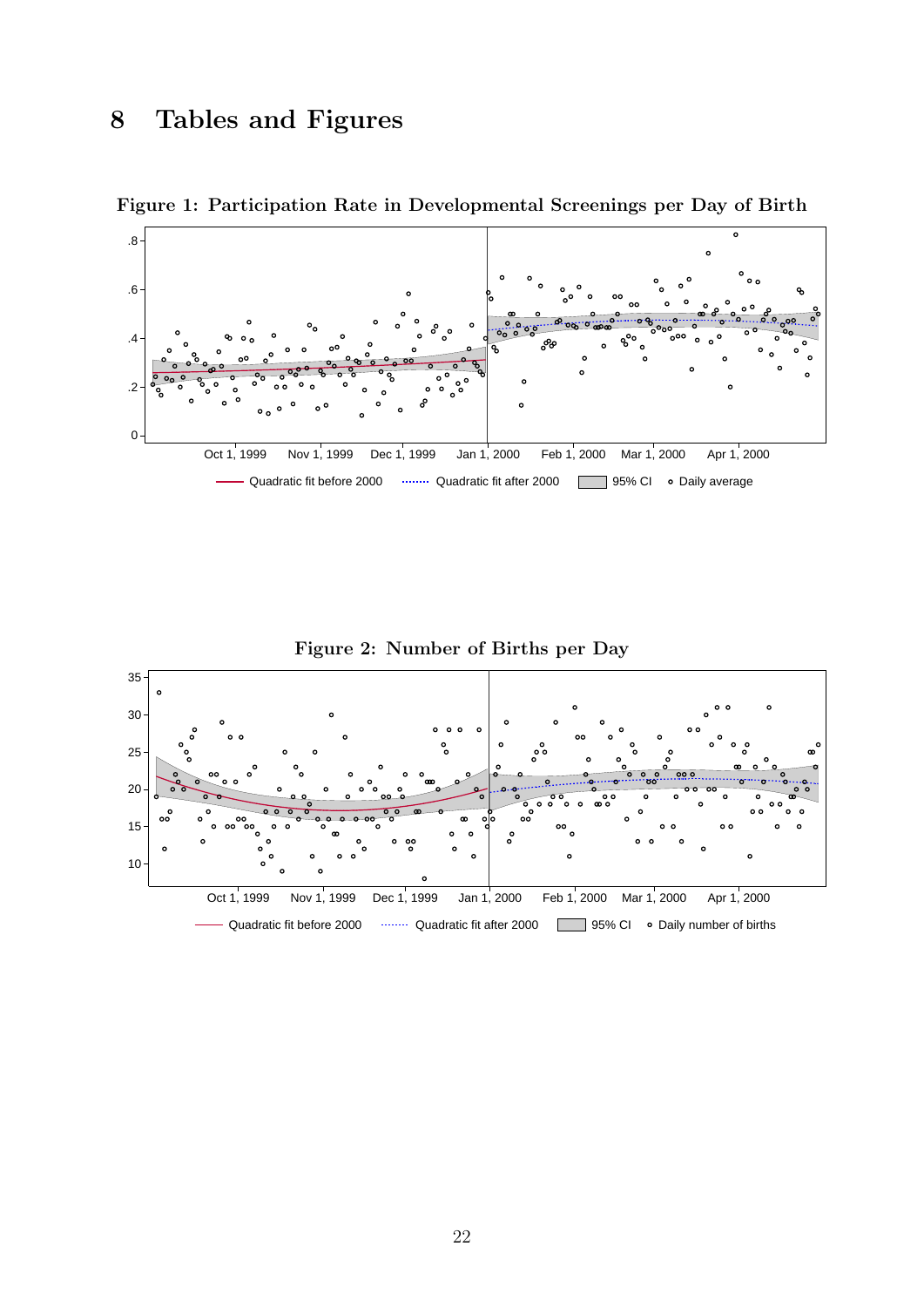

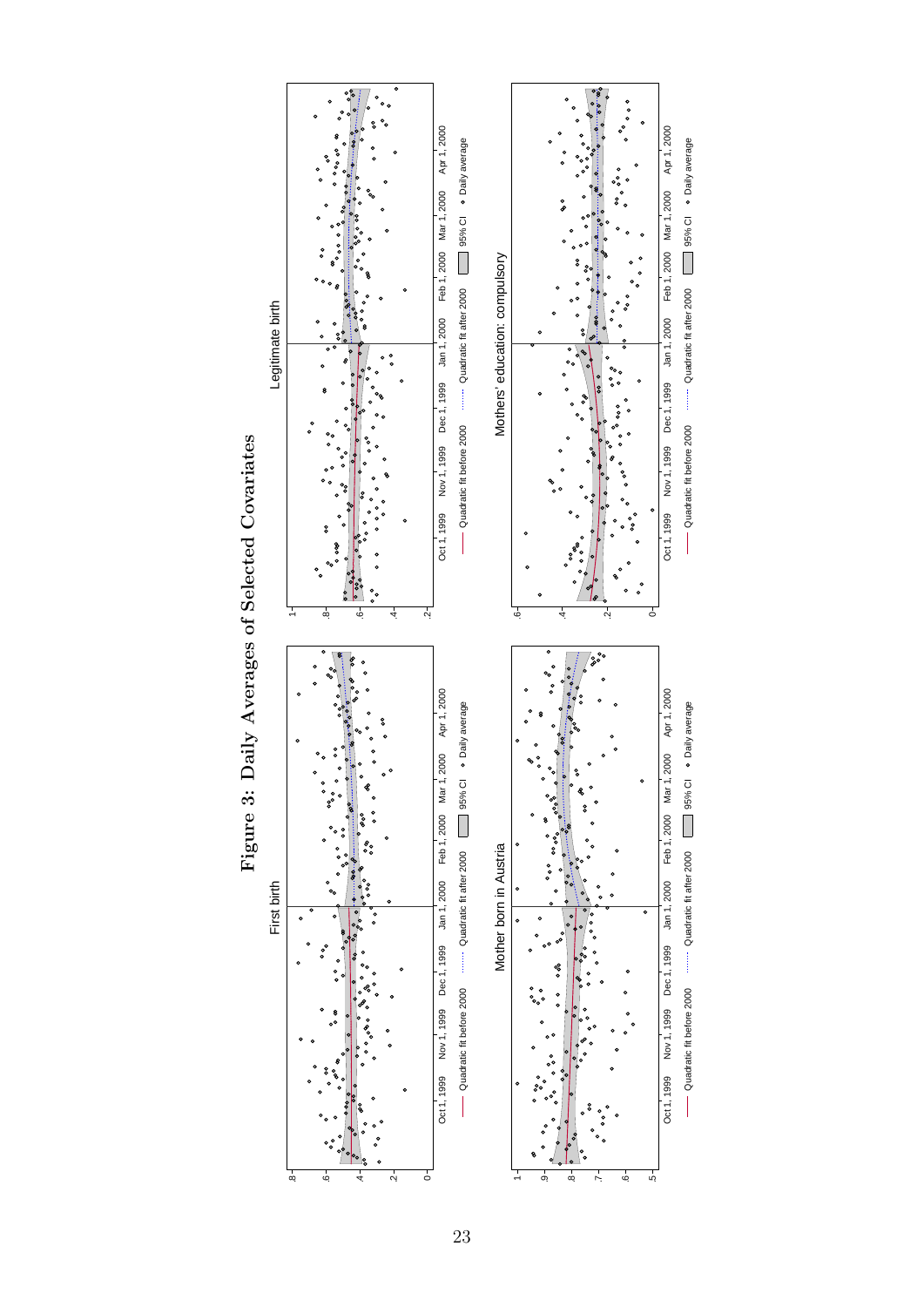|                | No. AGE                                                    | <b>EXAMINATIONS</b>                                                                   | FINANCIAL INCENTIVE |                               |
|----------------|------------------------------------------------------------|---------------------------------------------------------------------------------------|---------------------|-------------------------------|
|                |                                                            |                                                                                       | Nationwide          | Upper<br>Austria <sup>c</sup> |
|                | Prenatal screening examinations                            |                                                                                       |                     |                               |
| $\mathbf{1}$   | Until $16^{th}$ week<br>$8^{th}$ to $12^{th}$ week         | Obstetric examination; laboratory<br>tests<br>Ultrasound <sup>a</sup>                 | yes                 | yes                           |
| $\overline{2}$ | $17^{th}$ to $20^{th}$ week<br>$18^{th}$ to $22^{nd}$ week | Obstetric examination; internal<br>examination<br>Ultrasound <sup>a</sup>             | yes                 | yes                           |
| 3              | $25^{th}$ to $28^{th}$ week                                | Obstetric examination; laboratory<br>tests                                            | yes                 | yes                           |
| $\overline{4}$ | $30^{th}$ to $34^{th}$ week<br>$30^{th}$ to $34^{th}$ week | Obstetric examination<br>Ultrasound <sup>a</sup>                                      | yes                 | yes                           |
| $\overline{5}$ | $34^{th}$ to $38^{th}$ week                                | Obstetric examination                                                                 | yes                 | yes                           |
|                |                                                            | Postnatal screening examinations of infants (up to 14 months)                         |                     |                               |
| $\mathbf{1}$   | $1^{st}$ week                                              | Child examination; hip<br>ultrasound <sup>b</sup>                                     | yes                 | yes                           |
| 2              | $4^{th}$ to $7^{th}$ week<br>$6^{th}$ to $8^{th}$ week     | Child examination; orthopaedic<br>examination<br>Hip ultrasound <sup>b</sup>          | yes                 | yes                           |
| 3              | $3^{rd}$ to $5^{th}$ month                                 | Child examination                                                                     | yes                 | yes                           |
| $\overline{4}$ | $7^{th}$ to $9^{th}$ month                                 | Child examination; ear, nose, and<br>throat examination                               | yes                 | yes                           |
| $\overline{5}$ | $10^{th}$ to $14^{th}$ month                               | Child examination; eye<br>examination                                                 | yes                 | yes                           |
|                |                                                            | Developmental screening examinations of toddlers and preschoolers (from 2 to 4 years) |                     |                               |
| D1.            | $22^{nd}$ to $26^{th}$ month                               | Anamnesis; physical examination;                                                      | no                  | yes                           |
| D <sub>2</sub> | $24th + 29th$ month                                        | nutritional status; behaviour;                                                        |                     |                               |

|  |  |  |  |  | Table 1: Overview of the Mother-Child-Pass Examination Programme |  |
|--|--|--|--|--|------------------------------------------------------------------|--|
|--|--|--|--|--|------------------------------------------------------------------|--|

Notes: <sup>a</sup> Ultrasound exams are recommended but not required for receipt of financial incentive.

vision examination at D1

mental development; speech and language; comprehensive eye and no

yes

yes

no

 $<sup>b</sup>$  The hip ultrasound examination is recommended but not required for receipt of financial incentive.</sup>

<sup>c</sup> Only children born on 1 January 2000 or later are eligible for the financial incentive.

D2  $34^{th}$  to  $38^{th}$  month

D3  $46^{th}$  to  $50^{th}$  month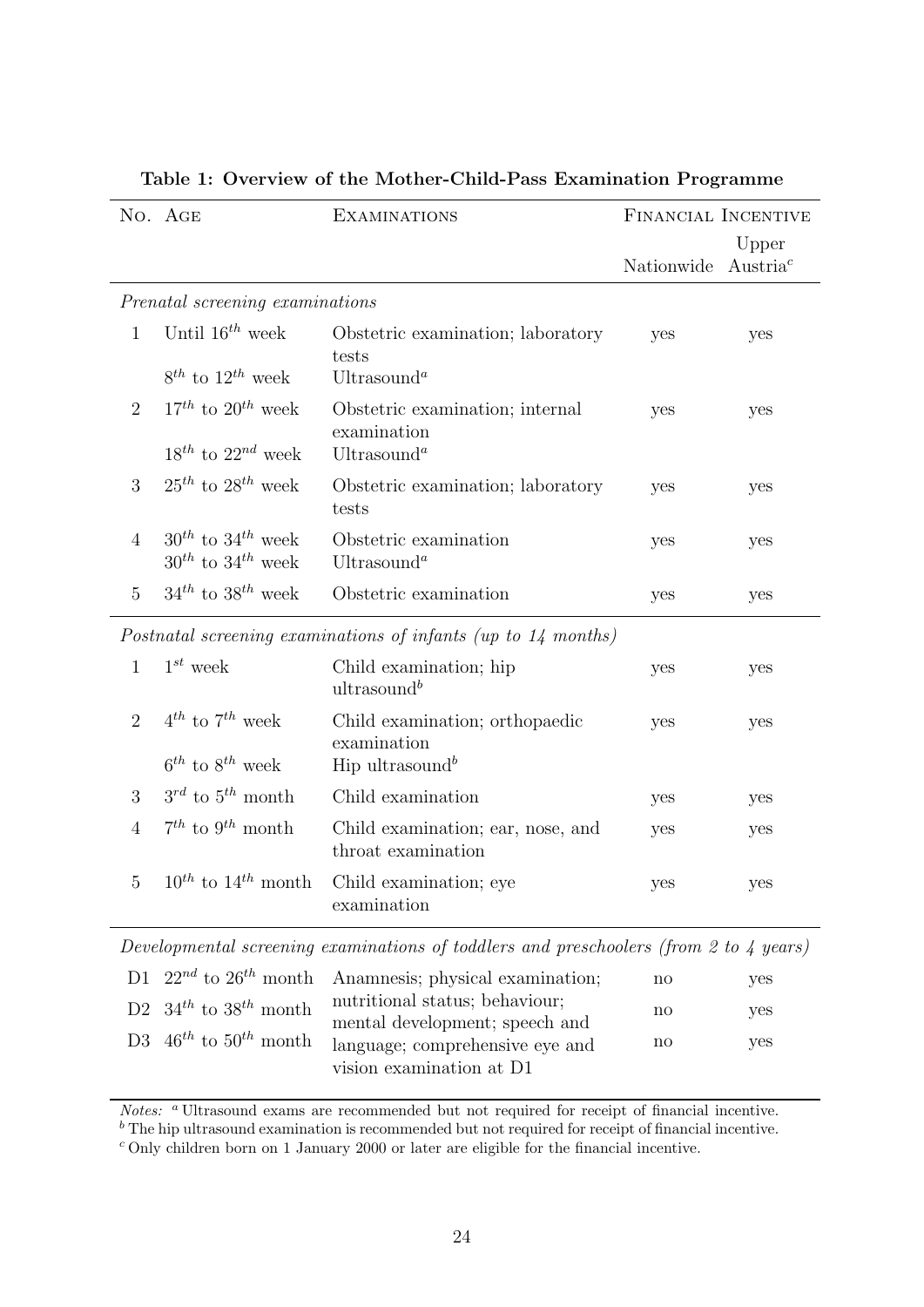|                                                                 |                  | LINEAR TRENDS<br>See eq. $(1)$ |                  |                       | MONTH FIXED EFFECTS<br>See eq. $(3)$ |                       |  |
|-----------------------------------------------------------------|------------------|--------------------------------|------------------|-----------------------|--------------------------------------|-----------------------|--|
| Dependent Variable:                                             | $S_i^3$          | $S_i^{2,3}$                    | $S_i^{abs}$      | $S_i^3$               | $S_i^{2,3}$                          | $S_i^{abs}$           |  |
|                                                                 | (1)              | (2)                            | (3)              | (4)                   | (5)                                  | (6)                   |  |
| $T_i$                                                           | $0.147***$       | $0.164***$                     | $0.384***$       | $0.145***$            | $0.140***$                           | $0.359***$            |  |
|                                                                 | (0.027)          | (0.028)                        | (0.067)          | (0.018)               | (0.020)                              | (0.047)               |  |
| $B_i-c$                                                         | 0.000<br>(0.000) | 0.000<br>(0.000)               | 0.000<br>(0.001) |                       |                                      |                       |  |
| $(B_i - c) \times T_i$                                          | 0.000<br>(0.000) | 0.000<br>(0.000)               | 0.000<br>(0.001) |                       |                                      |                       |  |
| $P_i$                                                           |                  |                                |                  | $0.051***$<br>(0.013) | $0.052***$<br>(0.014)                | $0.164***$<br>(0.033) |  |
| $M_{i,j}$                                                       | N <sub>o</sub>   | N <sub>o</sub>                 | N <sub>o</sub>   | Yes                   | Yes                                  | Yes                   |  |
| Further Covariates:                                             |                  |                                |                  |                       |                                      |                       |  |
| First birth                                                     | $0.160***$       | $0.195***$                     | $0.519***$       | $0.171***$            | $0.212***$                           | $0.571***$            |  |
|                                                                 | (0.016)          | (0.016)                        | (0.037)          | (0.011)               | (0.011)                              | (0.027)               |  |
| Preterm birth                                                   | 0.024            | $0.076*$                       | 0.128            | 0.006                 | 0.038                                | 0.049                 |  |
|                                                                 | (0.039)          | (0.039)                        | (0.096)          | (0.026)               | (0.027)                              | (0.066)               |  |
| Low birth weight                                                | $0.002\,$        | $0.016\,$                      | 0.030            | $\,0.013\,$           | $0.006\,$                            | $0.010\,$             |  |
|                                                                 | (0.037)          | (0.036)                        | (0.089)          | (0.025)               | (0.026)                              | (0.064)               |  |
| Mother's age                                                    | 0.001            | 0.002                          | 0.005            | $0.002**$             | $0.003**$                            | $0.005**$             |  |
|                                                                 | (0.001)          | (0.002)                        | (0.004)          | (0.001)               | (0.001)                              | (0.003)               |  |
| Legitimate birth                                                | $0.033**$        | $0.035***$                     | $0.067*$         | $0.029***$            | $0.024**$                            | $0.049*$              |  |
|                                                                 | (0.016)          | (0.016)                        | (0.038)          | (0.011)               | (0.011)                              | (0.027)               |  |
| Mother born in Austria                                          | $0.088***$       | $0.064***$                     | $0.207***$       | $0.063***$            | $0.052***$                           | $0.164***$            |  |
|                                                                 | (0.018)          | (0.020)                        | (0.047)          | (0.012)               | (0.014)                              | (0.033)               |  |
| Mother's educational attainment (base group: compulsory school) |                  |                                |                  |                       |                                      |                       |  |
| Vocational /lower sec.                                          | $0.049***$       | $0.074***$                     | $0.179***$       | $0.048***$            | $0.055***$                           | $0.151***$            |  |
|                                                                 | (0.017)          | (0.018)                        | (0.044)          | (0.011)               | (0.013)                              | (0.030)               |  |
| Upper sec./tertiary                                             | $0.053**$        | $0.081***$                     | $0.188***$       | $0.054***$            | $0.072***$                           | $0.177***$            |  |
|                                                                 | (0.022)          | (0.023)                        | (0.055)          | (0.015)               | (0.016)                              | (0.039)               |  |
| Constant                                                        | 0.077            | $0.185***$                     | $0.775***$       | $\,0.013\,$           | $0.161***$                           | $0.656***$            |  |
|                                                                 | (0.048)          | (0.051)                        | (0.122)          | (0.033)               | (0.037)                              | (0.087)               |  |
| Preschoolers are born                                           |                  | $09/1999 - 04/2000$            |                  |                       | $09/98 - 04/99 \& 09/99 - 04/00$     |                       |  |
| Number of observations                                          | 4,788            | 4,788                          | 4,788            | 9,516                 | 9,516                                | 9,516                 |  |
| Mean of dependent variable                                      | 0.378            | 0.563                          | 1.700            | 0.313                 | 0.499                                | 1.519                 |  |
| $F$ statistic on $T_i$                                          | $29.6\,$         | $35.0\,$                       | 33.2             | 63.0                  | 50.0                                 | 58.0                  |  |

Table 2: Effect of Financial Incentives on Participation

Notes: This table summarizes estimation results on the effect of the eligibility for the financial incentive on developmental screening participation based on alternative specifications. The first three columns are based on the model described by eq. (1), which uses the sample of all children born between September 1999 and April 2000. The remaining three columns are based on the model described by eq. (3), which uses the sample of all children born between September 1998 and April 1999 and September 1999 and April 2000. In the first and fourth columns, the dependent variable is a binary indicator equal to one if child i has participated in all three developmental screening examinations, and zero otherwise. In the second and fifth columns, the dependent variable is a binary indicator equal to one if child i has participated in at least two developmental screening examinations, and zero otherwise. In the third and sixth columns, the dependent variable captures the absolute number of developmental screening examinations in which child i participated. The method of estimation is least squares and robust standard errors are reported in parentheses,  $*$  $p < 0.1$ , \*\*  $p < 0.05$ , and \*\*\*  $p < 0.01$ .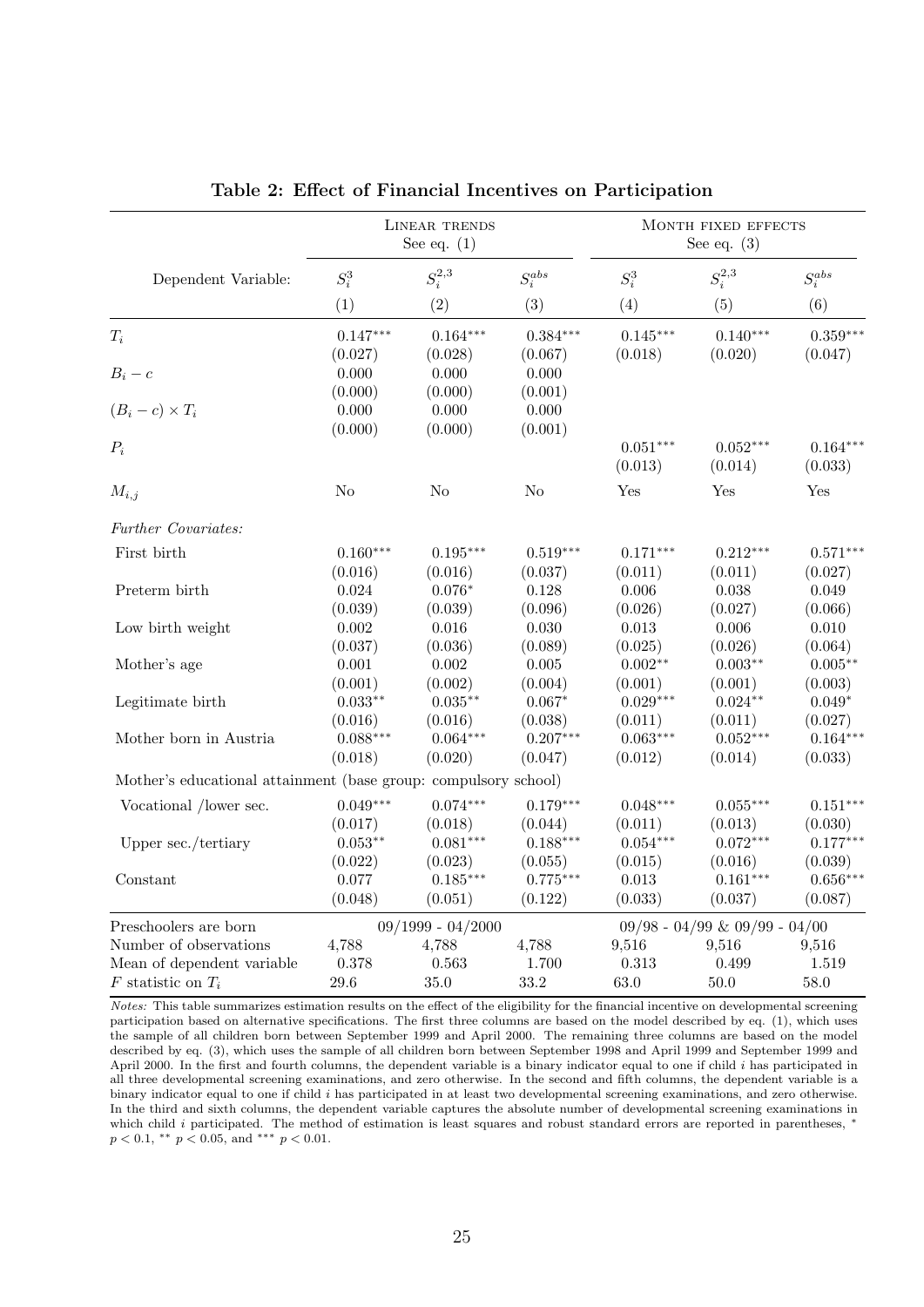|                                    | (1)   | (2)   | (3)        | (4)     | (5)              |  |  |  |
|------------------------------------|-------|-------|------------|---------|------------------|--|--|--|
|                                    | N     | Mean  | Estimate   | S.E.    | $F\text{-stat.}$ |  |  |  |
| FULL SAMPLE                        | 9,516 | 0.313 | $0.145***$ | (0.018) | 63.0             |  |  |  |
| SOCIO-ECONOMIC STATUS <sup>a</sup> |       |       |            |         |                  |  |  |  |
| Low SES                            | 2,346 | 0.242 | $0.146***$ | (0.034) | 18.3             |  |  |  |
| Higher SES                         | 7,170 | 0.336 | $0.143***$ | (0.022) | 44.0             |  |  |  |
| MOTHER'S COUNTRY OF BIRTH          |       |       |            |         |                  |  |  |  |
| Foreign country                    | 1,810 | 0.238 | $0.071*$   | (0.039) | 3.4              |  |  |  |
| Austria                            | 7,706 | 0.330 | $0.162***$ | (0.021) | 61.7             |  |  |  |
| LEGITIMACY OF BIRTH                |       |       |            |         |                  |  |  |  |
| Out of wedlock                     | 3,334 | 0.339 | $0.136***$ | (0.032) | 18.2             |  |  |  |
| Legitimate                         | 6,182 | 0.298 | $0.149***$ | (0.022) | 45.1             |  |  |  |
| <b>PARITY</b>                      |       |       |            |         |                  |  |  |  |
| First birth                        | 4,252 | 0.404 | $0.131***$ | (0.029) | 19.8             |  |  |  |
| Higher order birth                 | 5,264 | 0.239 | $0.156***$ | (0.023) | 46.9             |  |  |  |

#### Table 3: Heterogeneity in Effect of Financial Incentives on Participation

Notes: This table summarizes estimation results on the effect of the eligibility for the financial incentive on developmental screening participation for different sample splits. The estimations are equivalent to those presented in column (4) of Table 2 (i.e. the dependent variable is a binary indicator equal to one if child  $i$  has participated in all three developmental screening examinations, and zero otherwise; and the estimations follow the model described by eq. (3)). The method of estimation is least squares. Column (1) reports the number of observations, column (2) reports the mean of the dependent variable, column (3) reports the estimated coefficient, column (4) reports robust standard errors (\*  $p < 0.1$ , \*\*  $p < 0.05$ , and \*\*\*  $p < 0.01$ ), and column (5) reports the F statistic on  $T_i$  (test for a weak instrument). <sup>a</sup> The preschooler's socio-economic status (SES) is defined according to his or her mother's educational attainment at birth. If the mother's highest degree is compulsory schooling, then the preschooler is defined as low SES.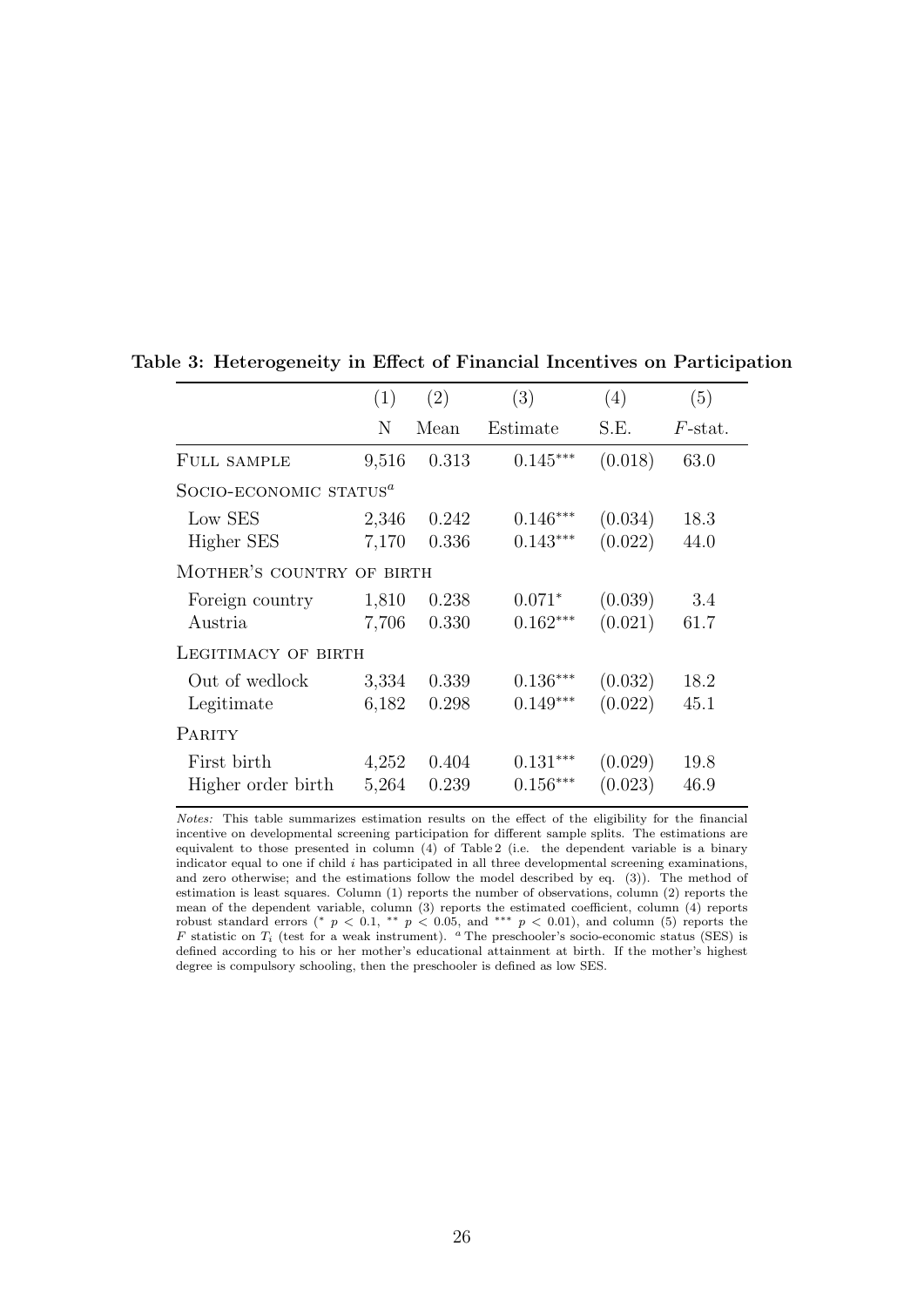|                                                                                       |             | FULL SAMPLE<br>OF PRESCHOOLERS |                    |             | Low SES<br>PRESCHOOLERS |             | HIGH SES<br>PRESCHOOLERS |
|---------------------------------------------------------------------------------------|-------------|--------------------------------|--------------------|-------------|-------------------------|-------------|--------------------------|
|                                                                                       | (1)<br>Mean | (2)<br><b>ITT</b>              | (3)<br><b>LATE</b> | (4)<br>Mean | (5)<br><b>LATE</b>      | (6)<br>Mean | (7)<br><b>LATE</b>       |
| AGGREGATE HEALTH SPENDING CATEGORIES<br>BETWEEN 18 AND 54 MONTHS OF AGE               |             |                                |                    |             |                         |             |                          |
| Outpatient medical care (in euro)                                                     | 305.2       | 11.0<br>(10.3)                 | 75.7<br>(68.5)     | 278.9       | $405.5***$<br>(135.2)   | 313.7       | $-42.8$<br>(86.6)        |
| Medication (in euro)                                                                  | 64.8        | $-6.2$<br>(4.1)                | $-42.8$<br>(29.3)  | 63.5        | 25.2<br>(56.0)          | 65.3        | $-71.4**$<br>(35.9)      |
| Hospitalization (in days)                                                             | 1.9         | 0.3<br>(0.2)                   | 2.1<br>(1.6)       | 2.6         | $10.0*$<br>(5.6)        | 1.7         | $-0.6$<br>(1.3)          |
| AGGREGATED SPENDING ON MEDICAL SPECIALISTS<br>BETWEEN 18 AND 54 MONTHS OF AGE IN EURO |             |                                |                    |             |                         |             |                          |
| Paediatrician                                                                         | 100.3       | $11.6***$<br>(5.5)             | $79.9**$<br>(34.7) | 91.9        | $239.2***$<br>(73.1)    | 103.0       | 26.0<br>(42.8)           |
| General practitioner                                                                  | 128.9       | $-4.8$<br>(5.5)                | $-33.3$<br>(38.6)  | 125.0       | 57.5<br>(73.6)          | 130.1       | $-66.5$<br>(46.9)        |
| Dentist                                                                               | 11.8        | $1.0\,$<br>(1.5)               | 7.1<br>(10.6)      | 9.9         | 26.4<br>(22.7)          | 12.4        | $-0.1$<br>(12.0)         |
| Ophthalmologist                                                                       | 18.9        | $3.0**$<br>(1.3)               | $20.7**$<br>(8.8)  | 15.7        | 4.4<br>(16.7)           | 20.0        | $25.0**$<br>(10.6)       |
| ENT specialist                                                                        | 12.0        | 1.1<br>(1.6)                   | 7.3<br>(11.1)      | 8.4         | $37.5***$<br>(18.2)     | 13.2        | $-3.9$<br>(13.9)         |
| Orthopaedist                                                                          | 3.1         | $0.9^\ast$<br>(0.5)            | 6.1<br>(3.8)       | $2.3\,$     | 9.9<br>(6.6)            | 3.4         | 4.8<br>(4.6)             |
| Laboratory                                                                            | $5.5\,$     | $-0.1$<br>(0.9)                | $-0.4$<br>(6.0)    | 4.1         | 3.8<br>(9.5)            | $5.9\,$     | $-2.5$<br>(7.5)          |
| Radiologist                                                                           | 3.1         | 0.4<br>(0.6)                   | 2.6<br>(4.1)       | 2.3         | $12.9*$<br>(7.4)        | 3.3         | $-1.1$<br>(5.0)          |
| Number of observations                                                                | 9,516       |                                |                    | 2,346       |                         | 7,170       |                          |

|  |  |  |  |  | Table 4: Effect of Participation on Scope of Intervention |
|--|--|--|--|--|-----------------------------------------------------------|
|--|--|--|--|--|-----------------------------------------------------------|

Notes: This table summarizes estimation results of the effect of screening participation on the scope of intervention captured by different health spending categories aggregated over the children's age range between 18 and 54 months. Each entry reflects a separate regression, in which the dependent variable is indicated on the very left. The upper panel summarizes results for aggregate health spending categories, and the lower panel summarizes results for spending on medical specialists. The method of estimation is two-stage least squares based on the model described by eqs.  $(3)$  and  $(4)$ , which includes covariates listed in Table 2. Robust standard errors are reported in parentheses, \*  $p < 0.1$ , \*\*  $p < 0.05$ , and \*\*\*  $p < 0.01$ . Columns (1) to (3) provide the mean of the dependent variable, the intention-to-treat effect (ITT, based on the reduced form) and the local average treatment effect (LATE, based on the second stage) for the full sample. Columns (4) and (5) provide the mean of the dependent variable and the LATE for the sample of low socio-economic status (SES) preschoolers. Columns (6) and (7) provide the mean of the dependent variable and the LATE for the sample of high SES preschoolers. The preschooler's SES is defined according to his or her mother's educational attainment at birth. If the mother's highest degree is compulsory schooling, then the preschooler is defined as low SES.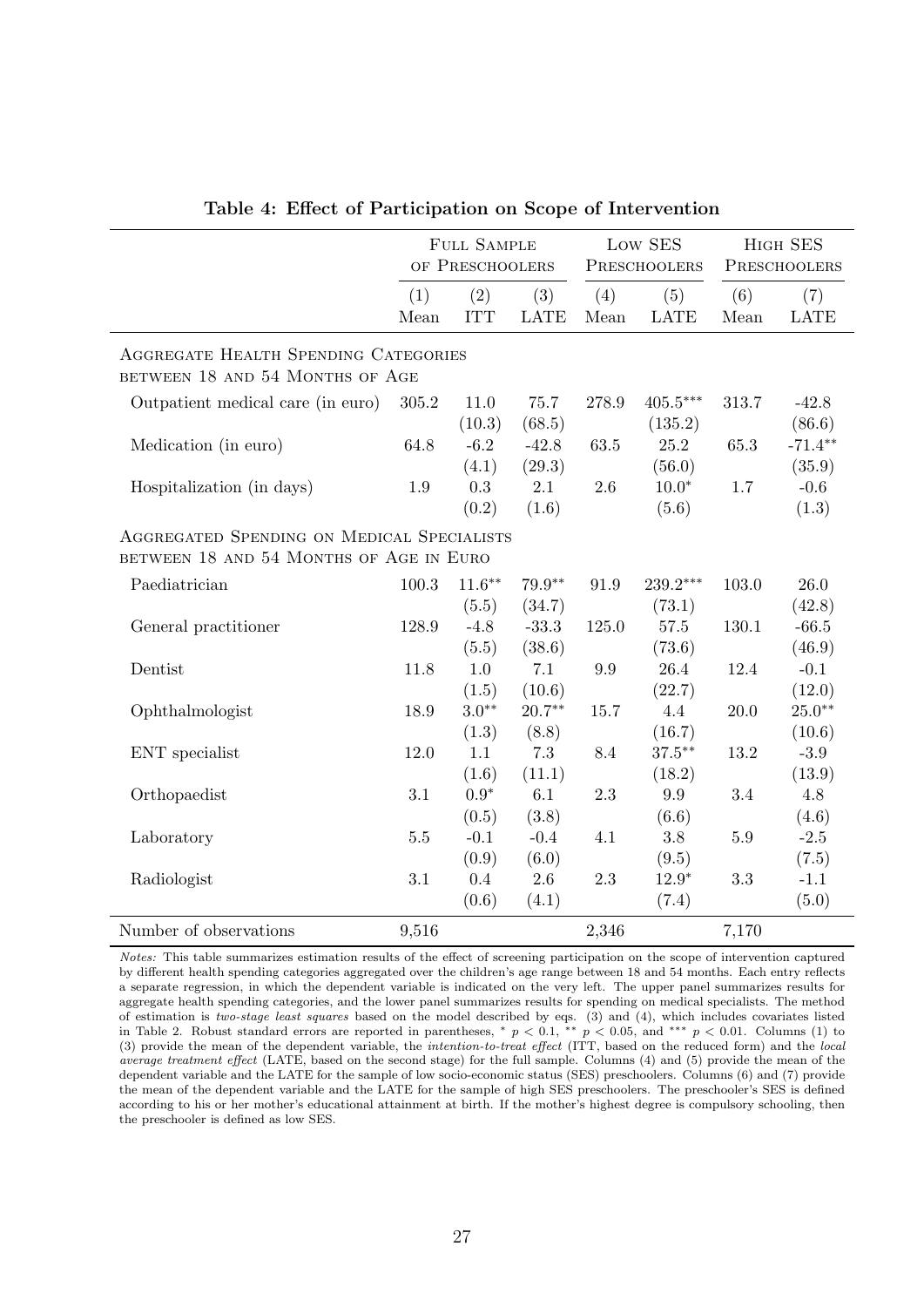|                                                                                       |             | FULL SAMPLE<br>OF PRESCHOOLERS |                              |             | Low SES<br>PRESCHOOLERS        |             | HIGH SES<br>PRESCHOOLERS      |
|---------------------------------------------------------------------------------------|-------------|--------------------------------|------------------------------|-------------|--------------------------------|-------------|-------------------------------|
|                                                                                       | (1)<br>Mean | (2)<br><b>ITT</b>              | (3)<br><b>LATE</b>           | (4)<br>Mean | (5)<br><b>LATE</b>             | (6)<br>Mean | (7)<br><b>LATE</b>            |
| AGGREGATE HEALTH SPENDING CATEGORIES<br>BETWEEN 6 AND 10.5 YEARS OF AGE               |             |                                |                              |             |                                |             |                               |
| Outpatient medical care (in euro)                                                     | 969.3       | $-23.0$                        | $-159.0$                     | 915.5       | $-585.8$                       | 986.9       | $-16.8$                       |
| Medication (in euro)                                                                  | 151.4       | (41.3)<br>$-13.4$<br>(14.1)    | (286.8)<br>$-92.3$<br>(98.0) | 147.5       | (571.6)<br>$-130.8$<br>(168.6) | 152.6       | (337.5)<br>$-87.0$<br>(119.5) |
| Hospitalization (in days)                                                             | $2.2\,$     | 0.8<br>(0.9)                   | 5.4<br>(6.0)                 | $3.6\,$     | 8.2<br>(22.5)                  | 1.8         | 2.6<br>(4.4)                  |
| AGGREGATED SPENDING ON MEDICAL SPECIALISTS<br>BETWEEN 6 AND 10.5 YEARS OF AGE IN EURO |             |                                |                              |             |                                |             |                               |
| Paediatrician                                                                         | 69.4        | $2.2\,$                        | $15.5\,$                     | 74.2        | 39.5                           | 67.8        | $5.3\,$                       |
| General practitioner                                                                  | 198.1       | (5.3)<br>$-11.1*$<br>(6.6)     | (36.1)<br>$-76.5$<br>(46.5)  | 208.3       | (72.5)<br>$-173.5*$<br>(99.2)  | 194.7       | (42.4)<br>$-45.8$<br>(53.7)   |
| Dentist                                                                               | 359.3       | $0.6\,$<br>(22.9)              | 4.3<br>(158.2)               | 294.4       | $-8.0$<br>(259.9)              | 380.5       | $23.1\,$<br>(195.2)           |
| Ophthalmologist                                                                       | 43.7        | 0.6<br>(2.5)                   | $4.5\,$<br>(17.1)            | 38.9        | $-12.2$<br>(34.6)              | 45.3        | $9.6\,$<br>(20.1)             |
| ENT specialist                                                                        | 28.1        | 0.1<br>(2.8)                   | 1.0<br>(19.3)                | 25.4        | 5.8<br>(39.0)                  | 28.9        | $-0.6$<br>(22.5)              |
| Orthopaedist                                                                          | $5.3\,$     | 0.1<br>(0.8)                   | 0.7<br>(5.2)                 | 4.5         | $-0.3$<br>(9.7)                | $5.5\,$     | 0.7<br>(6.2)                  |
| Laboratory                                                                            | 9.7         | 1.5<br>(1.2)                   | 10.3<br>(8.0)                | 9.2         | $-5.7$<br>(15.0)               | 9.8         | 14.8<br>(9.7)                 |
| Radiologist                                                                           | 9.0         | $-1.1$<br>(1.1)                | $-7.5$<br>(7.9)              | 9.1         | $-8.6$<br>(16.7)               | 9.0         | $-7.3$<br>(9.1)               |
| Number of observations                                                                | 9,516       |                                |                              | 2,346       |                                | 7,170       |                               |

|  |  | Table 5: Effect of Participation on Long-run Healthcare Costs |  |  |  |
|--|--|---------------------------------------------------------------|--|--|--|
|--|--|---------------------------------------------------------------|--|--|--|

Notes: This table summarizes estimation results of the effect of screening participation on long-run healthcare costs captured by different health spending categories aggregated over the children's age range between 6 and 10.5 years. Each entry reflects a separate regression, in which the dependent variable is indicated on the very left. The upper panel summarizes results for aggregate health spending categories, and the lower panel summarizes results for spending on medical specialists. The method of estimation is two-stage least squares based on the model described by eqs.  $(3)$  and  $(4)$ , which includes covariates listed in Table 2. Robust standard errors are reported in parentheses, \*  $p < 0.1$ , \*\*  $p < 0.05$ , and \*\*\*  $p < 0.01$ . Columns (1) to (3) provide the mean of the dependent variable, the intention-to-treat effect (ITT, based on the reduced form) and the local average treatment effect (LATE, based on the second stage) for the full sample. Columns (4) and (5) provide the mean of the dependent variable and the LATE for the sample of low socio-economic status (SES) preschoolers. Columns (6) and (7) provide the mean of the dependent variable and the LATE for the sample of high SES preschoolers. The preschooler's SES is defined according to his or her mother's educational attainment at birth. If the mother's highest degree is compulsory schooling, then the preschooler is defined as low SES.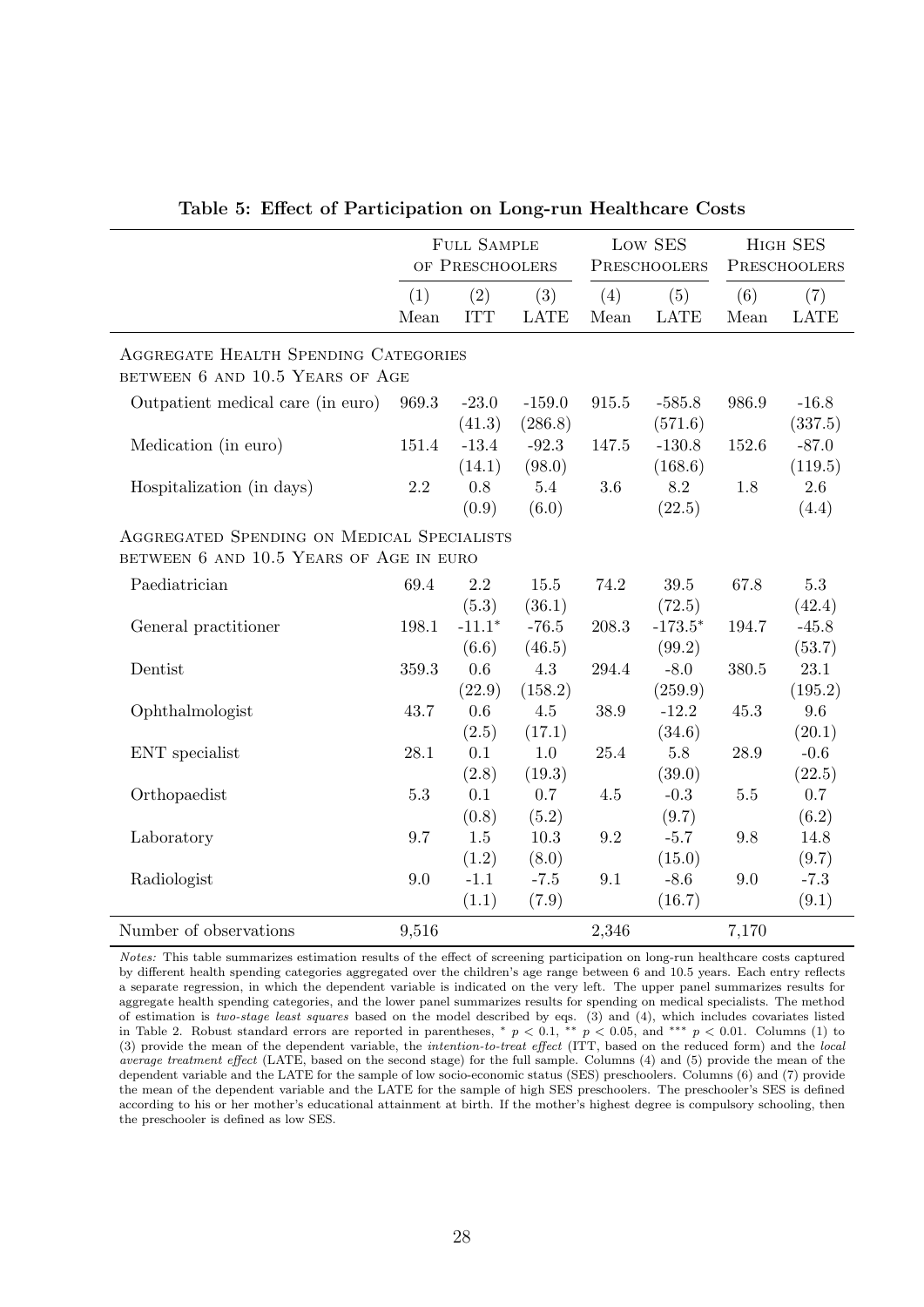|                                                                                                        | <b>FULL SAMPLE</b><br>OF PRESCHOOLERS |                   |                    | Low SES<br>PRESCHOOLERS |                    | HIGH SES<br>PRESCHOOLERS |                    |  |  |  |
|--------------------------------------------------------------------------------------------------------|---------------------------------------|-------------------|--------------------|-------------------------|--------------------|--------------------------|--------------------|--|--|--|
|                                                                                                        | (1)<br>Mean                           | (2)<br><b>TTT</b> | (3)<br><b>LATE</b> | (4)<br>Mean             | (5)<br><b>LATE</b> | (6)<br>Mean              | (7)<br><b>LATE</b> |  |  |  |
| AGGREGATED SPENDING ON MEDICAL SPECIALISTS DUE TO REFERRALS<br>BETWEEN 18 AND 54 MONTHS OF AGE IN EURO |                                       |                   |                    |                         |                    |                          |                    |  |  |  |
| Paediatrician                                                                                          | 4.8                                   | $-0.3$            | $-2.1$             | 7.0                     | 7.2                | 4.0                      | $-5.5$             |  |  |  |
|                                                                                                        |                                       | (0.9)             | (6.2)              |                         | (16.9)             |                          | (6.3)              |  |  |  |
| General practitioner                                                                                   | 4.7                                   | $-1.0$            | $-6.7$             | 4.0                     | 0.4                | 5.0                      | $-9.3*$            |  |  |  |
|                                                                                                        |                                       | (0.6)             | (4.3)              |                         | (7.0)              |                          | (5.3)              |  |  |  |
| Dentist                                                                                                | 0.0                                   | $-0.0$            |                    | 0.0                     | $0.4^{\circ}$      | 0.0                      | $-0.1$             |  |  |  |
|                                                                                                        |                                       | (0.0)             |                    |                         | (7.0)              |                          | (0.1)              |  |  |  |
| Ophthalmologist                                                                                        | 5.4                                   | 0.9               | 6.4                | 6.4                     | $-0.2$             | 5.1                      | 8.1                |  |  |  |
|                                                                                                        |                                       | (0.7)             | (4.5)              |                         | (10.4)             |                          | (5.1)              |  |  |  |
| ENT specialist                                                                                         | 5.1                                   | $1.8**$           | $12.3^{\ast\ast}$  | 4.7                     | $19.3*$            | 5.3                      | 9.7                |  |  |  |
|                                                                                                        |                                       | (0.8)             | (5.8)              |                         | (11.1)             |                          | (6.9)              |  |  |  |
| Orthopaedist                                                                                           | 1.3                                   | 0.1               | 0.3                | 1.1                     | 3.9                | 1.4                      | $-0.8$             |  |  |  |
|                                                                                                        |                                       | (0.3)             | (2.2)              |                         | (4.2)              |                          | (2.7)              |  |  |  |
| Laboratory                                                                                             | 5.1                                   | 0.1               | 0.7                | 3.8                     | 5.8                | 5.5                      | $-1.6$             |  |  |  |
|                                                                                                        |                                       | (0.8)             | (5.8)              |                         | (9.2)              |                          | (7.2)              |  |  |  |
| Radiologist                                                                                            | 2.9                                   | 0.2               | 1.5                | 2.3                     | $12.5*$            | 3.1                      | $-2.4$             |  |  |  |
|                                                                                                        |                                       | (0.6)             | (4.0)              |                         | (7.3)              |                          | (4.9)              |  |  |  |
| No. of observations                                                                                    | 9,516                                 |                   |                    | 2,346                   |                    | 7,170                    |                    |  |  |  |

#### Table 6: Effect of Participation on Scope of Intervention: Expenditure borne by referrals

Notes: This table summarizes estimation results of the effect of screening participation on the scope of intervention captured by spending on medical specialists borne by referrals and aggregated over the children's age range between 18 and 54 months. Each entry reflects a separate regression, in which the dependent variable is indicated on the very left. The method of estimation is two-stage least squares based on the model described by eqs. (3) and (4) and robust standard errors are reported in parentheses,  $* p < 0.1, ** p < 0.05,$  and \*\*\*  $p < 0.01$ . Columns (1) to (3) provide the mean of the dependent variable, the intention-to-treat effect (ITT, based on the reduced form) and the local average treatment effect (LATE, based on the second stage) for the full sample. Columns (4) and (5) provide the mean of the dependent variable and the LATE for the sample of low socio-economic status (SES) preschoolers. Columns (6) and (7) provide the mean of the dependent variable and the LATE for the sample of high SES preschoolers. The preschooler's SES is defined according to his or her mother's educational attainment at birth. If the mother's highest degree is compulsory schooling, then the preschooler is defined as low SES.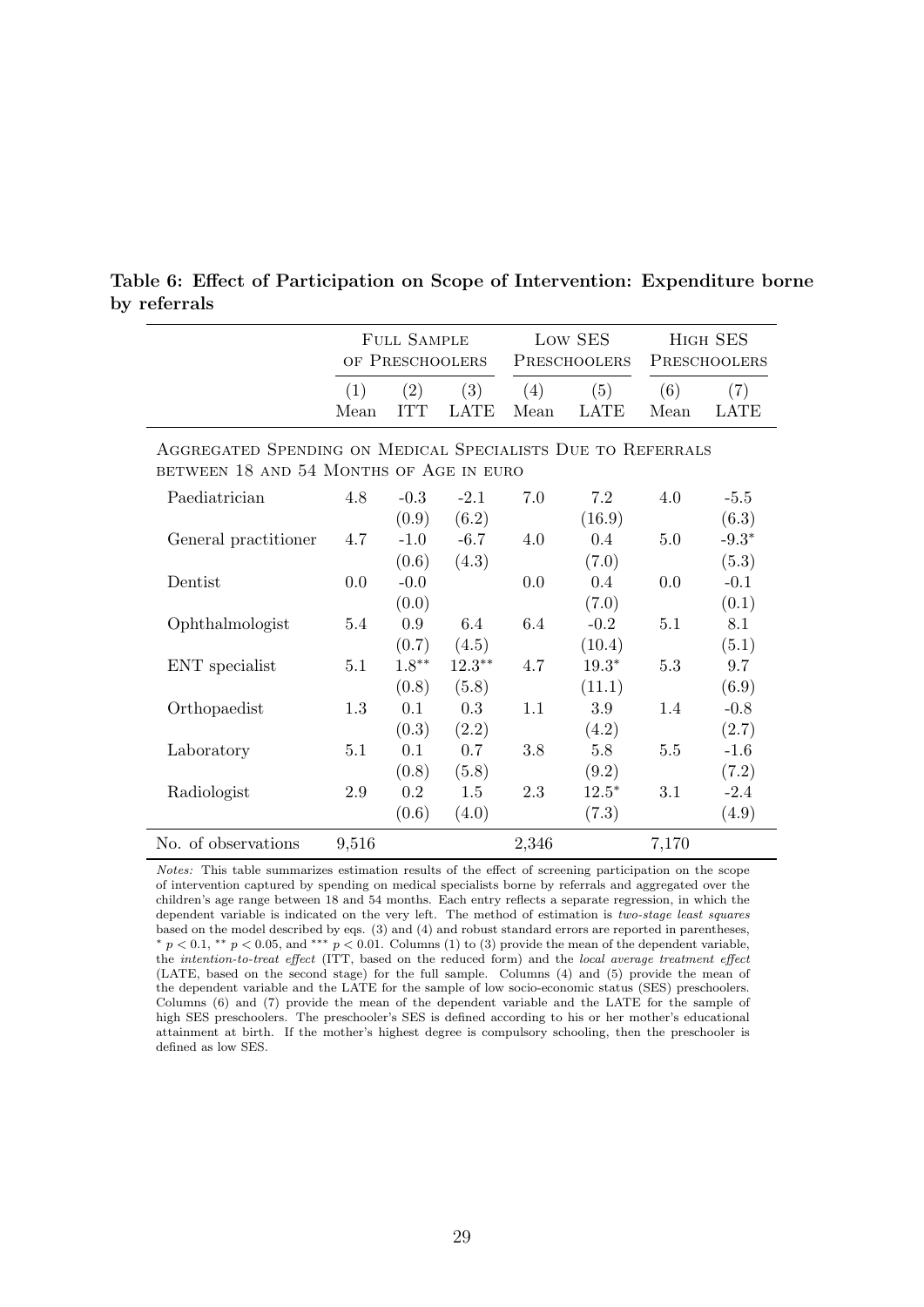# Web Appendix

This Web Appendix (not for publication) provides additional material discussed in the unpublished manuscript 'The Cost-Effectiveness of Developmental Screenings: Evidence from a Nationwide Programme' by Martin Halla, Gerald J. Pruckner, and Thomas Schober.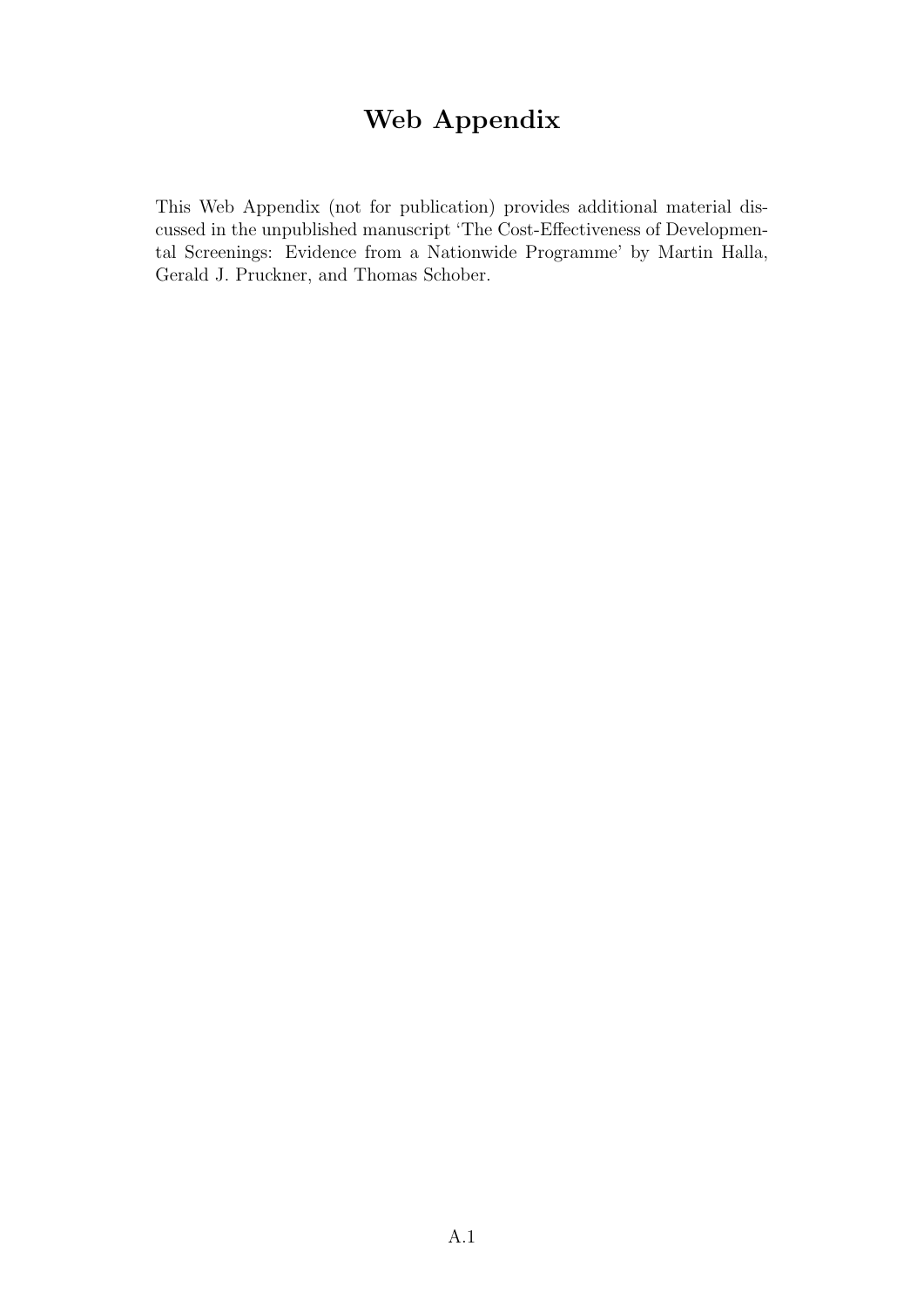|                                                                                       |             | <b>FULL SAMPLE</b><br>OF PRESCHOOLERS |                    |             | Low SES<br>PRESCHOOLERS |             | HIGH SES<br>PRESCHOOLERS |
|---------------------------------------------------------------------------------------|-------------|---------------------------------------|--------------------|-------------|-------------------------|-------------|--------------------------|
|                                                                                       | (1)<br>Mean | (2)<br><b>ITT</b>                     | (3)<br><b>LATE</b> | (4)<br>Mean | (5)<br><b>LATE</b>      | (6)<br>Mean | (7)<br><b>LATE</b>       |
| <b>AGGREGATE HEALTH SPENDING CATEGORIES</b><br>BETWEEN 18 AND 54 MONTHS OF AGE        |             |                                       |                    |             |                         |             |                          |
| Outpatient medical care                                                               | 305.2       | 11.0                                  | 78.5               | 278.9       | $295.7***$              | 313.7       | $-51.7$                  |
|                                                                                       |             | (10.3)                                | (70.1)             |             | (90.1)                  |             | (105.9)                  |
| Medication                                                                            | 64.8        | $-6.2$                                | $-44.4$            | 63.5        | 18.4                    | 65.3        | $-86.1*$                 |
|                                                                                       |             | (4.1)                                 | (30.9)             |             | (40.7)                  |             | (45.3)                   |
| Days in hospital                                                                      | 1.9         | 0.3                                   | 2.2                | 2.6         | $7.3*$                  | 1.7         | $-0.7$                   |
|                                                                                       |             | (0.2)                                 | (1.6)              |             | (4.0)                   |             | (1.6)                    |
| AGGREGATED SPENDING ON MEDICAL SPECIALISTS<br>BETWEEN 18 AND 54 MONTHS OF AGE IN EURO |             |                                       |                    |             |                         |             |                          |
| Paediatrician                                                                         | 100.3       | $11.6***$                             | 82.9**             | 91.9        | $174.4***$              | 103.0       | 31.3                     |
|                                                                                       |             | (5.5)                                 | (35.3)             |             | (48.3)                  |             | (51.0)                   |
| General practitioner                                                                  | 128.9       | $-4.8$                                | $-34.6$            | 125.0       | 41.9                    | 130.1       | $-80.2$                  |
|                                                                                       |             | (5.5)                                 | (40.4)             |             | (53.2)                  |             | (58.4)                   |
| Dentist                                                                               | 11.8        | 1.0                                   | 7.4                | 9.9         | 19.2                    | 12.4        | $-0.1$                   |
|                                                                                       |             | (1.5)                                 | (10.9)             |             | (16.5)                  |             | (14.5)                   |
| Ophthalmologist                                                                       | 18.9        | $3.0**$                               | $21.5***$          | 15.7        | 3.2                     | 20.0        | $30.1**$                 |
|                                                                                       |             | (1.3)                                 | (9.1)              |             | (12.2)                  |             | (13.0)                   |
| ENT specialist                                                                        | 12.0        | 1.1                                   | 7.6                | 8.4         | $27.3***$               | 13.2        | $-4.7$                   |
|                                                                                       |             | (1.6)                                 | (11.4)             |             | (12.8)                  |             | (16.8)                   |
| Orthopaedist                                                                          | 3.1         | $0.9*$                                | 6.4                | 2.3         | 7.2                     | 3.4         | 5.9                      |
|                                                                                       |             | (0.5)                                 | (3.9)              |             | (4.7)                   |             | (5.6)                    |
| Laboratory                                                                            | $5.5\,$     | $-0.1$                                | $-0.4$             | 4.1         | $2.8\,$                 | $5.9\,$     | $-3.0$                   |
|                                                                                       |             | (0.9)                                 | (6.2)              |             | (6.9)                   |             | (9.0)                    |
| Radiologist                                                                           | 3.1         | 0.4                                   | 2.7                | 2.3         | $9.4*$                  | 3.3         | $-1.4$                   |
|                                                                                       |             | (0.6)                                 | (4.2)              |             | (5.3)                   |             | (6.0)                    |
| Number of observations                                                                | 9,516       |                                       |                    | 2,346       |                         | 7,170       |                          |

Table A.1: Robustness Check: Effect of Participation in at Least Two Examinations on Scope of Intervention

Notes: This table summarizes estimation results of the effect of participation in at least two examinations on the scope of intervention captured by different health spending categories aggregated over the children's age range between 18 and 54 months. Each entry reflects a separate regression, in which the dependent variable is indicated on the very left. The upper panel summarizes results for aggregate health spending categories, and the lower panel summarizes results for spending on medical specialists. The method of estimation is two-stage least squares based on the model described by eqs. (3) and (4), which includes covariates listed in Table 2. Robust standard errors are reported in parentheses,  $* p < 0.1$ ,  $** p < 0.05$ , and  $*** p < 0.01$ . Columns (1) to (3) provide the mean of the dependent variable, the intention-to-treat effect (ITT, based on the reduced form) and the local average treatment effect (LATE, based on the second stage) for the full sample. Columns (4) and (5) provide the mean of the dependent variable and the LATE for the sample of low socio-economic status (SES) preschoolers. Columns (6) and (7) provide the mean of the dependent variable and the LATE for the sample of high SES preschoolers. The preschooler's SES is defined according to his or her mother's educational attainment at birth. If the mother's highest degree is compulsory schooling, then the preschooler is defined as low SES.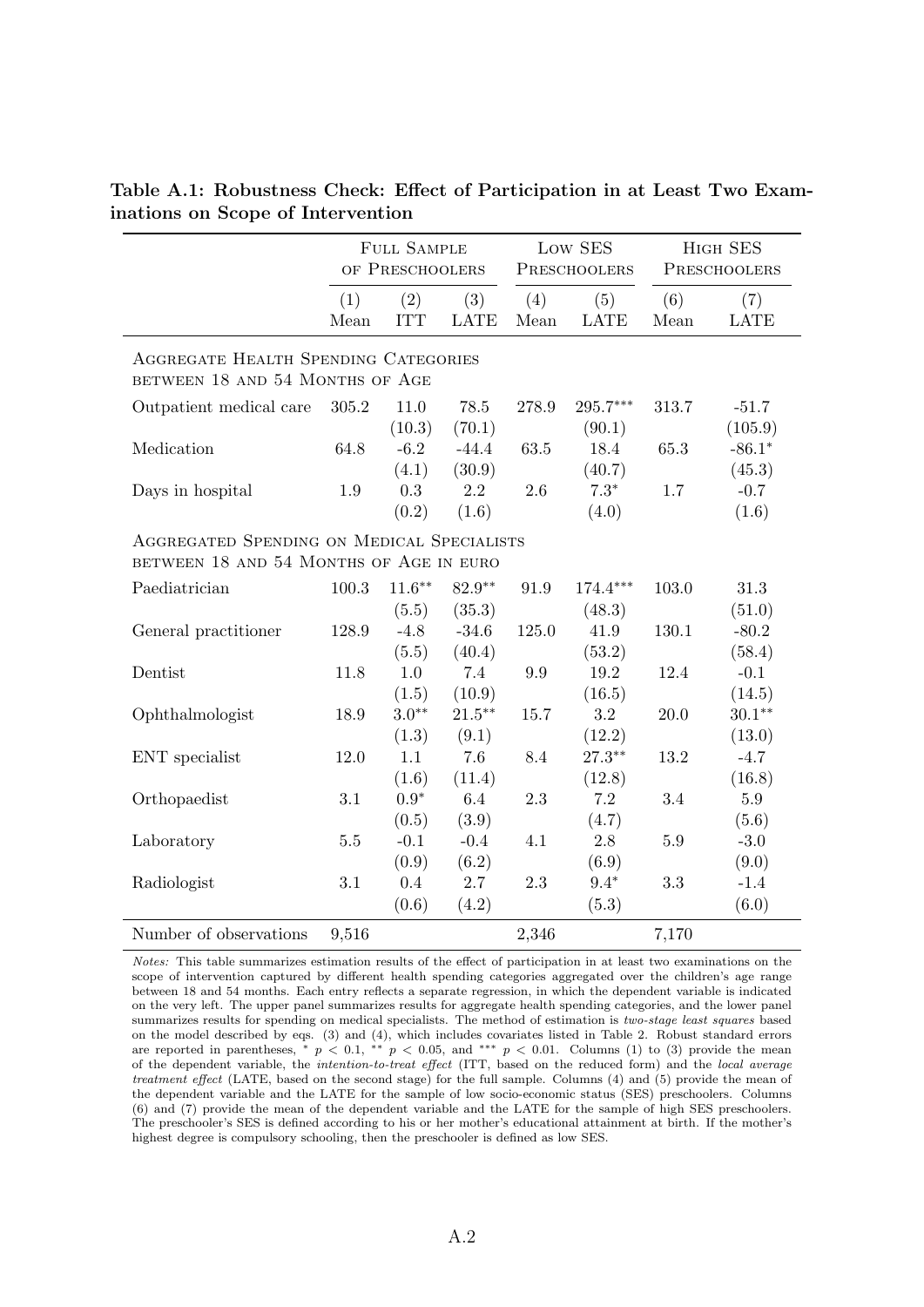|                                                                                       |             | <b>FULL SAMPLE</b><br>OF PRESCHOOLERS |                    |             | Low SES<br>PRESCHOOLERS |             | HIGH SES<br>PRESCHOOLERS |
|---------------------------------------------------------------------------------------|-------------|---------------------------------------|--------------------|-------------|-------------------------|-------------|--------------------------|
|                                                                                       | (1)<br>Mean | (2)<br><b>ITT</b>                     | (3)<br><b>LATE</b> | (4)<br>Mean | (5)<br><b>LATE</b>      | (6)<br>Mean | (7)<br><b>LATE</b>       |
| <b>AGGREGATE HEALTH SPENDING CATEGORIES</b><br>BETWEEN 18 AND 54 MONTHS OF AGE        |             |                                       |                    |             |                         |             |                          |
| Outpatient medical care                                                               | 305.2       | 11.0<br>(10.3)                        | 30.6<br>(27.2)     | 278.9       | $114.9***$<br>(33.6)    | 313.7       | $-20.2$<br>(41.4)        |
| Medication                                                                            | 64.8        | $-6.2$<br>(4.1)                       | $-17.3$<br>(12.0)  | 63.5        | 7.1<br>(15.8)           | 65.3        | $-33.6*$<br>(17.6)       |
| Days in hospital                                                                      | 1.9         | 0.3<br>(0.2)                          | 0.9<br>(0.6)       | 2.6         | $2.8*$<br>(1.5)         | 1.7         | $-0.3$<br>(0.6)          |
| AGGREGATED SPENDING ON MEDICAL SPECIALISTS<br>BETWEEN 18 AND 54 MONTHS OF AGE IN EURO |             |                                       |                    |             |                         |             |                          |
| Paediatrician                                                                         | 100.3       | $11.6***$<br>(5.5)                    | $32.3**$<br>(13.6) | 91.9        | 67.8***<br>(18.1)       | 103.0       | 12.2<br>(19.9)           |
| General practitioner                                                                  | 128.9       | $-4.8$<br>(5.5)                       | $-13.5$<br>(15.7)  | 125.0       | 16.3<br>(20.6)          | 130.1       | $-31.3$<br>(22.8)        |
| Dentist                                                                               | 11.8        | 1.0<br>(1.5)                          | 2.9<br>(4.3)       | 9.9         | 7.5<br>(6.4)            | 12.4        | $-0.0$<br>(5.7)          |
| Ophthalmologist                                                                       | 18.9        | $3.0**$<br>(1.3)                      | $8.4**$<br>(3.5)   | 15.7        | 1.2<br>(4.7)            | 20.0        | $11.8***$<br>(4.9)       |
| ENT specialist                                                                        | 12.0        | 1.1<br>(1.6)                          | 2.9<br>(4.5)       | 8.4         | $10.6***$<br>(4.9)      | 13.2        | $-1.8$<br>(6.6)          |
| Orthopaedist                                                                          | $3.1\,$     | $0.9*$<br>(0.5)                       | $2.5\,$<br>(1.5)   | $2.3\,$     | 2.8<br>(1.8)            | 3.4         | 2.3<br>(2.2)             |
| Laboratory                                                                            | 5.5         | $-0.1$<br>(0.9)                       | $-0.2$<br>(2.4)    | 4.1         | 1.1<br>(2.7)            | $5.9\,$     | $-1.2$<br>(3.5)          |
| Radiologist                                                                           | 3.1         | 0.4<br>(0.6)                          | 1.0<br>(1.6)       | 2.3         | $3.7*$<br>(2.0)         | 3.3         | $-0.5$<br>(2.3)          |
| Number of observations                                                                | 9,516       |                                       |                    | 2,346       |                         | 7,170       |                          |

Table A.2: Robustness Check: Effect of Number of Examinations on Scope of Intervention

Notes: This table summarizes estimation results of the effect of the number of screenings in which the child participated on the scope of intervention captured by different health spending categories aggregated over the children's age range between 18 and 54 months. Each entry reflects a separate regression, in which the dependent variable is indicated on the very left. The upper panel summarizes results for aggregate health spending categories, and the lower panel summarizes results for spending on medical specialists. The method of estimation is two-stage least squares based on the model described by eqs. (3) and (4), which includes covariates listed in Table 2. Robust standard errors are reported in parentheses,  $*$  p < 0.1,  $*$  p < 0.05, and \*\*\* p < 0.01. Columns  $(1)$  to  $(3)$  provide the mean of the dependent variable, the *intention-to-treat effect* (ITT, based on the reduced form) and the local average treatment effect (LATE, based on the second stage) for the full sample. Columns (4) and (5) provide the mean of the dependent variable and the LATE for the sample of low socio-economic status (SES) preschoolers. Columns (6) and (7) provide the mean of the dependent variable and the LATE for the sample of high SES preschoolers. The preschooler's SES is defined according to his or her mother's educational attainment at birth. If the mother's highest degree is compulsory schooling, then the preschooler is defined as low SES.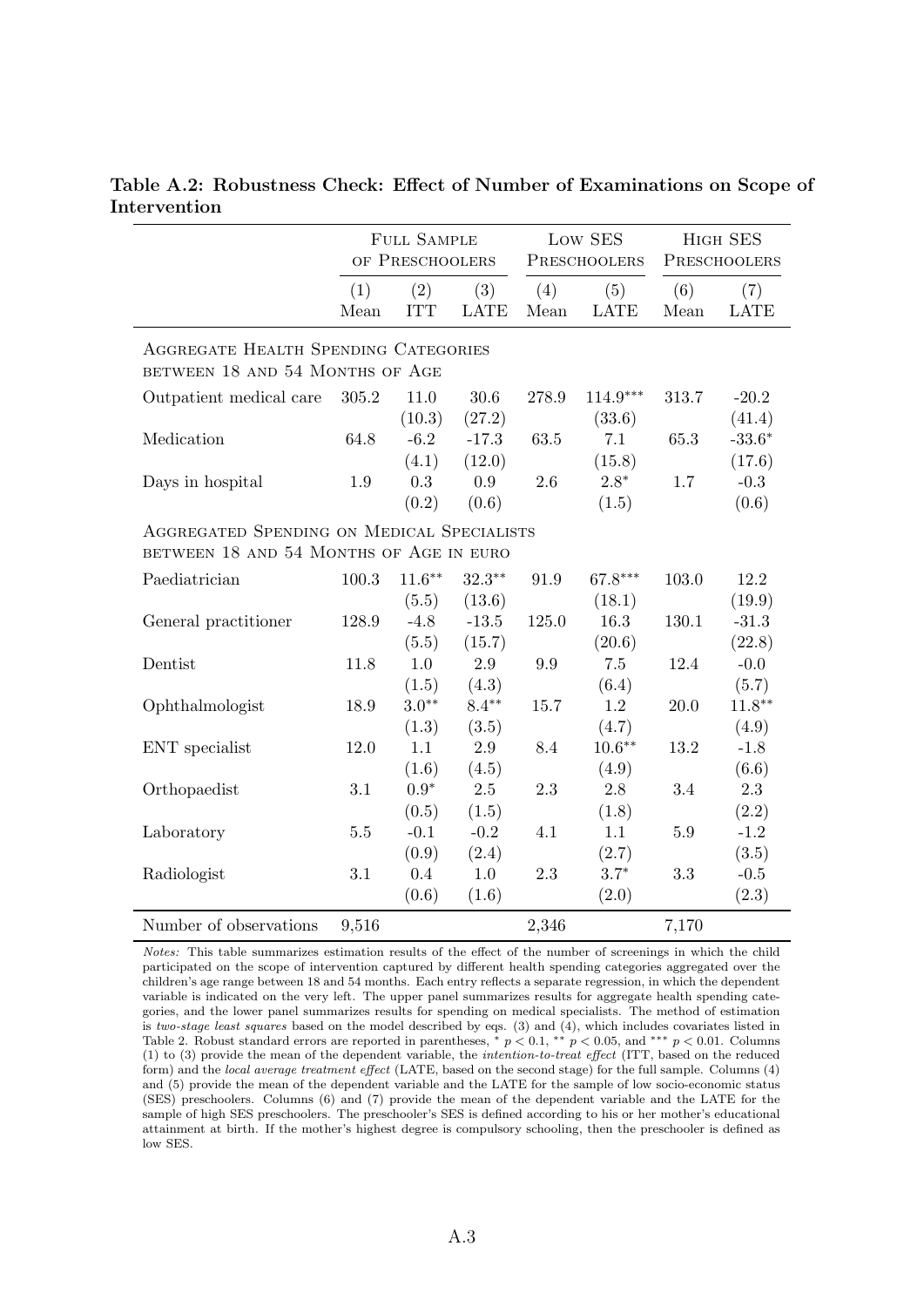|                                                                                       |             | <b>FULL SAMPLE</b><br>OF PRESCHOOLERS |                     |             | Low SES<br>PRESCHOOLERS |             | HIGH SES<br>PRESCHOOLERS |
|---------------------------------------------------------------------------------------|-------------|---------------------------------------|---------------------|-------------|-------------------------|-------------|--------------------------|
|                                                                                       | (1)<br>Mean | (2)<br><b>ITT</b>                     | (3)<br><b>LATE</b>  | (4)<br>Mean | (5)<br><b>LATE</b>      | (6)<br>Mean | (7)<br><b>LATE</b>       |
| <b>AGGREGATE HEALTH SPENDING CATEGORIES</b><br>BETWEEN 6 AND 10.5 YEARS OF AGE        |             |                                       |                     |             |                         |             |                          |
| Outpatient medical care                                                               | 969.3       | $-23.0$<br>(41.3)                     | $-164.9$<br>(298.3) | 915.5       | $-427.2$<br>(415.1)     | 986.9       | $-20.3$<br>(407.4)       |
| Medication                                                                            | 151.4       | $-13.4$<br>(14.1)                     | $-95.7$<br>(102.1)  | 147.5       | $-95.4$<br>(122.2)      | 152.6       | $-104.9$<br>(145.3)      |
| Days in hospital                                                                      | 2.2         | 0.8<br>(0.9)                          | $5.5\,$<br>(6.3)    | 3.6         | 6.0<br>(16.3)           | 1.8         | 3.2<br>(5.3)             |
| AGGREGATED SPENDING ON MEDICAL SPECIALISTS<br>BETWEEN 6 AND 10.5 YEARS OF AGE IN EURO |             |                                       |                     |             |                         |             |                          |
| Paediatrician                                                                         | 69.4        | $2.2\,$<br>(5.3)                      | 16.1<br>(37.4)      | 74.2        | 28.8<br>(52.9)          | 67.8        | 6.4<br>(51.1)            |
| General practitioner                                                                  | 198.1       | $-11.1*$<br>(6.6)                     | $-79.3$<br>(48.7)   | 208.3       | $-126.5*$<br>(71.6)     | 194.7       | $-55.3$<br>(65.3)        |
| Dentist                                                                               | 359.3       | 0.6<br>(22.9)                         | 4.4<br>(164.0)      | 294.4       | $-5.8$<br>(189.5)       | 380.5       | 27.8<br>(235.5)          |
| Ophthalmologist                                                                       | 43.7        | 0.6<br>(2.5)                          | 4.6<br>(17.8)       | 38.9        | $-8.9$<br>(25.2)        | 45.3        | 11.5<br>(24.2)           |
| ENT specialist                                                                        | 28.1        | 0.1<br>(2.8)                          | 1.0<br>(20.1)       | 25.4        | 4.2<br>(28.4)           | 28.9        | $-0.7$<br>(27.2)         |
| Orthopaedist                                                                          | $5.3\,$     | 0.1<br>(0.8)                          | 0.7<br>(5.4)        | 4.5         | $-0.2$<br>(7.1)         | 5.5         | 0.8<br>(7.5)             |
| Laboratory                                                                            | 9.7         | $1.5\,$<br>(1.2)                      | 10.7<br>(8.3)       | 9.2         | $-4.1$<br>(11.0)        | 9.8         | 17.9<br>(11.9)           |
| Radiologist                                                                           | 9.0         | $-1.1$<br>(1.1)                       | $-7.7$<br>(8.2)     | 9.1         | $-6.3$<br>(12.2)        | 9.0         | $-8.9$<br>(11.0)         |
| Number of observations                                                                | 9,516       |                                       |                     | 2,346       |                         | 7,170       |                          |

Table A.3: Robustness Check: Effect of Participation in at least Two Examinations on Long-run Healthcare Costs

Notes: This table summarizes estimation results of the effect of participation in at least two examinations on long-run healthcare costs captured by different health spending categories aggregated over the children's age range between 6 and 10.5 years. Each entry reflects a separate regression, in which the dependent variable is indicated on the very left. The upper panel summarizes results for aggregate health spending categories, and the lower panel summarizes results for spending on medical specialists. The method of estimation is two-stage least squares based on the model described by eqs. (3) and (4), which includes covariates listed in Table 2. Robust standard errors are reported in parentheses, \*  $p < 0.1$ , \*\*  $p < 0.05$ , and \*\*\*  $p < 0.01$ . Columns (1) to (3) provide the mean of the dependent variable, the intention-to-treat effect (ITT, based on the reduced form) and the local average treatment effect (LATE, based on the second stage) for the full sample. Columns (4) and (5) provide the mean of the dependent variable and the LATE for the sample of low socio-economic status (SES) preschoolers. Columns (6) and (7) provide the mean of the dependent variable and the LATE for the sample of high SES preschoolers. The preschooler's SES is defined according to his or her mother's educational attainment at birth. If the mother's highest degree is compulsory schooling, then the preschooler is defined as low SES.